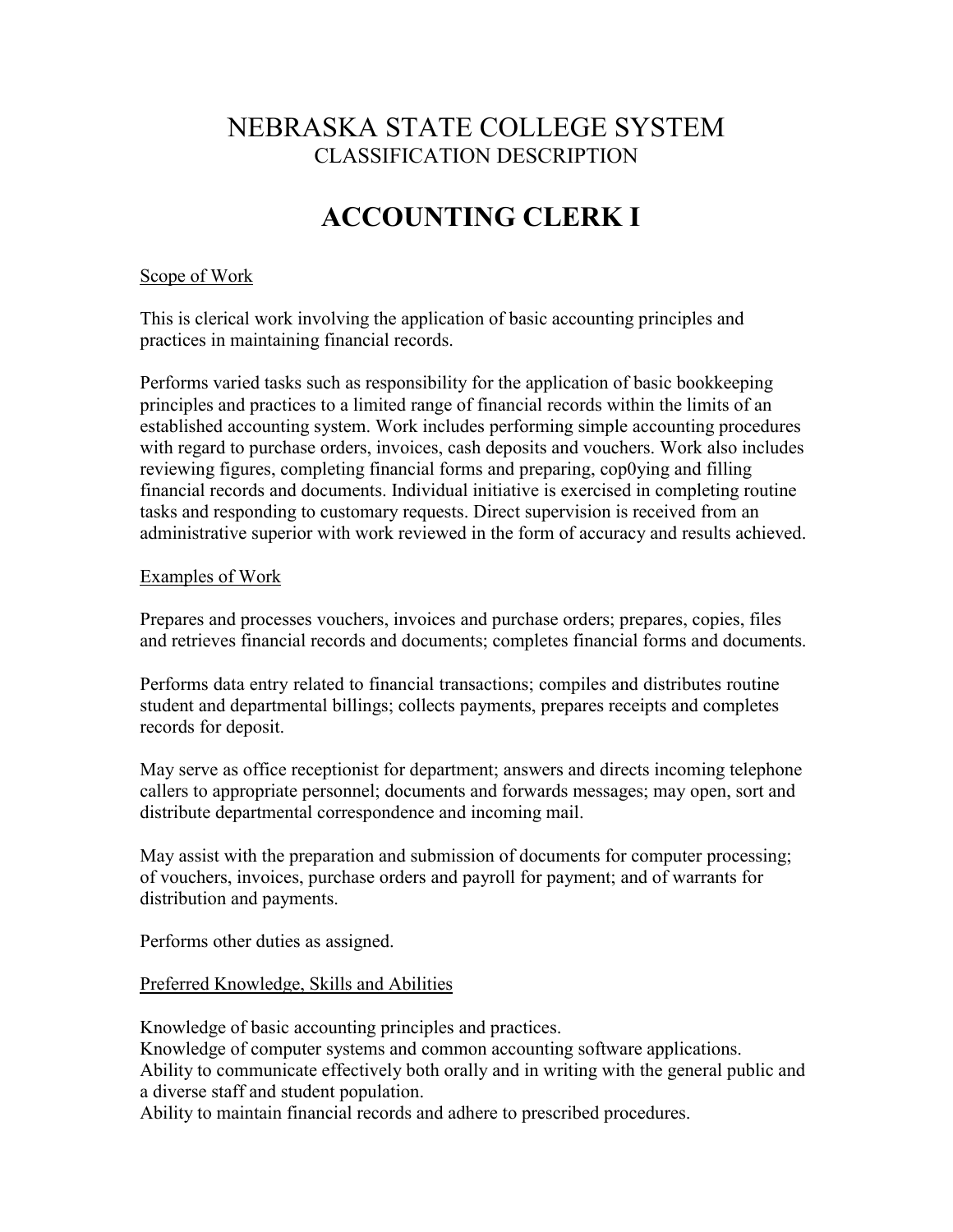Ability to transcribe financial information completely and accurately. Skill in the operation of a personal computer, typewriter, calculator and other common office equipment.

# Preferred Training and Experience

Graduation from Senior High School or equivalent supplemented by coursework in accounting or a related field and a minimum of one year responsible work experience in an accounting or bookkeeping position.

# **Minimum Requirements**

Graduation from Senior High School or equivalent supplemented by six months to one year responsible work experience I an accounting or bookkeeping position or any combination of skills, knowledge and abilities that meet these requirements.

# **Special Requirements**

Incumbent may be required to pass a standard job-related typing/keyboarding test.

# **Essential Duties**

Each College will determine for their own use the essential duties assigned to this position.

The foregoing is a general description of this position and may be changed from time to time by the System Administration.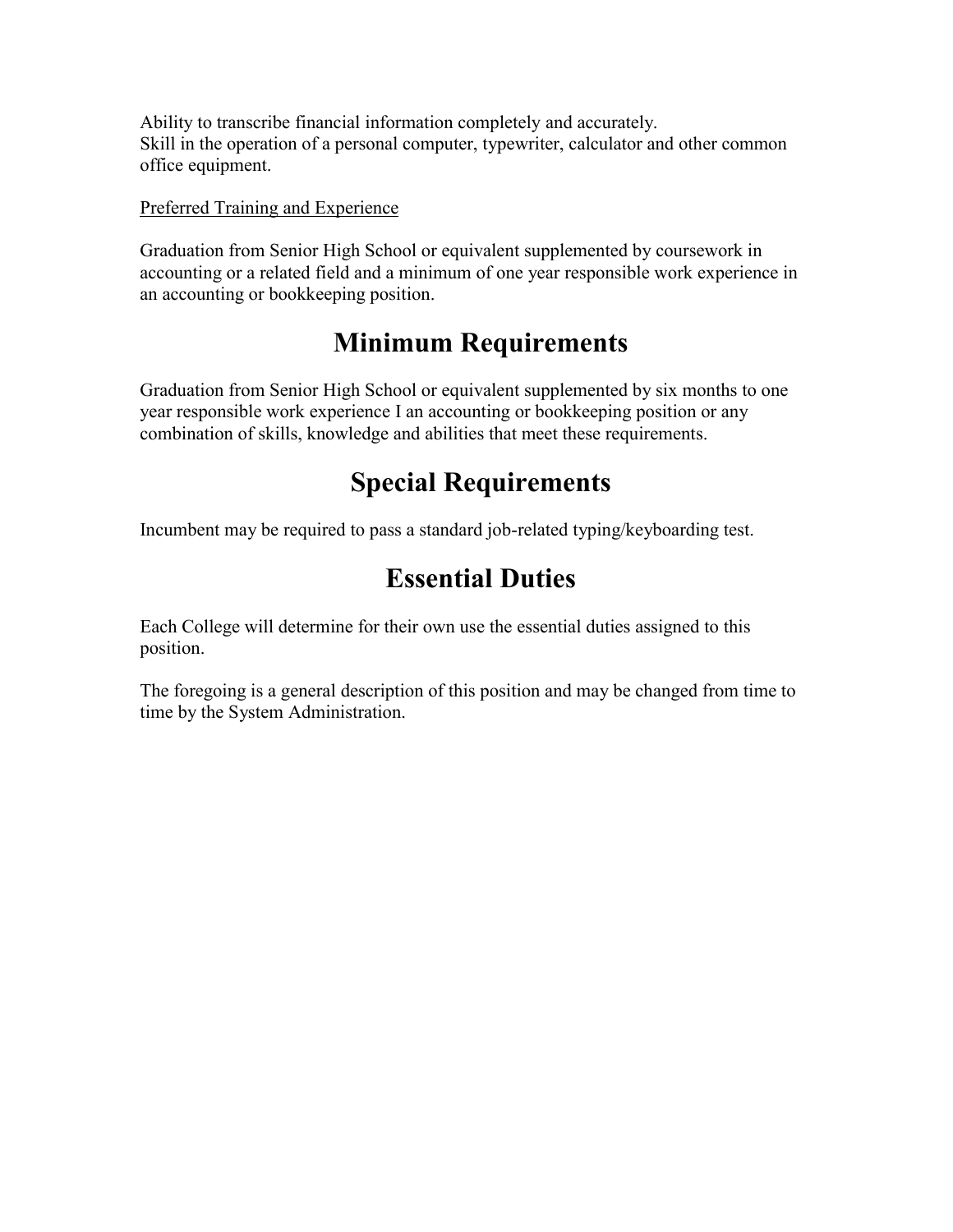# **ACCOUNTING CLERK II**

#### Scope of Work

(May perform all the duties of Accounting Clerk I plus the following)

This is complex clerical work involving the application of accounting principles and practices in maintaining financial records.

Performs varied tasks such as responsibility for the application of bookkeeping principles and practices to a wide range of financial records and accounts within the limits of an established accounting system. Work includes performing accounting procedures including posting and balancing transactions to account ledgers, preparing account adjustments and reconciling general ledger accounts with monthly reports. Work decisions are made in accordance with established precedents and departmental procedures. Supervision is received from an administrative superior with work reviewed in the form of accuracy and results achieved.

### Examples of Work

Collects receipts and deposits cash payments; posts and balances financial transactions to account ledgers; prepares adjustments to accounts including refunds and overpayments.

Reconciles general ledger accounts with monthly reports including accounts receivable and revolving fund accounts; prepares financial statements; enters accounting data for budgetary processing.

Edits, prepares and submits documents for computer processing; prepares and submits vouchers, invoices, purchase orders and payroll for payment; prepares warrants for distribution and payments.

May authorize payments on account according to departmental policies and procedures; assists peers in receiving and documenting cash receipts; answers correspondence and inquiries related to assigned accounting processes and functions.

Performs other duties as assigned.

## Preferred Knowledge, Skills and Abilities

Knowledge of accounting principles and practices.

Knowledge of computer systems and accounting and financial software applications. Ability to communicate effectively both orally and in writing with the general public and a diverse staff and student population.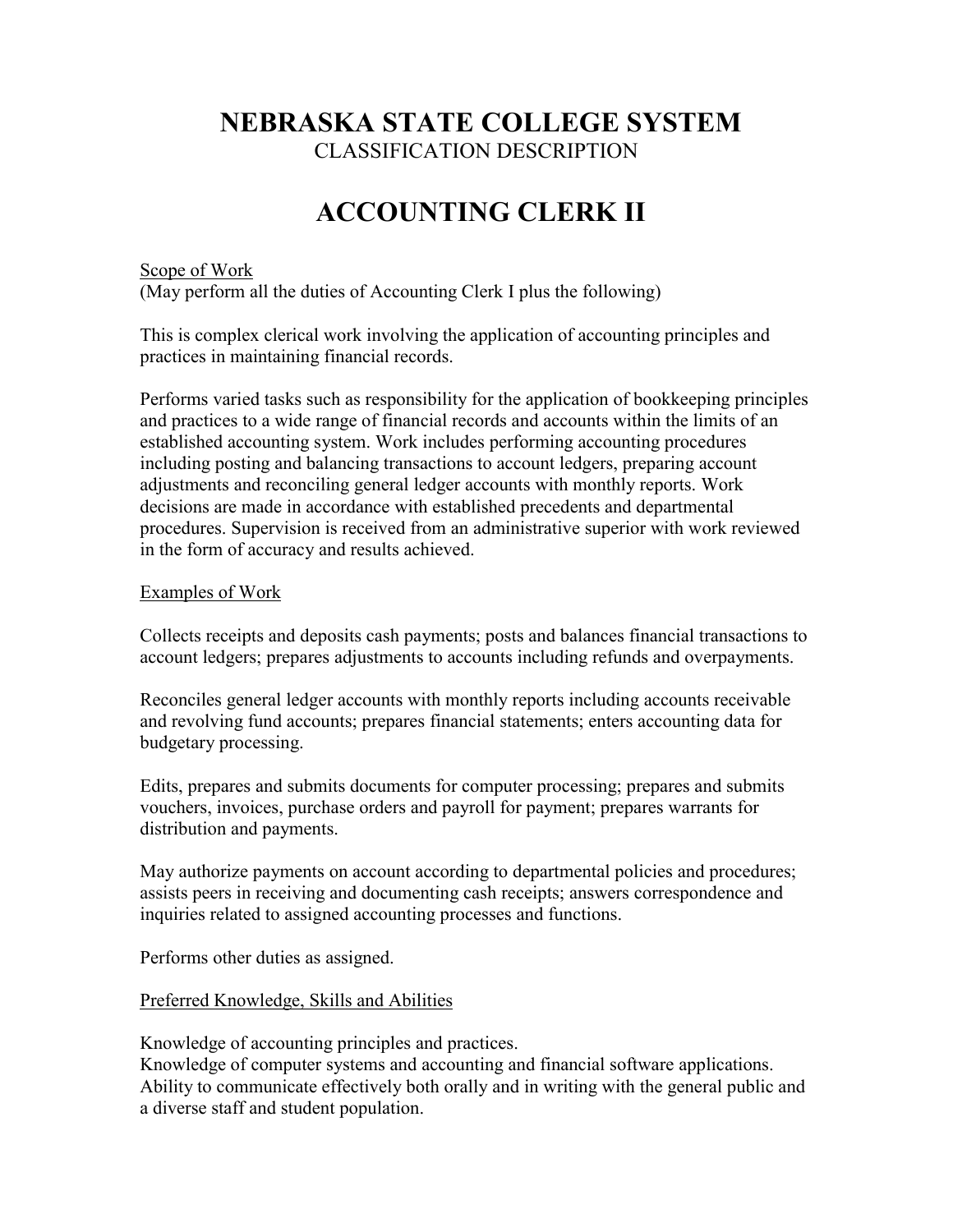Ability to maintain financial statements and records.

Ability to make operational decisions based on established precedents and departmental policies.

Ability to perform various mathematical computations quickly and accurately. Skill in the operation of a personal computer, typewriter, calculator and other common office machines.

# Preferred Training and Experience

Graduation from Senior High School or equivalent supplemented by an Associate's Degree in accounting or a related field and two years of responsible work experience in an accounting or bookkeeping position.

# **Minimum Requirements**

Graduation from Senior High School or equivalent supplemented by coursework in accounting and at least one year of responsible work experience in accounting or bookkeeping or any combination or skills, knowledge or abilities that meet these requirements.

# **Special Requirements**

Incumbent may be required to pass a standard job-related typing/keyboarding test.

# **Essential Duties**

Each college will determine for their own use the essential duties assigned to this position.

The foregoing is a general description of this position and may be changed from time to time by the System Administration.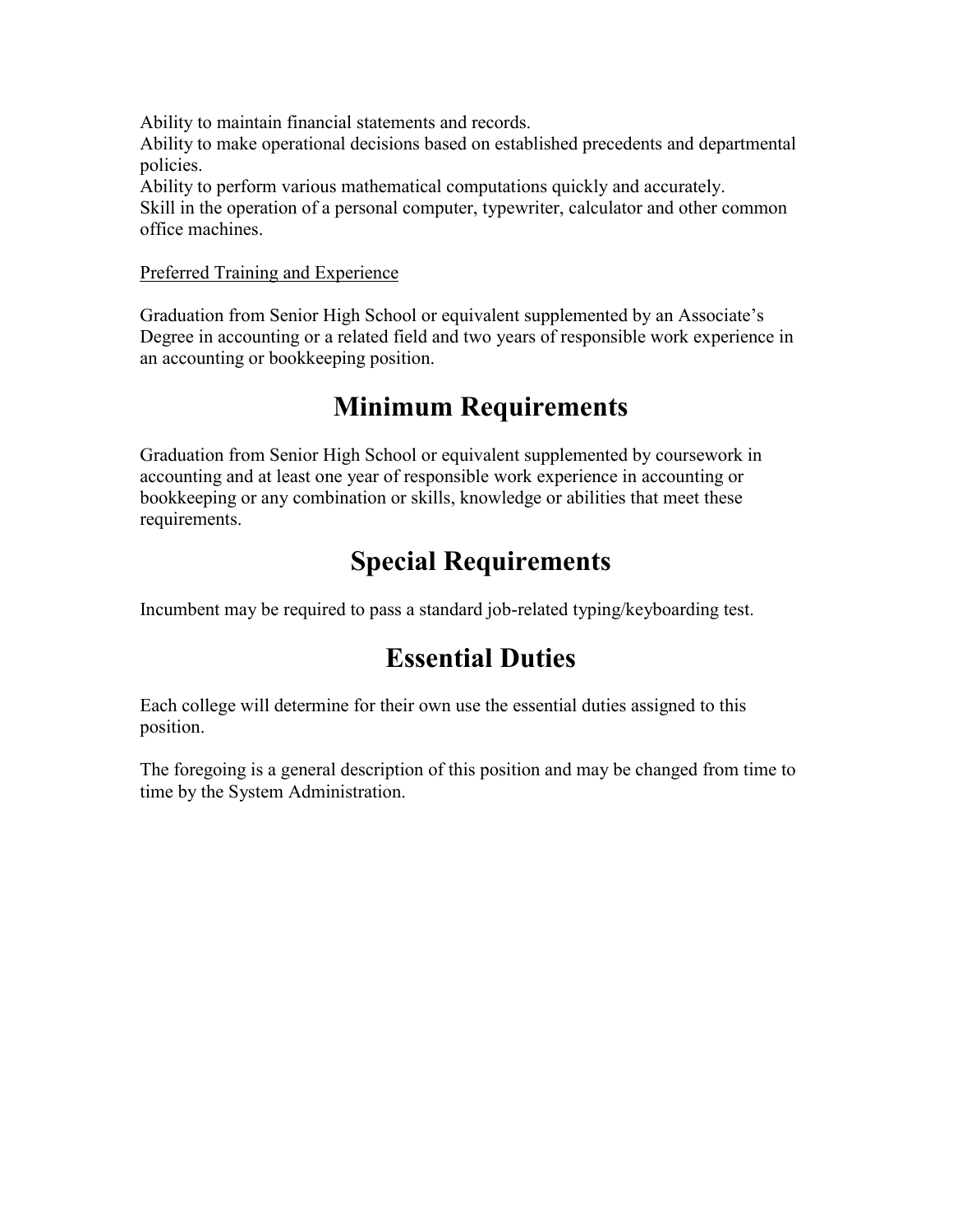# **ACCOUNTING CLERK III**

### Scope of Work

(May perform all the duties of Accounting Clerk I and II, plus the following)

This is a leadership position involving the independent application of advanced accounting principles and practices to a wide range of financial accounts and records within an established accounting system.

Work responsibilities include updating, reconciling and maintaining facility accounts receivable and accounts payable ledgers, updating, reconciling and maintaining individual student payment accounts and compiling statistical information and preparing financial statements and reports. An employee within this classification is expected to use independent judgment in making decisions within the context of professional edicts and departmental policies and procedures. General supervision is received from an administrative superior with work reviewed in the form of compliance with financial policies and procedures and overall accuracy. Employees in this classification will provide leadership over other accounting and clerical staff.

### Examples of Work

Updates, reconciles and maintains facility accounts receivable and accounts payable ledgers; coordinates data processing, complies statistical information and prepares financial statements and reports.

Updates, reconciles and maintains individuals student accounts including housing, tuition and loan payments; authorizes return of overpayments; computes, collects and distributes loan payments; initiates collection of delinquent accounts.

Prepares responses to student's and financial institution's inquiries and correspondence related to facility and student accounts; assists cashiers with unusual transactions; and trains other accounting and clerical staff, as assigned.

Performs other duties as assigned.

#### Preferred Knowledge, Skills and Abilities

Knowledge of advanced accounting methods, principles and practices. Knowledge of computer systems and advanced accounting and financial software applications.

Ability to develop and maintain financial statements and records.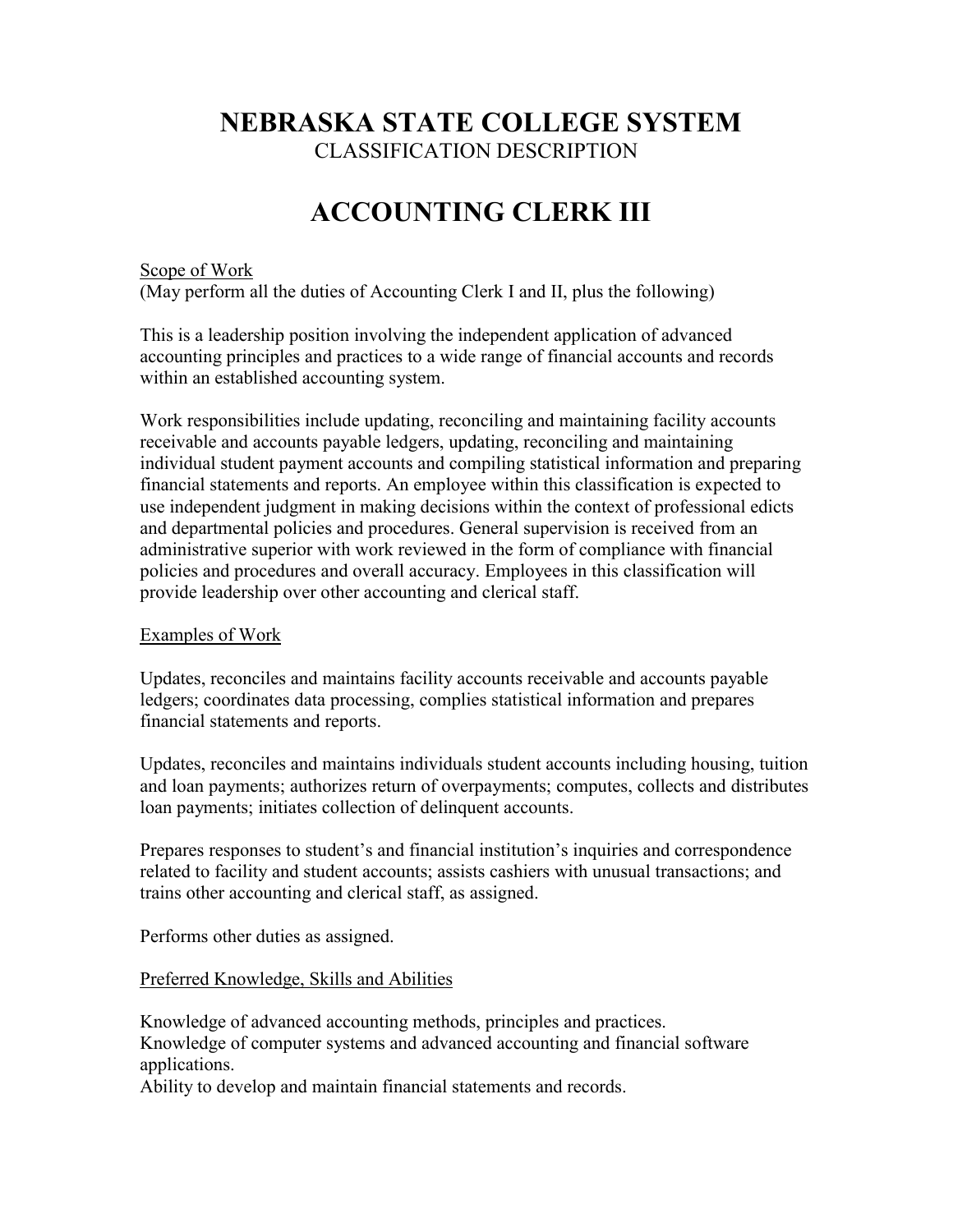Ability to communicate effectively both orally and in writing with the general public, financial institution personnel and a diverse staff and student population.

Ability to apply advanced accounting principles to the maintenance of fiscal and accounting records.

Ability to make operational and professional decisions based on established precedents, departmental procedures and professional experience.

Skill in the operation of a personal computer, typewriter, calculator and other common office machines.

# Preferred Training and Experience

Graduation from Senior High School or equivalent supplemented by an Associate's degree in accounting or a related field and a minimum of three years of responsible supervisory experience in an accounting or bookkeeping position.

# **Minimum Requirements**

Graduation from Senior High school or equivalent supplemented by an Associate's degree in accounting or a related field and two years of responsible supervisory experience in accounting or bookkeeping or any combination of skills, knowledge and abilities that meet these requirements.

# **Special Requirements**

Incumbent may be required to pass a standard job-related typing/keyboarding test.

# **Essential duties**

Each College will determine for their own use the essential duties assigned to this position.

The forgoing is a general description of this position and may be changed from time to time by the System Administration.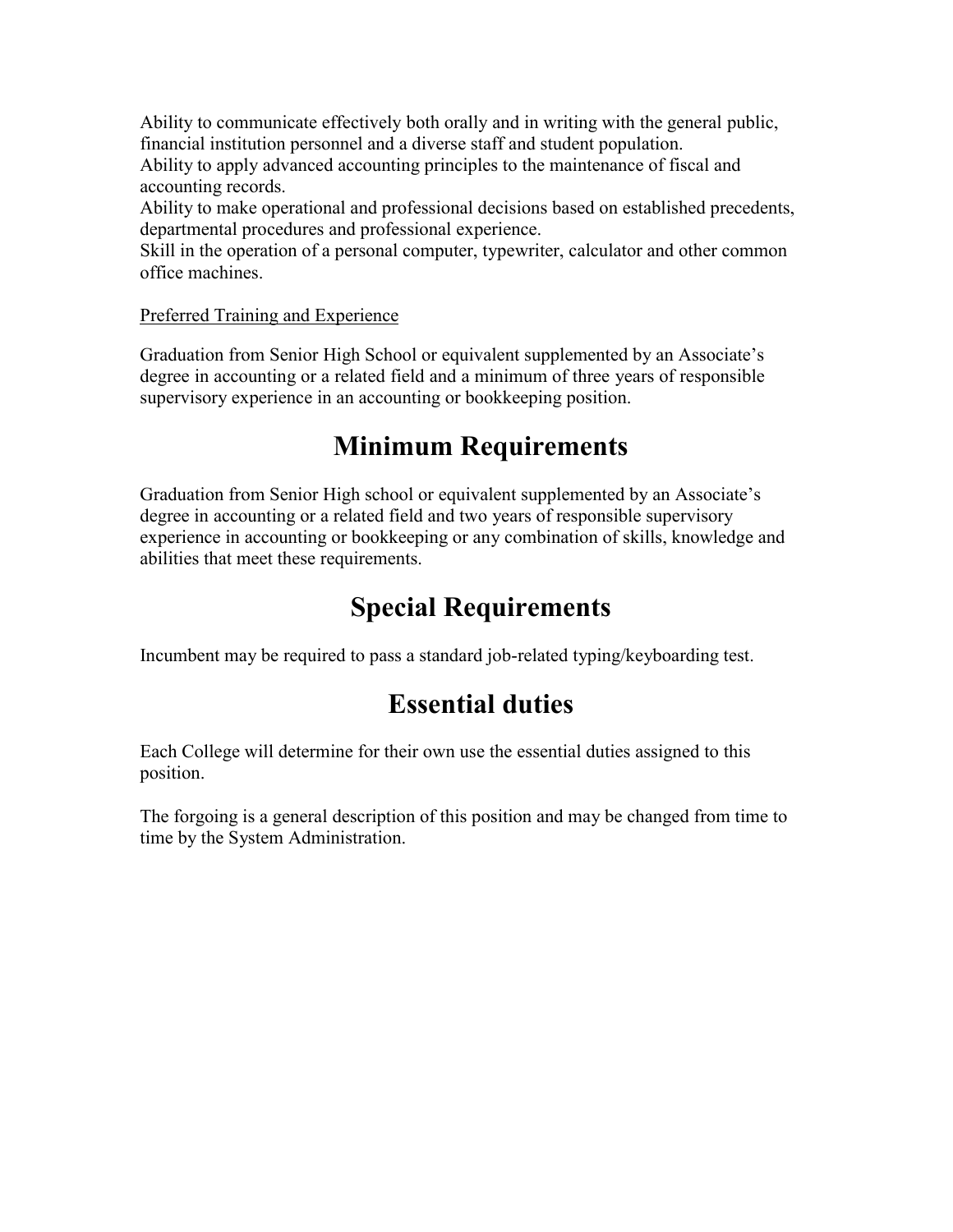# BROADCAST ENGINEER

## Scope of Work

This is skilled technical work repairing and maintaining radio and television broadcasting equipment and cable systems on campus.

Performs varied tasks such as repairing and adjusting broadcast equipment associated with an FM radio and cable television station and operating and maintaining television, video and audio/visual and related computer editing and production equipment. An employee of this classification exercises independent judgment and discretion in planning and coordinating work tasks. General supervision is provided by an administrative or technical superior with work reviewed in the form of equipment performance and results achieved.

### Examples of Work

Repairs and adjusts the broadcasting machinery of an AM/FM radio and cable television station including equipment used in a production studio and in remote locations; operates and maintains television studio and electronic video production equipment, audio/visual equipment and related computer editing equipment.

Performs preventative maintenance on video tape machines, television cameras, transmitting and reproduction equipment and related video, television and audio equipment; assists in the setup and operation of equipment for remote broadcasts and other productions requiring technical expertise.

Installs or replaces broadcast equipment and cable at various locations including broadcast towers, radio and television stations and campus facilities; maintains equipment purchasing and repair records.

Performs other duties as assigned.

### Preferred Knowledge, Skills and Abilities

Knowledge of a wide variety of media production and broadcast equipment and applications.

Knowledge of television, video and audio production and broadcasting processes and techniques.

Knowledge of applicable Federal and State statutes and regulations related to the operation and maintenance of broadcasting facilities including FCC regulations and requirements.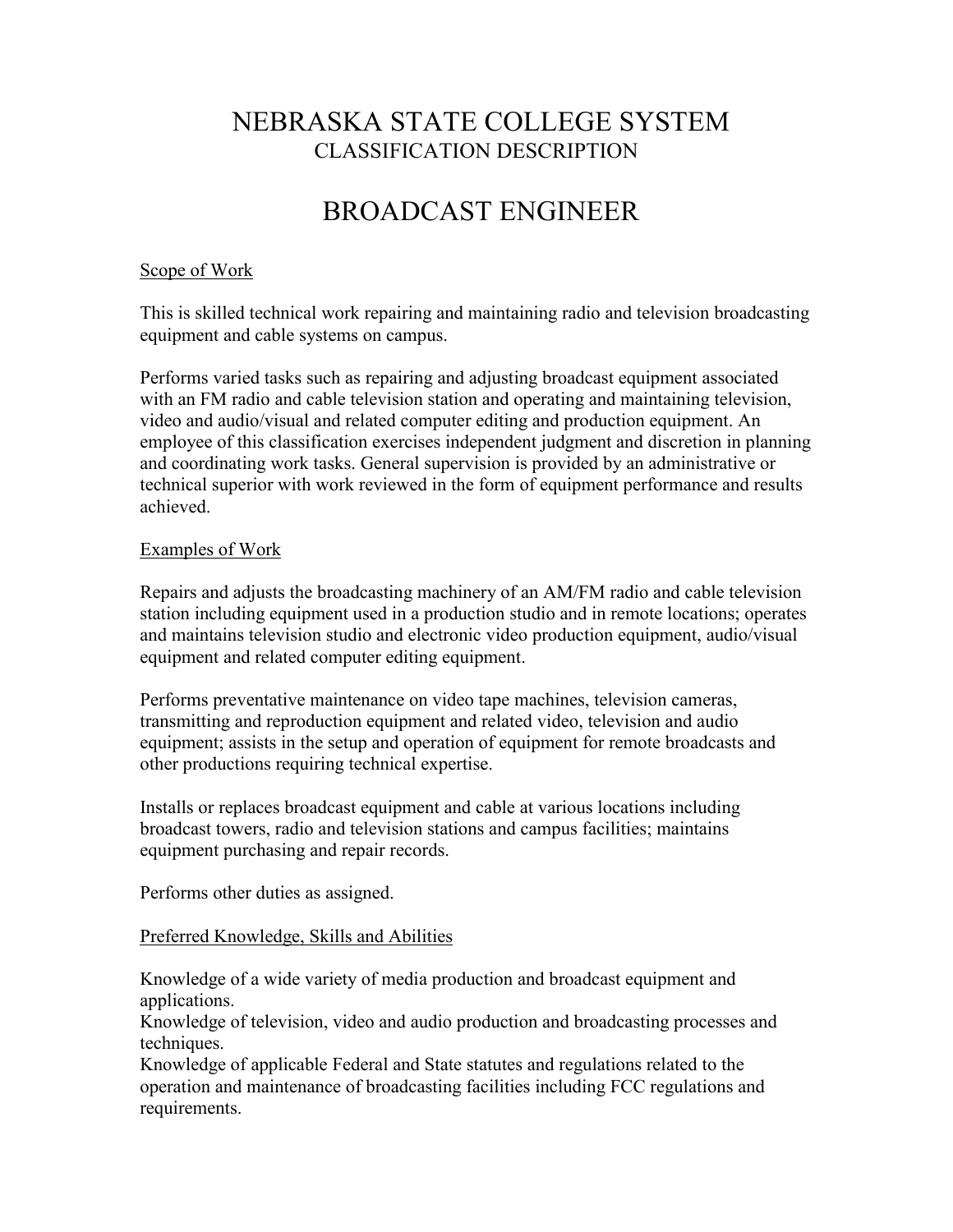Ability to operate, assess problems and maintain a variety of television, video and audio production and broadcast equipment.

Ability to communicate effectively both orally and in writing with faculty, department heads, student and the general public.

Ability to prepare and maintain equipment scheduling, usage and repair records.

Ability to coordinate multiple activities within short periods of time.

Skill in the operation and maintenance of a wide variety of television, video and audio production and broadcast equipment

## Preferred Training and Experience

Graduation from Senior High School or equivalent supplemented by a technical degree in broadcasting and three years of technical work experience as a television engineer.

Minimum Requirements

Graduation from Senior High School or equivalent supplemented by two years of experience as a television engineer or any combination of skills, knowledge and abilities that meet these requirements.

Special Requirements

Possession of a FCC telecommunications operator's license may be required.

### Essential Duties

Each College will determine for their own use the essential duties assigned to this position.

The fore going is a general description of this position and may be changed from time to time by the System Administration.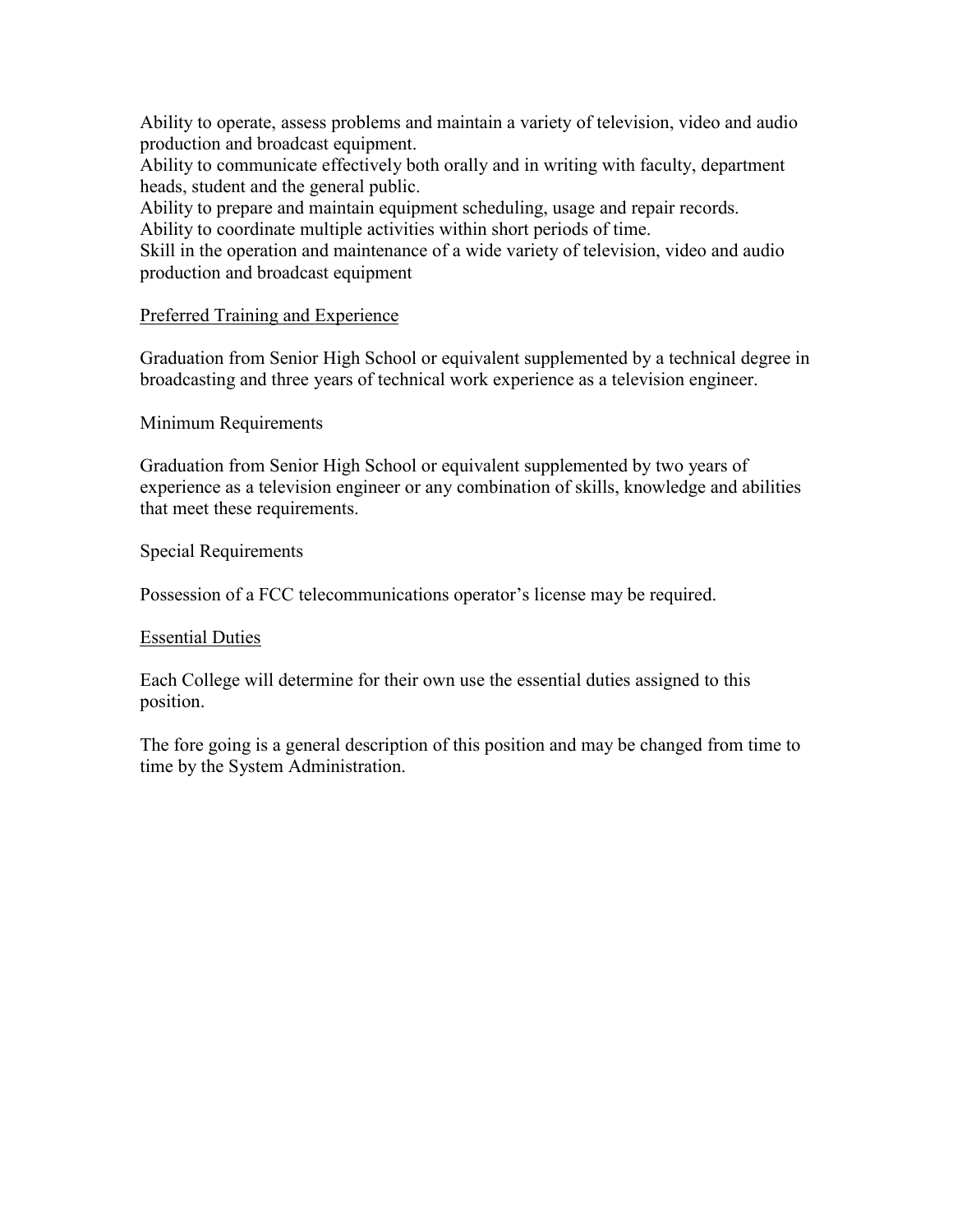# COMPUTER OPERATOR

## Scope of Work

This is skilled work in the operation of computers and other data processing equipment.

Performs varied tasks such as the operation and control of computing systems by means of computer consoles and terminals. Work includes monitoring console messages, displays and control panels, performing system backup procedures and processing computer data and files. Work also includes installing peripherals and off-line equipment, maintaining equipment logs and preparing administrative reports. Direct supervision is received from a technical superior with work reviewed in the form of reports, control records and accumulated downtime.

### Examples of Work

Operates computer systems including printer hardware, operating system software and other software subsystems by means of computer consoles and terminals; installs peripherals and off-line equipment; monitors and responds to console messages, displays and control panels; performs hardware cleaning and preventative maintenance as recommended.

Process computer data and files according to departmental requests and needs; assists and responds to students, faculty and staff questions concerning computer equipment and operation.

Orders and maintains inventory of computer supplies and printing materials; performs system backup procedures including copying system files and condensing files; maintains operation logs of computer error activities and downtime.

Performs other duties as assigned.

### Preferred Knowledge, Skills and Abilities

Knowledge of standard methods and equipment used in data processing.

Knowledge of computer hardware, computer operating systems and various relative software applications.

Ability to access, comprehend and apply technical information to resident computer equipment.

Ability to operate computer systems via computer consoles and terminals.

Ability to install computer hardware peripherals and software applications.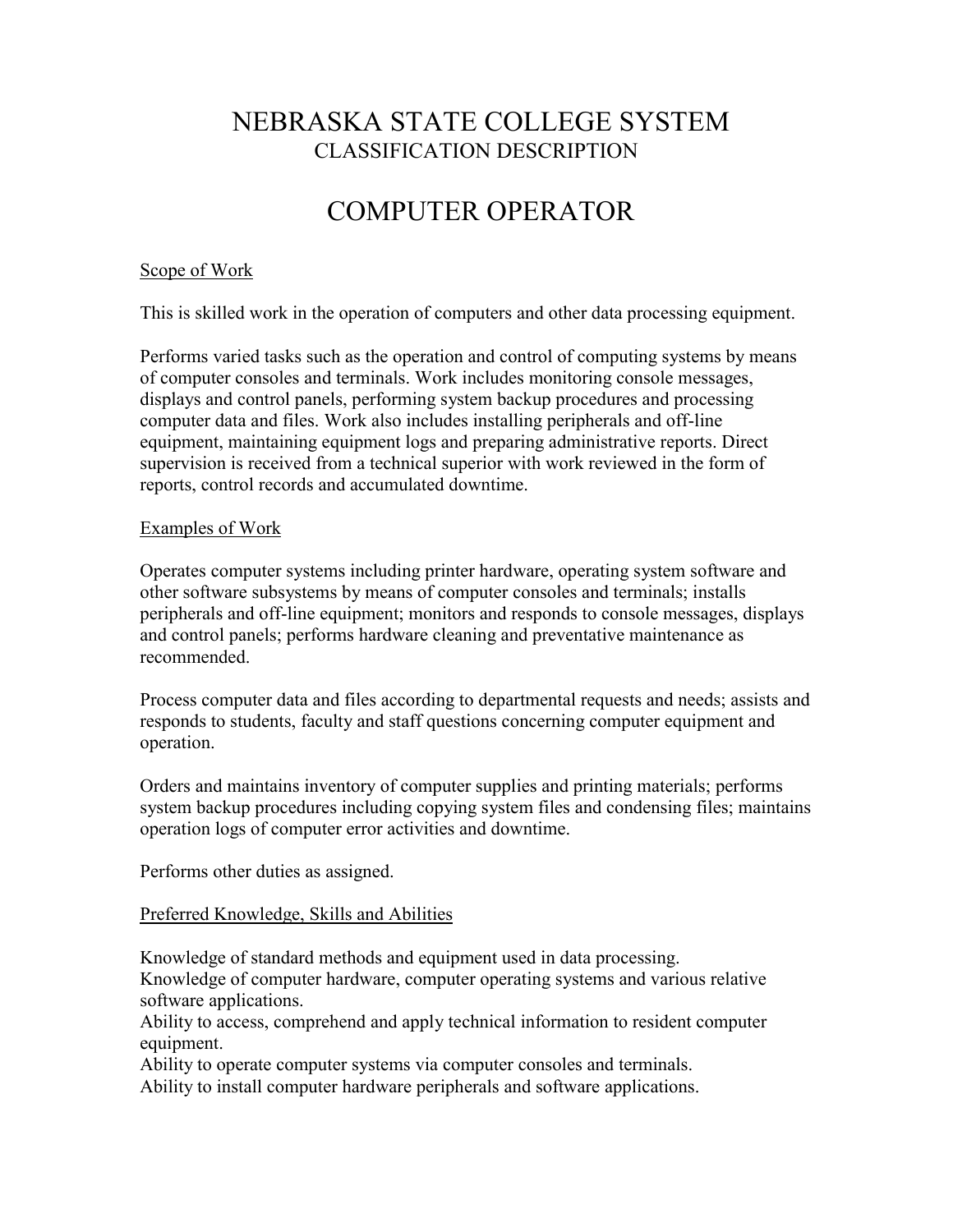Ability to communicate effectively both orally and in writing with the general public and a diverse staff and student population.

Ability to instruct others in the operation of computer hardware equipment and software applications.

Skill in the operation of related computer and office equipment.

## Preferred Training and Experience

Graduation from Senior High School or equivalent supplemented by an Associate degree in Computer Science or related field and one or more years of experience in the operation of data processing equipment.

### Minimum Qualifications

Graduation from Senior High School or equivalent supplemented by coursework in Computer Science or related field and a minimum of six months work experience in the operation of data processing equipment or any combination of skills, knowledge and abilities that meet these requirements.

# Special Requirements

Incumbent may be required to pass a standard job-related typing/keyboarding test.

### Essential Duties

Each College will determine for their own use the essential duties assigned to this position.

The fore going is a general description of this position and may be changed from time to time by the System Administration.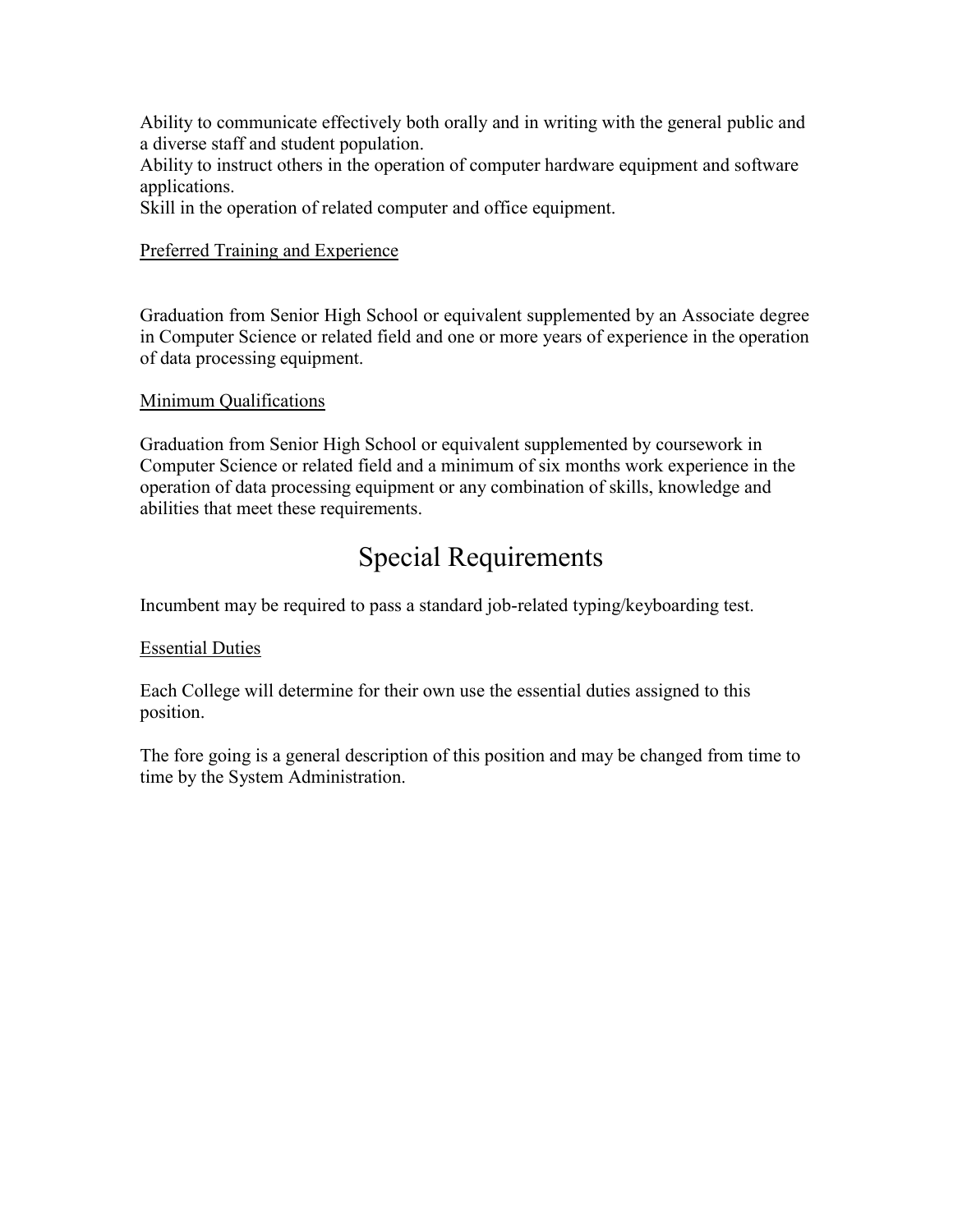# NEBRASKA STATE COLLEGE SYSTEM CLASSIFICATION DESCRIPTION Effective 7-1-2012

# CUSTODIAL LEADER

### Scope of Work

Perform duties of a Custodian and act as a lead in cleaning, performing preventative/routine maintenance, minor repairs and grounds keeping tasks.

Leadership is exercised over a small crew of Custodians.

Perform varied tasks such as scheduling, distributing supplies, and inspecting work performed by Custodians in addition to being a working member of the custodial crew.

#### Examples of Work

Plan and schedule activities for work performed by Custodians.

Inspect cleaning levels and monitor cleaning practices and procedures.

Maintain proper levels of inventory and supplies.

Train, lead and motivate Custodians.

Sweeps, dusts, mops, strips and waxes floors; shampoos carpets and upholstered furniture; may perform emergency and special setup or cleanup functions; maintains security by keeping doors and windows locked after hours; may be required to lock/unlock buildings, doors, meeting rooms and classrooms.

Washes walls, woodwork, baseboards, windows, blinds and furniture; cleans classroom backboards/dry erase boards; dusts, polishes and wipes furniture, woodwork, baseboards, doors and light fixtures; movies furniture and equipment as directed.

Cleans sinks, basins, toilets, urinals, bathtubs and showers; replenishes bathroom supplies; unplugs traps and drains; collects and disposes of trash; operates vacuums, scrubbers, buffers and other mechanical or power cleaners; may change light bulbs, fuses and heating and air conditioning filters; check buildings and report maintenance needs, lighting or equipment problems.

Patch, paint and finish walls, trim and woodwork as directed.

Cleans and maintains general cleaning equipment and materials; replenishes and distributes cleaning supplies as required; cares for plants in and around campus buildings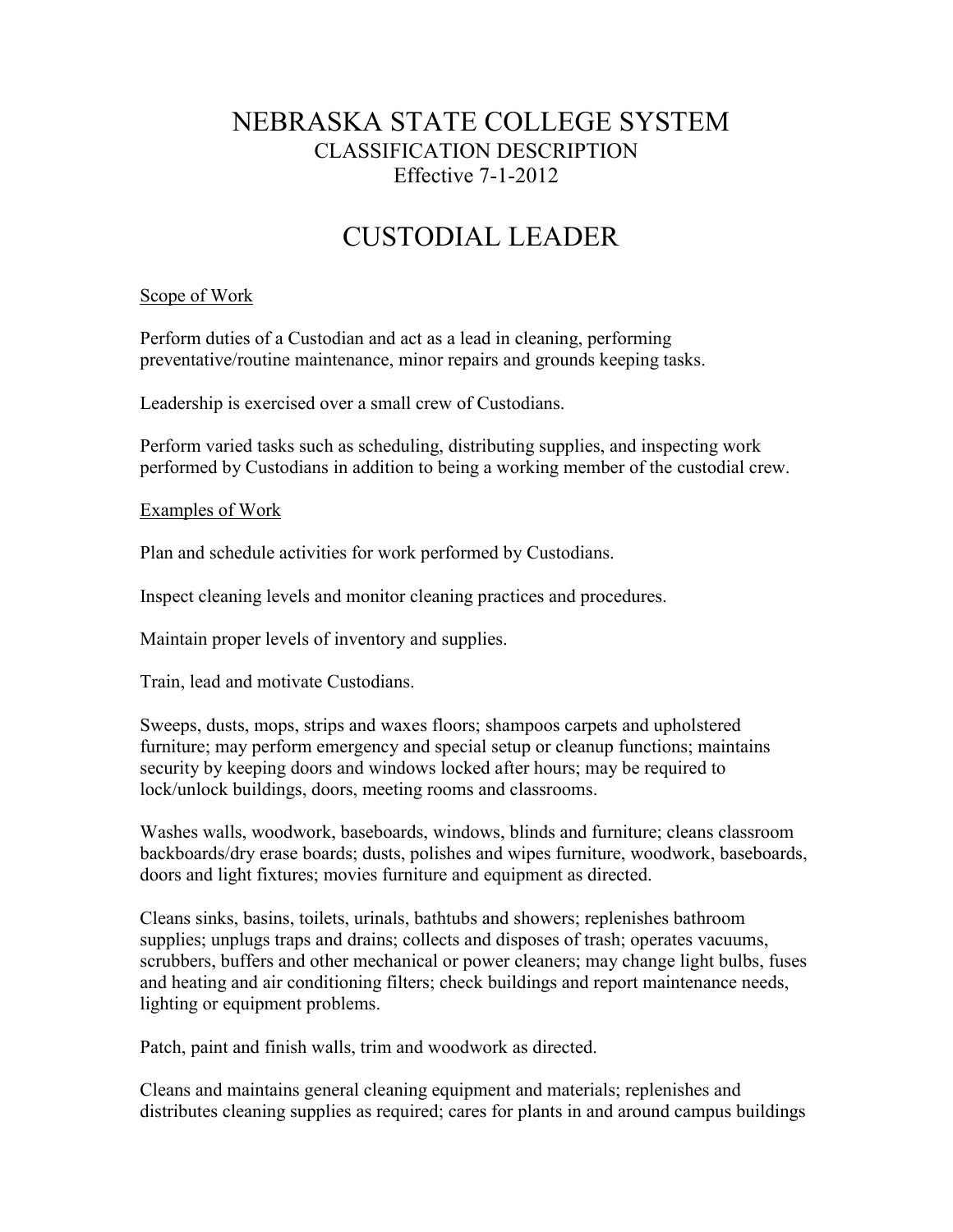as assigned including watering, trimming, and weeding duties; assists in snow removal activities.

# Required Knowledge, Skills and Abilities

Knowledge of proper cleaning methods, procedures, products and materials. Knowledge of the use and care of cleaning equipment and supplies. Ability to perform assigned cleaning, maintenance and repair duties. Ability to learn repetitive tasks quickly and multi-task. Ability to use cleaning supplies and operate cleaning equipment including a vacuum, mechanical or power cleaners and other custodial equipment. Ability to operate a computer and a two-way radio. Ability to interact courteously and tactfully with students, staff, and public. Ability to provide leadership for Custodians. Ability to work indoors and outdoors. Ability to work independently or as part of a team.

## Minimum Requirements

Minimum of one year previous experience in custodial work providing the required skills, knowledge and abilities needed to perform the assigned work.

Ability to work in extreme hot or cold; bend, crouch and climb; assist in safe lifting in excess of 75 pounds; and, sufficient strength to perform assigned tasks.

Demonstrated ability to provide leadership to small crew of co-workers.

### Preferred Training and Experience

More than one year of previous experience in custodial work or supervisory experience.

### Essential Duties

Utilize methods, practices, tools, equipment and materials in a variety of cleaning disciplines.

Work safely and use appropriate precautionary methods involved in cleaning, maintenance and repair activities.

Communicate effectively and interact positively as a lead with the public, staff, and students.

Each College may establish additional essential duties assigned to this classification.

The foregoing is a general description of this classification and may be changed at the discretion of the System Administration.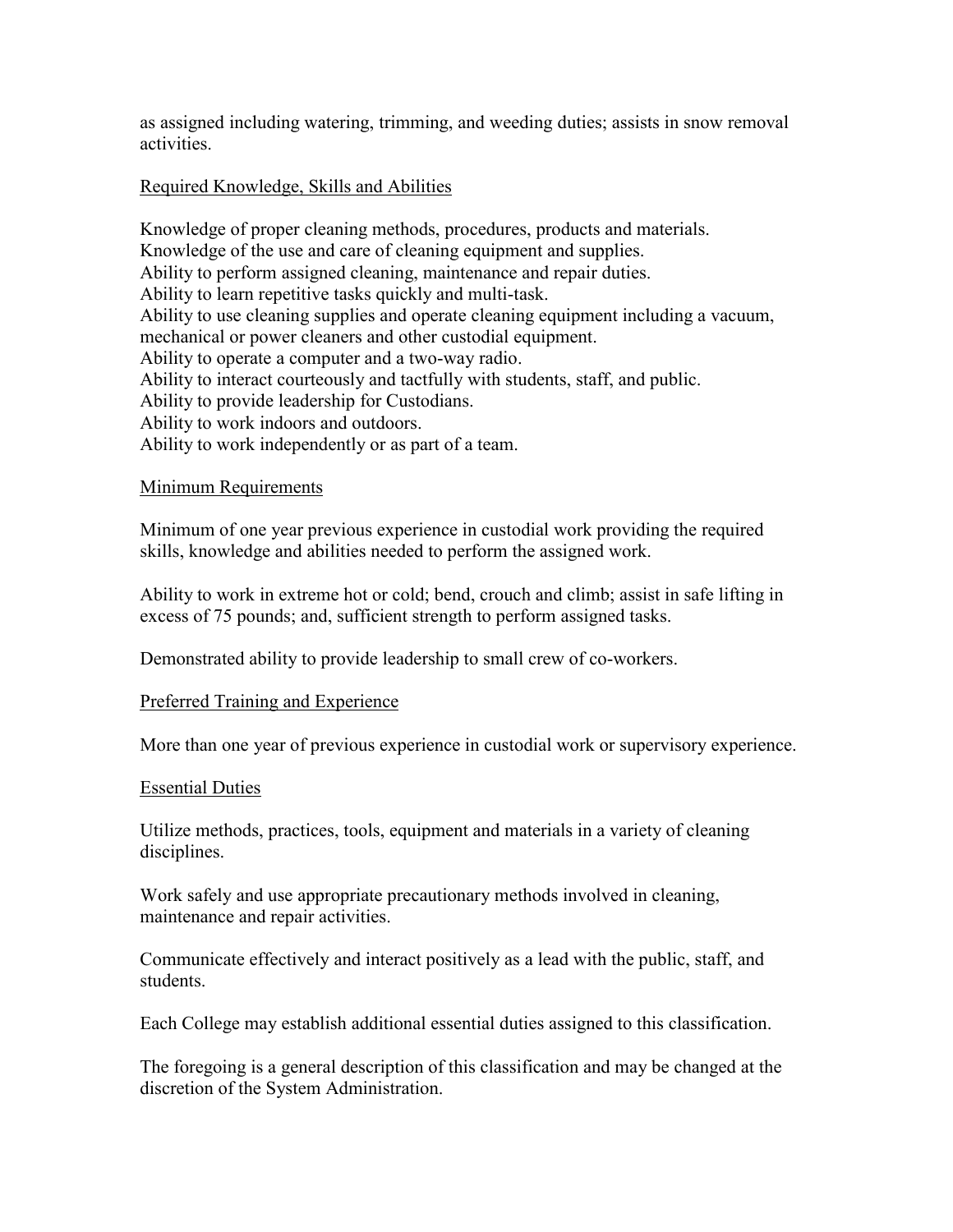# NEBRASKA STATE COLLEGE SYSTEM CLASSIFICATION DESCRIPTION Effective 7-1-2012

# CUSTODIAN

## Scope of Work

Routine custodial work in cleaning and performing related tasks. Work is generally performed in accordance with established procedures and sanitary standards, which may vary depending upon location.

Performs preventative/routine maintenance, minor repairs, and grounds keeping tasks.

### Examples of Work

Sweeps, dusts, mops, strips and waxes floors; shampoos carpets and upholstered furniture; may perform emergency and special setup or cleanup functions; maintains security by keeping doors and windows locked after hours; may be required to lock/unlock buildings, doors, meeting rooms and classrooms.

Washes walls, woodwork, baseboards, windows, blinds and furniture; cleans classroom backboards/dry erase boards; dusts, polishes and wipes furniture, woodwork, baseboards, doors and light fixtures; moves furniture and equipment as directed.

Cleans sinks, basins, toilets, urinals, bathtubs and showers; replenishes bathroom supplies; unplugs traps and drains; collects and disposes of trash; operates vacuums, scrubbers, buffers and other mechanical or power cleaners; may change light bulbs, fuses and heating and air conditioning filters; check buildings and report maintenance needs, lighting or equipment problems to supervisor.

Patch, paint and finish walls, trim and woodwork as directed.

Cleans and maintains general cleaning equipment and materials; replenishes and distributes cleaning supplies as required; cares for plants in and around campus buildings as assigned including watering, trimming and weeding duties; assists in snow removal activities.

### Required Knowledge, Skills and Abilities

Ability to perform assigned cleaning, maintenance and repair duties. Ability to learn repetitive tasks quickly and multi-task. Ability to use cleaning supplies and operate cleaning equipment including a vacuum, mechanical or power cleaners and other custodial equipment. Ability to operate a computer and a two-way radio.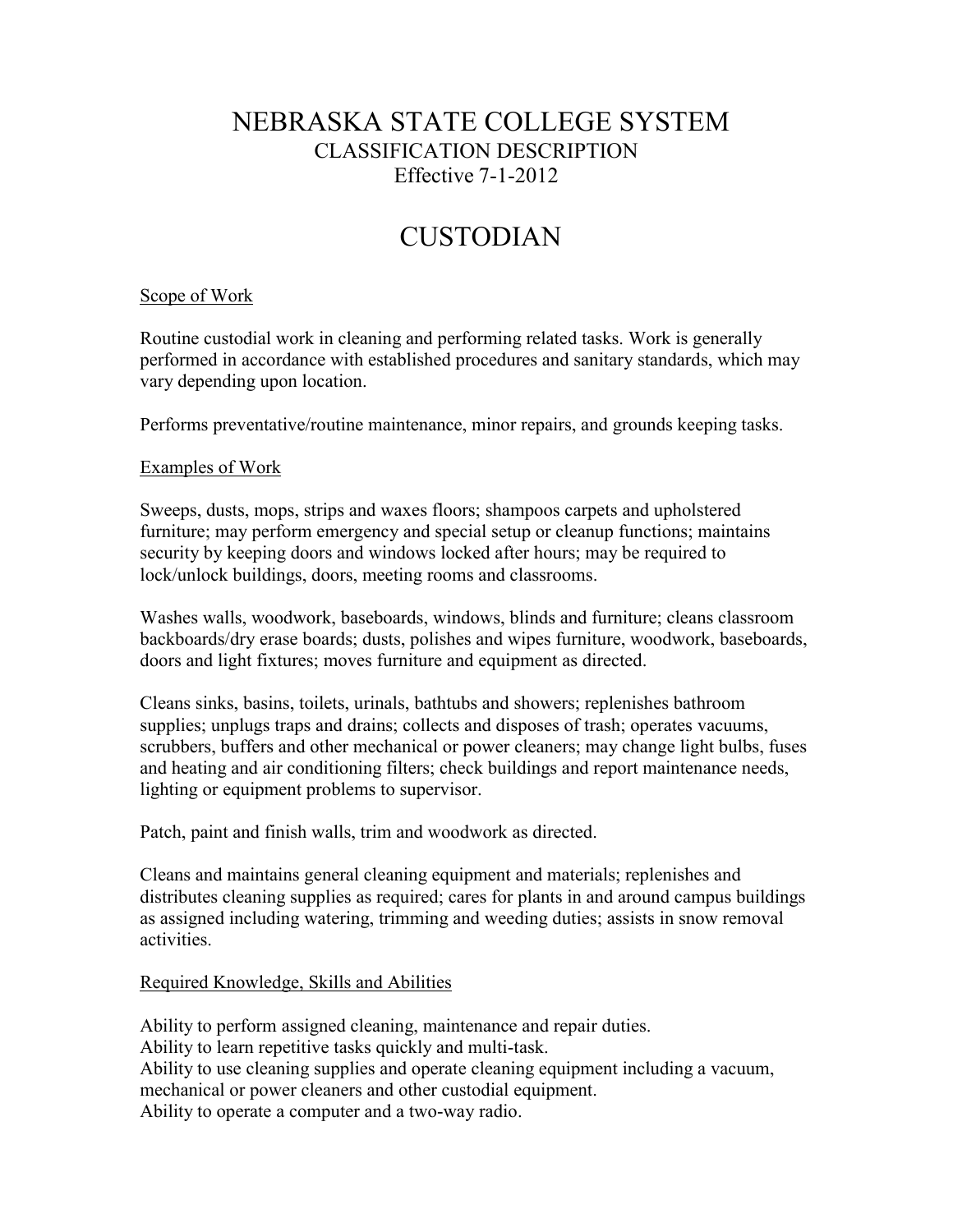Ability to interact courteously and tactfully with students, staff and the public. Ability to work indoors and outdoors. Ability to work independently or as part of a team.

### **Minimum Requirements**

Any minimum level of education, experience or training which provides the required skills, knowledge and abilities needed to perform the assigned work.

Ability to work in extreme hot or cold; bend, crouch and climb; assist in safe lifting in excess of 75 pounds; and, sufficient strength to perform assigned tasks.

# Preferred Training and Experience

Six months to one year of previous experience in custodial work.

### Essential Duties

Utilize methods, practices, tools, equipment and materials in a variety of cleaning disciplines.

Work safely and use appropriate precautionary methods involved in cleaning, maintenance and repair activities.

Communicate effectively and interact positively with the public, staff and students.

Each College may establish additional essential duties assigned to this classification.

The foregoing is a general description of this classification and may be changed at the discretion of the System Administration.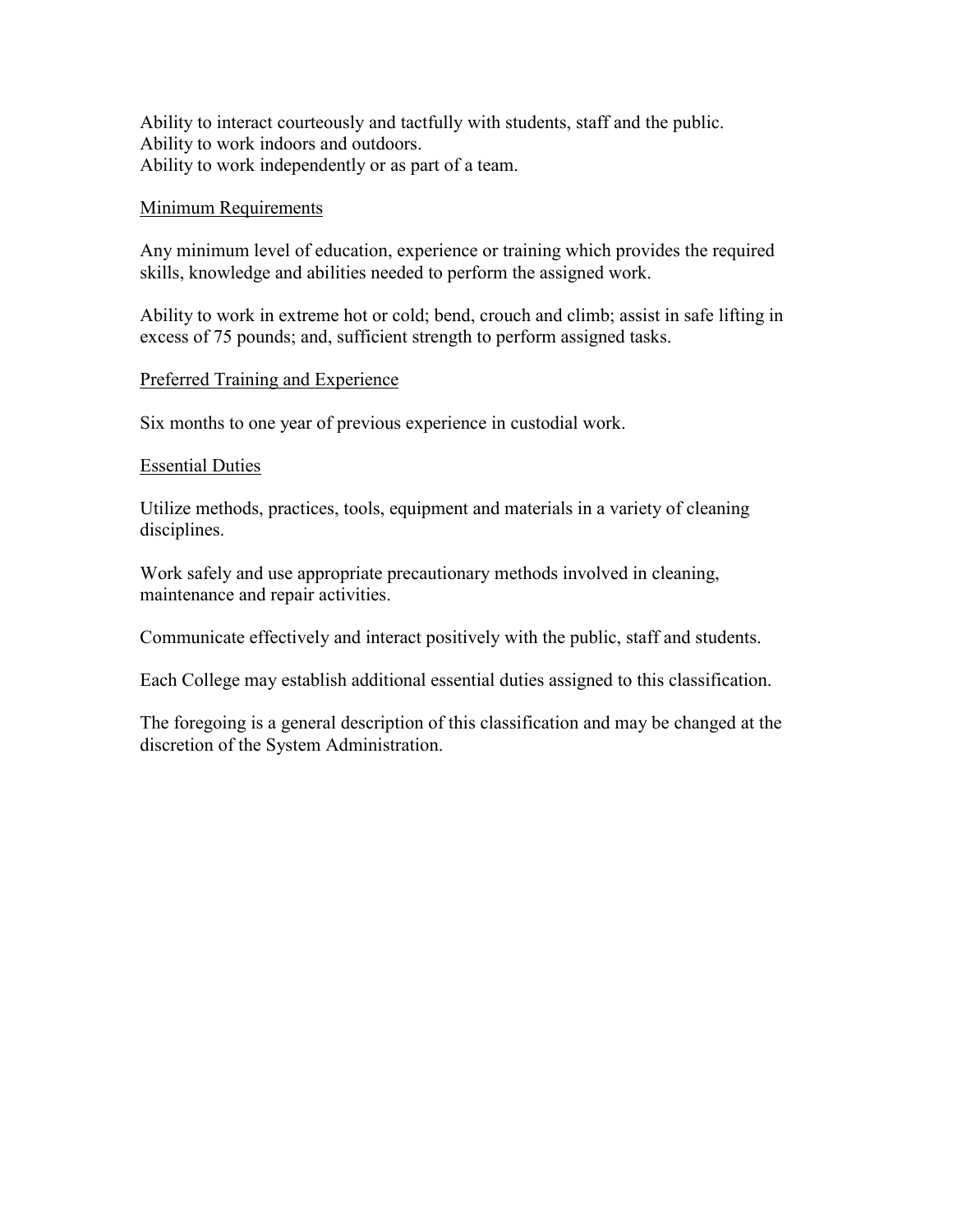# **ELECTRICIAN**

### Scope of Work

This is skilled electrical work at the Journeyman's License level, installing, repairing and maintaining electrical and communication wiring, electrical fixtures, equipment and systems in campus buildings and dormitories.

Performs varied tasks such as installing conduit and wiring according to building plans and diagrams, installing telephone wiring and computer network wiring, assisting in examining, repairing and maintaining motor, lighting and fan units, repairing and maintaining fire alarms in buildings and dormitories. Direct supervision is received from a technical superior with work reviewed in the form of results achieved and adherence to local, State and Federal electrical codes.

### Examples of Work

Installs, maintains and repairs boiler plant instrumentation on, motor control systems and associated electrical units; examines, repairs and maintains small and large motors, lighting equipment and fan units in buildings and dormitories; installs, repairs and maintains HVAC equipment wiring, control panels and electrical systems.

Installs conduit and electrical wiring according to building plans and diagrams; inspects and tests fire alarms and fire detectors to ensure proper operation; repairs and maintains fire alarms and security systems.

Replaces light bulbs in outdoor and indoor lighting systems inaccessible by custodial staff; installs portable public address systems for meetings and sporting events as needed; repairs and maintains communication wiring to include telephone and computer network wiring in campus buildings.

May operate and maintain public address systems and equipment for campus special events and athletic competitions; may perform maintenance on freight and passenger elevators.

Reads and interprets city, State and Federal electrical codes; ensures adherence to facility and professional safety rules and regulations; completes and maintains repair documents and files.

Performs other duties as assigned.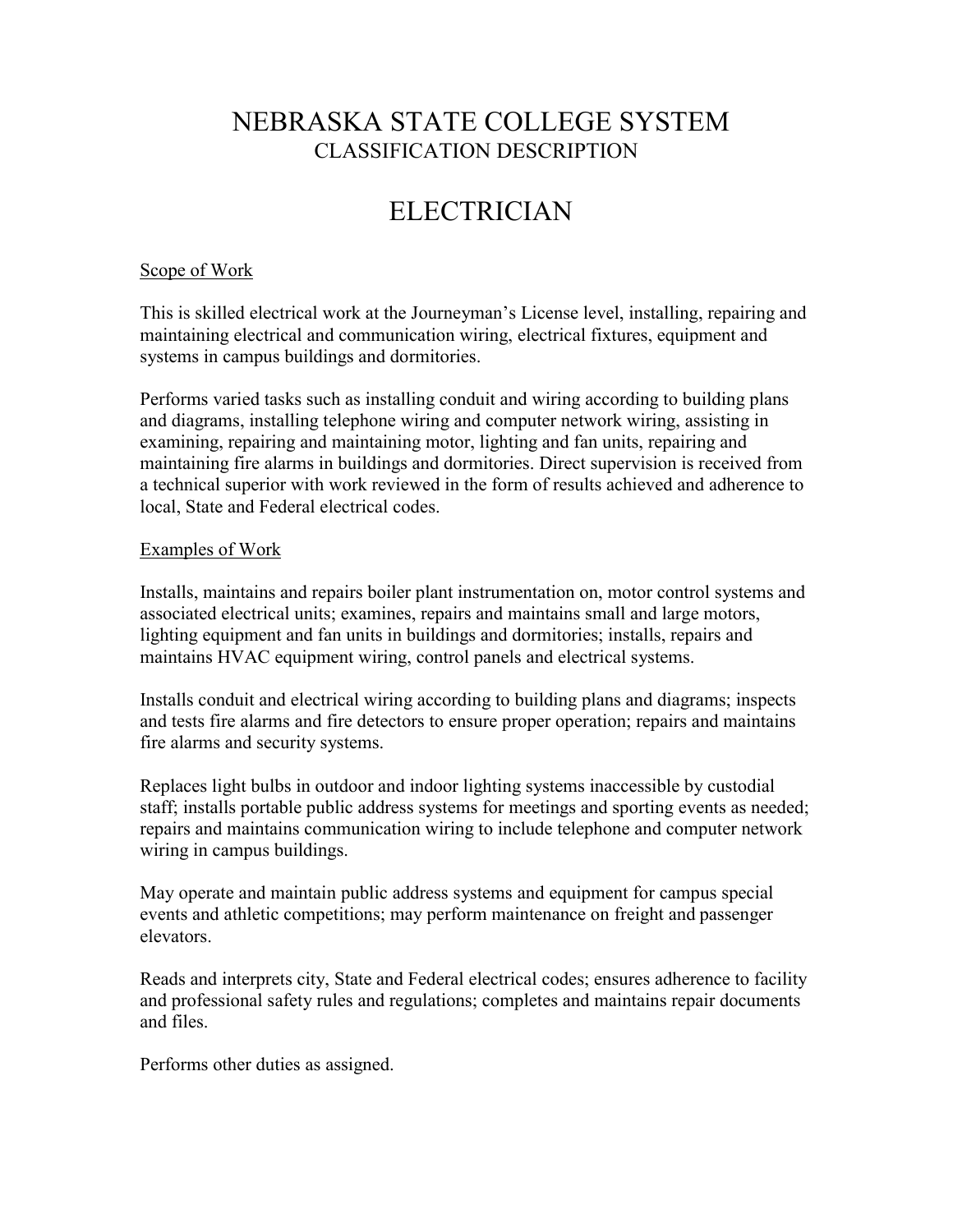## Preferred Knowledge, Skills and Abilities

Knowledge of conventional electrical materials, testing devices and repair techniques and equipment.

Knowledge of local, State and Federal electrical codes and regulations.

Knowledge of electrical safety hazards and appropriate precautionary methods involved in electrical repair and construction activities.

Ability to interpret building plans and electrical diagrams.

Ability to communicate effectively orally and in writing with coworkers, building occupants and the general public.

Skill in the operation of hand tools, electrical testing and power equipment.

# Preferred Training and Experience

Graduation from Senior High School or equivalent supplemented by coursework in electronics or electrical repair and four years of work experience repairing and maintaining electrical systems.

# Minimum Qualifications

Graduation from Senior High School or equivalent supplemented by two years of work experience repairing and maintaining electrical systems or any combination of skills, knowledge and abilities that meet these requirements.

# Special Requirements

Possession of a valid driver's license. Possession of a valid State of Nebraska Journeyman's Electrical License.

# Essential Duties

Each College will determine for their own use the essential duties assigned to this position.

The foregoing is a general description of this position and may be changed from time to time by the System Administration.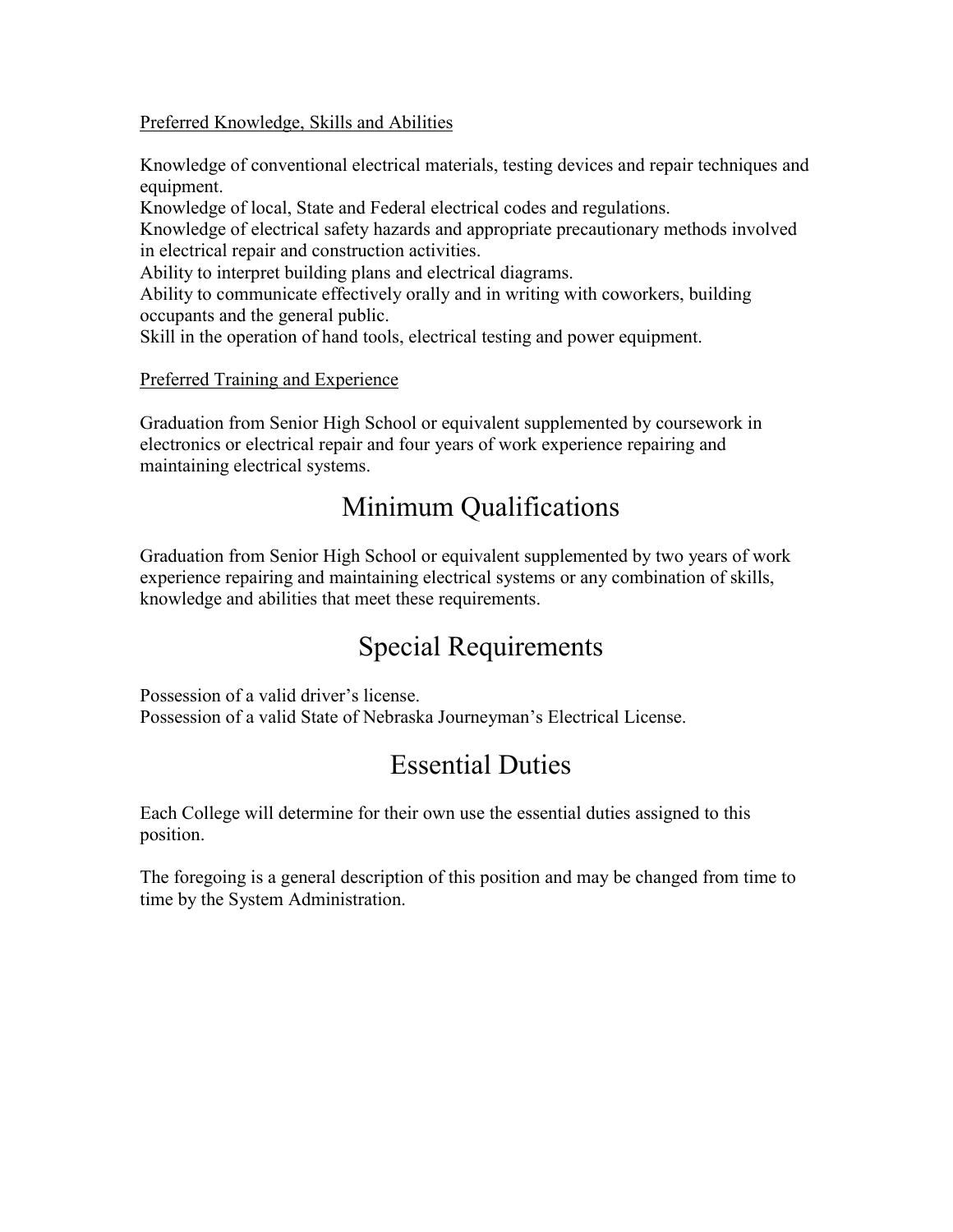# ELECTRICIAN MASTER

## Scope of Work

(May perform all the duties of Electrician, plus the following)

This is skilled electrical work at the Contractor's License level, installing, repairing and maintaining electrical and communication wiring, electrical fixtures, equipment and systems in campus buildings and dormitories.

Performs varied tasks such as inspecting, maintaining and repairing heating, ventilation and air conditioning (HVAC) electrical units and analyzing and remedying electrical problems within campus building and dormitory lighting, security and power systems. Work also includes repairing and maintaining electrical appliances and fixtures, electric motors, fire alarm systems, sound systems and controls and estimating job costs for specific projects. An employee within this classification uses independent judgement and professional expertise in determining work methods, work materials and required equipment. General supervision is received from an administrative superior with work reviewed in the form of reports, results achieved and adherence to local, State and Federal electrical codes. Leadership may be exercised over other electrical personnel.

### Examples of Work

Analyzes and remedies electrical problems within campus building and dormitory lighting, security and power systems; estimates material, equipment and personnel costs for specific projects; prepares requisitions for necessary work; signs off on requests for permits; may assign, coordinate and monitor the work of subordinate electrical personnel.

Inspects, repairs and maintains HVAC electrical units and systems; repairs and maintains electrical appliances, electric motors, fixtures, fire alarm systems, sound systems and controls; installs conduits, power conductors, switches, receptacles, light fixtures and related electrical items; and repairs and maintains communication wiring to include telephone and computer network working in campus buildings.

Reads and interprets city, State and Federal electrical codes; ensures adherence to facility and professional safety rules and regulations; completes and maintains repair documents and files.

May operate and maintain public address systems and equipment for campus special events and athletic competitions; may perform maintenance on freight and passenger elevators.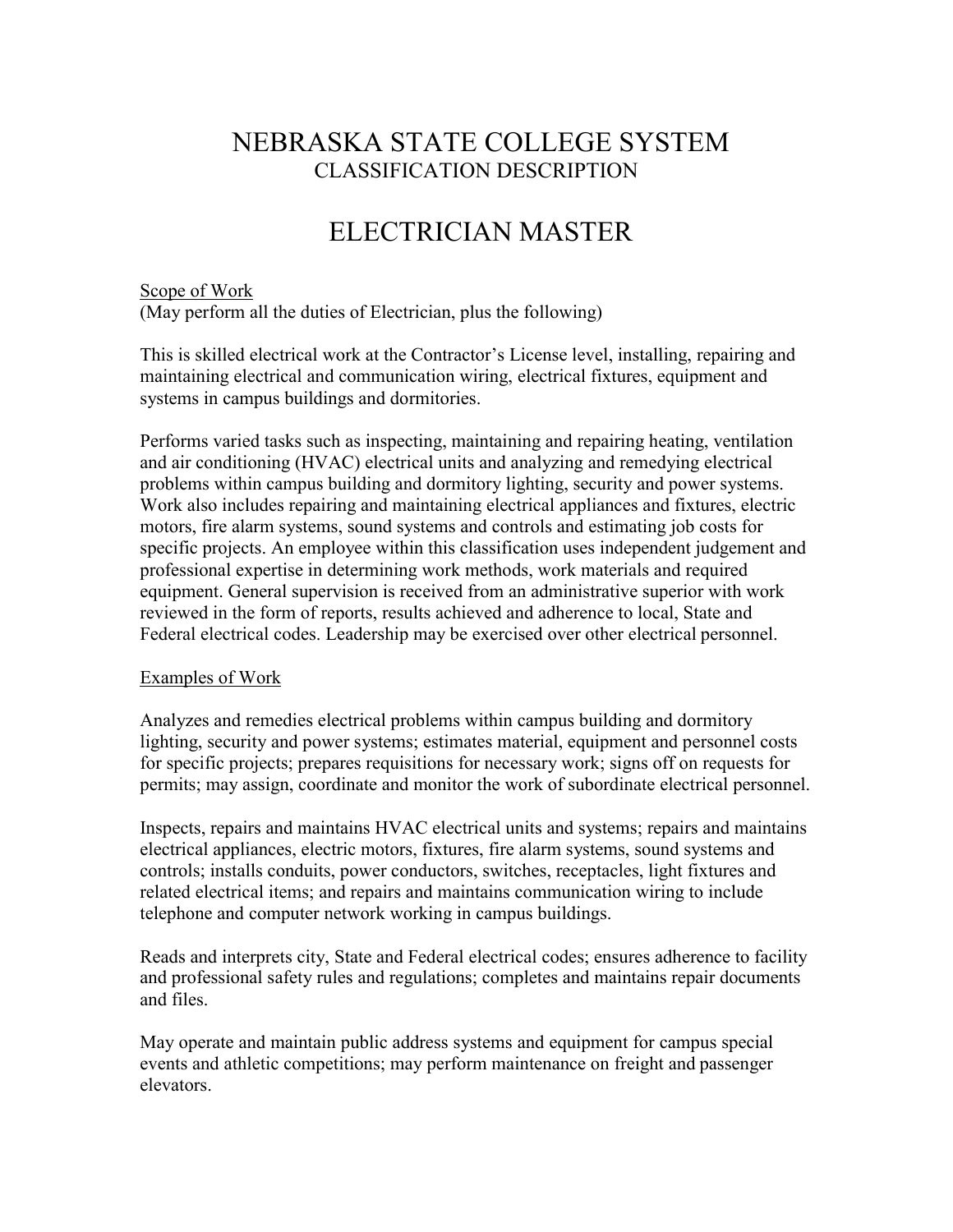Performs other duties as assigned. Preferred Knowledge, Skills and Abilities

Knowledge of conventional and specialized electrical materials, testing devices and repair techniques and equipment. Knowledge of local, State and Federal electrical codes and regulations. Knowledge of electrical safety hazards and appropriate precautionary methods involved in electrical repair and construction activities. Ability to estimate work material needs and costs related to electrical projects. Ability to interpret building plans and sketch electrical diagrams. Ability to plan, organize, train and evaluate the work of other staff. Ability to communicate effectively both orally and in writing with coworkers, contracted employees, building occupants and the general public. Skill in the operation of hand tools, electrical testing and power equipment.

# Preferred Training and Experience

Graduation form a Senior High School or equivalent supplemented by an Associate's Degree in electronics or electrical repair and five years experience in the repair and maintenance of electrical systems.

# Minimum Qualifications

Graduation from a Senior High School or equivalent supplemented by coursework in electronics or electrical repair and three years of experience in the repair and maintenance of electrical systems including supervisory experience or any combination of skills, knowledge and abilities that meet these requirements.

# Special Requirement

Possession of a valid driver's license. Possession of a valid State of Nebraska Contractor's Electrician License.

# Essential Duties

Each College will determine for their own use the essential duties assigned to this position.

The foregoing is a general description of this position and may be changed from time to time by the System Administration.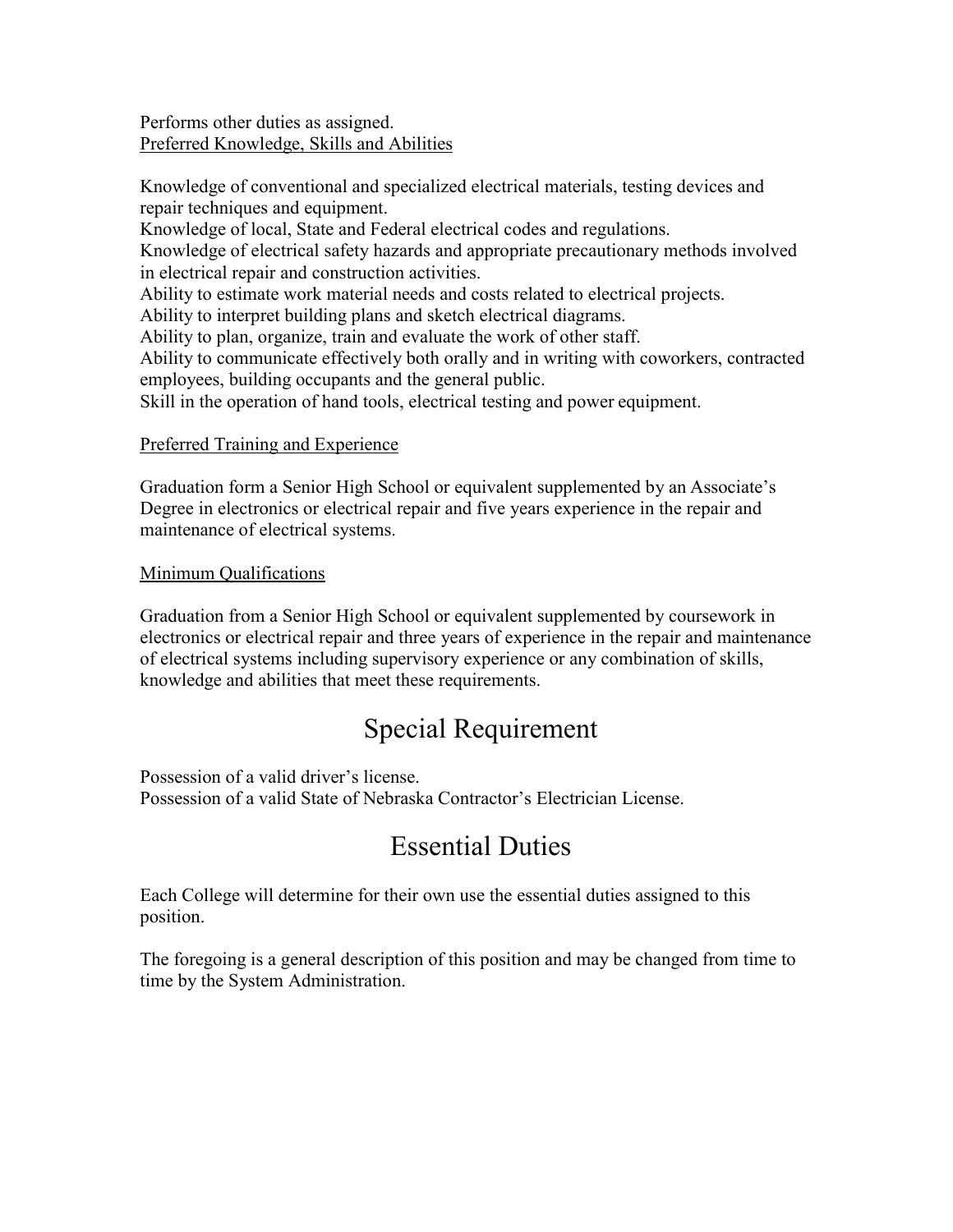# Facility Operations Assistant (Salary Grade 7)

### Scope of Work

This position is responsible for administrative and manual work involving and variety of duties related to facility operations, purchasing and distribution of supplies, asset and surplus property management.

Performs varied tasks such as being responsible for receiving, storing, maintaining and issuing campus supplies, materials and general hardware. Use of the computer maintenance management software (CMMS) applications, ability to generate reports and analyze data to make decisions is central to the work of this position. Work also involves determining inventory levels, preparing bid sheets and purchase orders for vendors, packaging and delivering supplies to departments based on routine requests. Work also involves the collection of surplus property and the storing of surplus property through appropriate channels. This position helps coordinate building moves when facilities are renovated or staff relocates. General supervisory oversight is provided for this position.

#### Examples of Work

Receives and distributes campus inventory, stores, maintains and issues campus supplies. Determines inventory levels for all items purchased and stored; contracts and prepares bid sheets for vendors including item specifications and desired quantities. Controls key MRO "Maintenance Repair and Operational" inventory through the CMMS software package to support critical operational continuity.

This position orders special items like furniture and equipment, oversees campus recycling, supports special events such as graduation and building moves, unloads food service trucks, tags assets, creates SAP purchase orders, assists in general maintenance support, and pushes snow.

As needed this position supports Motor Pool by helping coordinate transportation requests.

When needed, supports Facility Services administrative needs like answering the phone and customer notifications, assigning Work Orders, and coordinates time sheets.

Receives incoming freight and express mail/packages and delivers to campus offices of designated central distribution point; prepares departmental or return items for shipment; Purchases and retrieves supplies from local vendors; provides purchase information concerning requested items upon departmental request.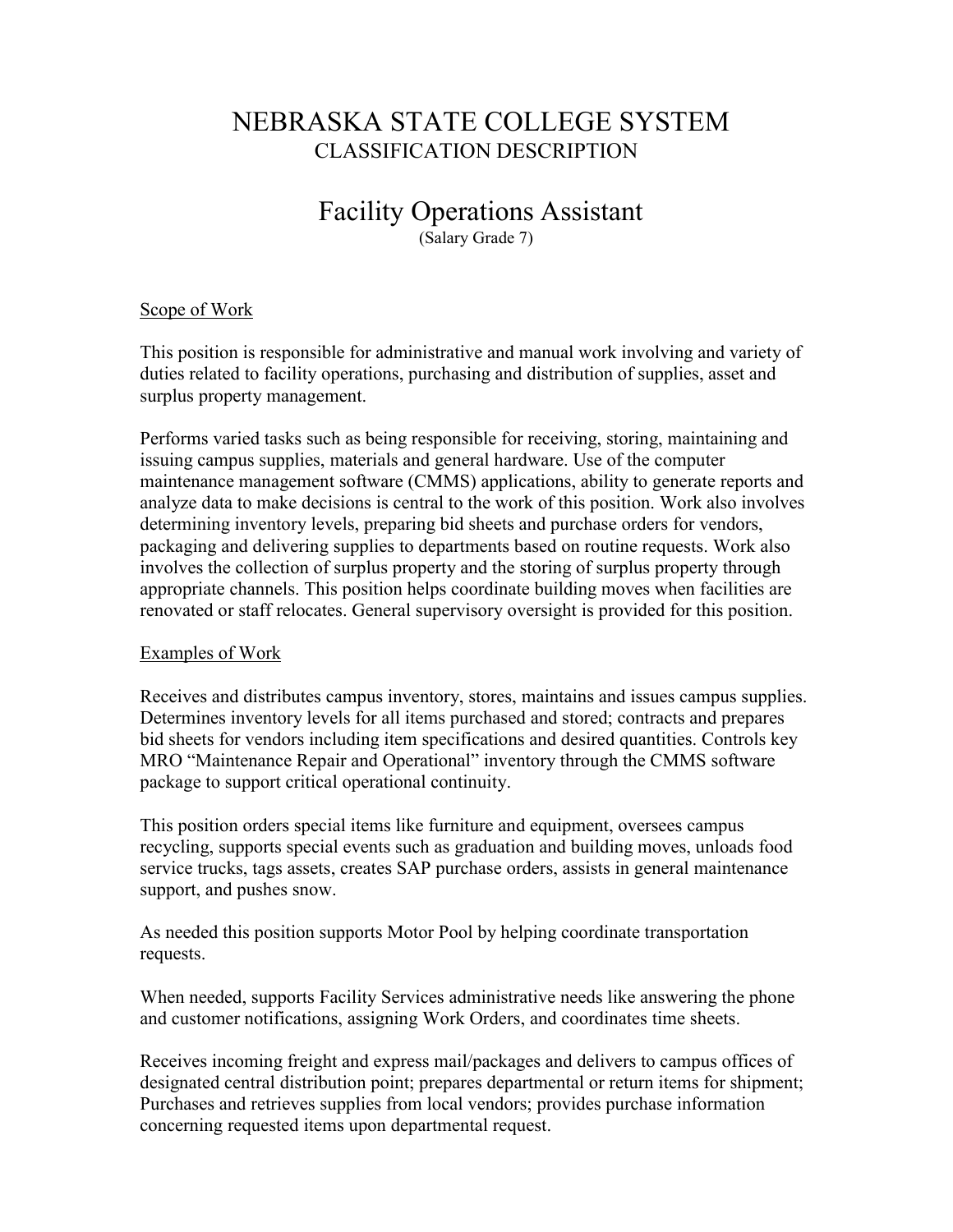Collects identified campus surplus property, stores or prepares for disposal through appropriate surplus property channels and documents disposal method.

### Minimum Qualifications

•Any minimum level of education, experience or training which provides the required skills, knowledge and abilities needed to perform the assigned work.

•Must possess a valid driver's license.

•Must be able to operate rough terrain forklift and utility vehicles.

•Ability to work in extreme hot or cold; bend, crouch and climb; assist in safe lifting in excess of 75 pounds; and, sufficient strength to perform assigned tasks.

•Strong people and customer service skills

## **The foregoing is a general description of this classification and may be changed from time to time by the System Administration.**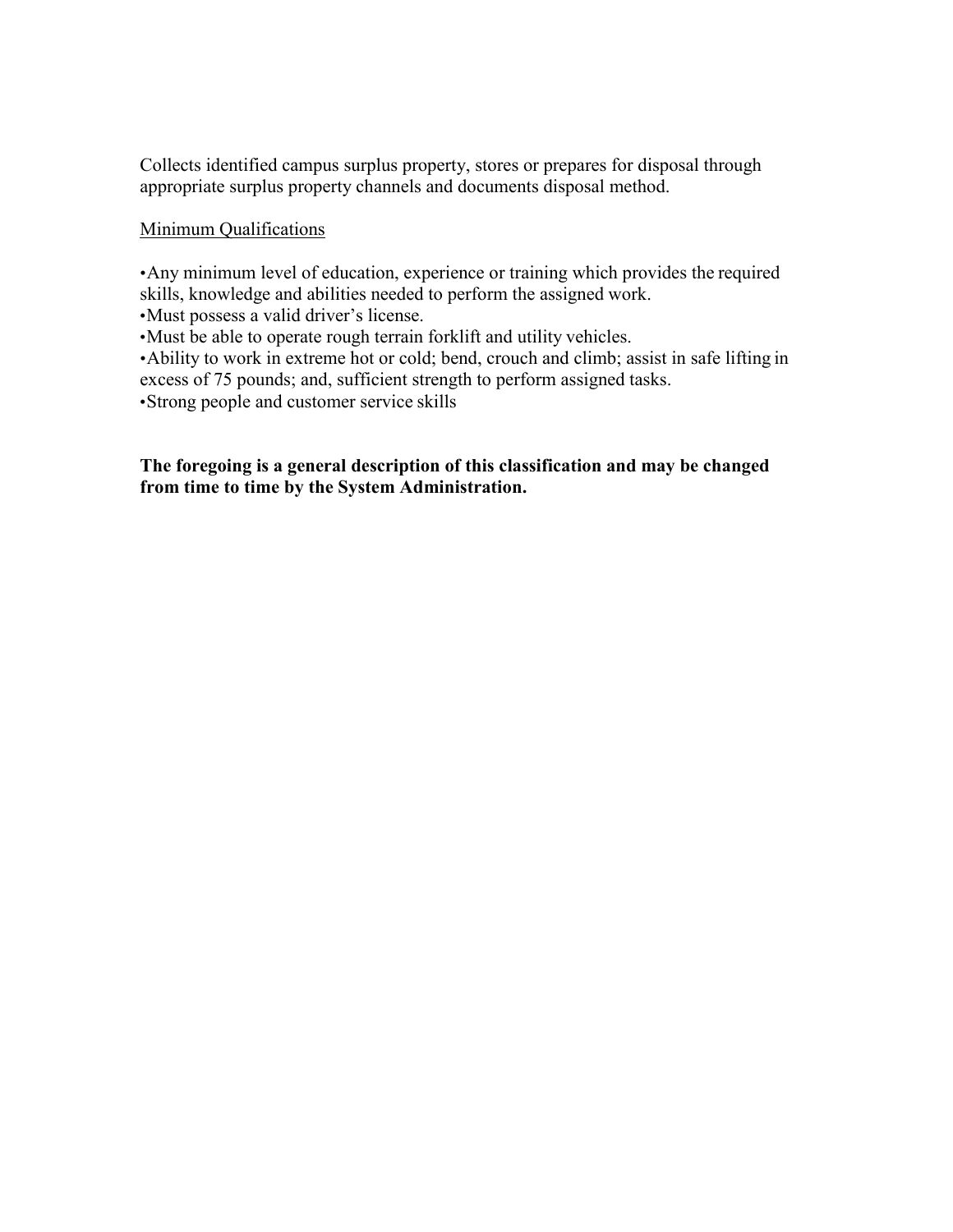NEBRASKA STATE COLLEGE SYSTEM

CLASSIFICATION DESCRIPTION

Effective Date: 07/01/2019

# FINANCIAL AID TECHNICIAN

Salary Grade: 7

#### Description of Work

This is an advanced classification that performs specialized clerical work of an administrative nature of varied scope and complexity requiring a broad knowledge of standardized policies and procedures, and confidentiality in the disposition of work matters.

Work requires significant independent judgment, problem solving, and decision making skills within prescribed limitations. Interprets guidelines to specific situations that are not covered by policies or procedures.

Work includes the maintenance of various record systems, the creation of reports involving student, departmental records, and statistical data.

#### Examples of Work

Applies knowledge of financial aid programs, procedures, and policies to provide administrative support and assistance in Financial Aid.

Assists current and prospective students and parents with a variety of inquiries and topics.

Provide students with consumer information as required by federal regulations.

Follow written policies and procedures about the College's financial aid programs.

Understand and apply Federal and State regulations and Institutional policies to daily operations.

Maintain records and prepare reports.

Perform other duties as assigned within the scope of this classification.

#### Minimum Qualifications

Graduation from High School or educational equivalent, college coursework in Business Administration or related field, and two years of clerical experience.

#### Preferred Knowledge, Skills and Abilities

Knowledge of business English, composition and mathematical and statistical functions. Knowledge of current office practices and procedures.

Knowledge of financial and student information systems and software used for word processing, spreadsheet and database applications.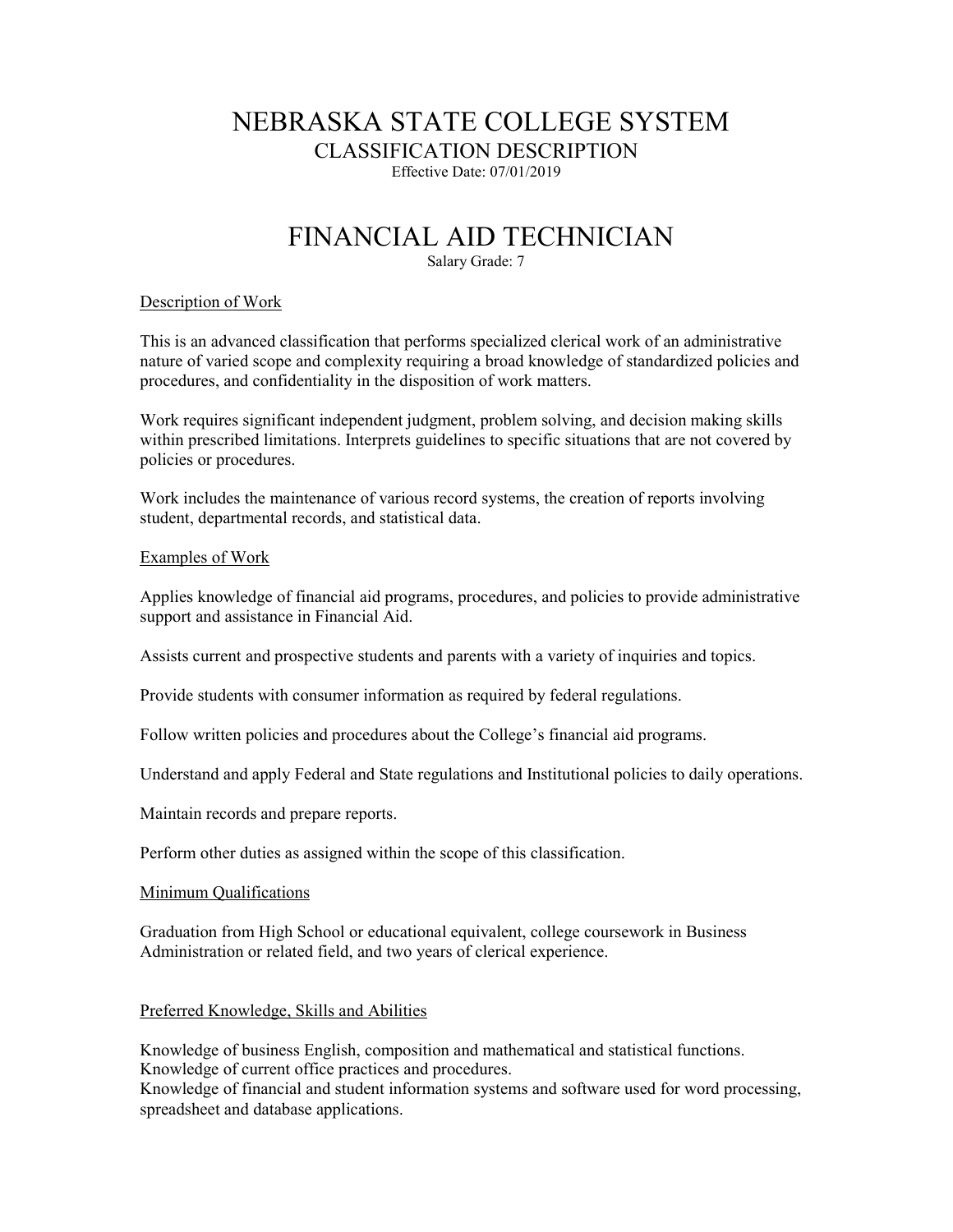Knowledge of basic budgeting and accounting principles and practices. Skill in the operation of a computer, scanner, copier, printer, and other common office equipment. Ability to perform advanced clerical tasks and projects including composing, preparing and disseminating correspondence, reports and memoranda. Ability to communicate effectively in verbal and written formats. Ability to maintain varied filing systems and records.

#### NOTE:

Each College will determine for their own use the essential duties assigned to individual positions in this classification.

The foregoing is a general description of this classification and may be changed from time to time by the System Office Administration.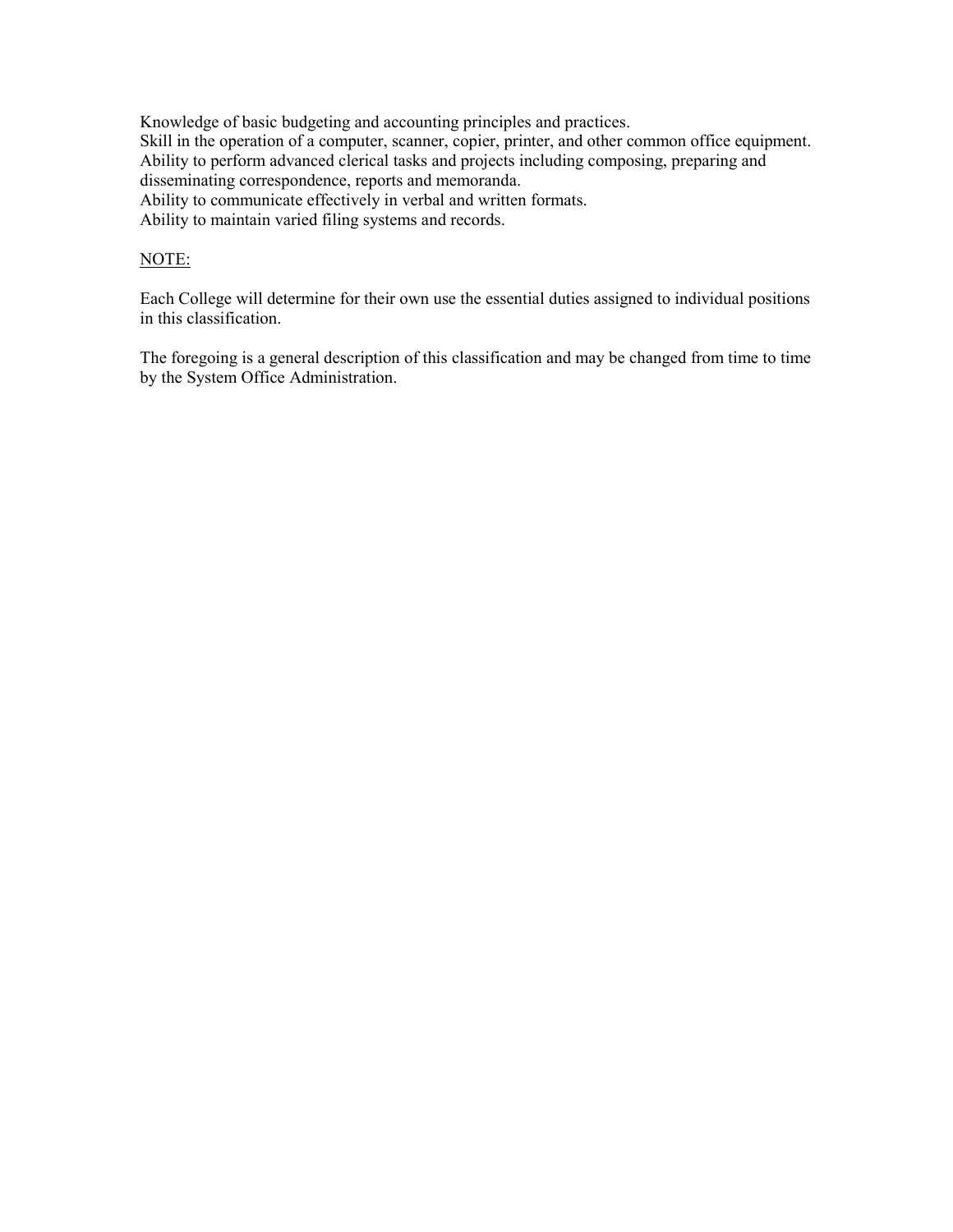# LIBRARY ASSISTANT

## Scope of Work

This is clerical work performing detailed support duties related to the activities of a college library.

Performs varied tasks such as responding to inquiries regarding the availability and/or location of library materials, performing search activities to obtain information on bibliographic materials and receiving and recording new incoming library materials. Work also includes extensive public contract with work decisions made in accordance with established policies and procedures. General supervision is received from a technical superior with work reviewed in the form of observation and accuracy and completeness of tasks performed.

### Examples of Work

Receives and records new materials and processes or forwards to appropriate staff for processing; may perform data entry to a computerized cataloging system including assists in the development and maintenance of bibliographic records; composes and prepares routine correspondence.

Prepares order recommendation cards; ma maintain specialized library files and records; performs circulation duties including checking materials in and out, renewing materials, registering borrowers for library cards and assessing and collecting fines; may open and close the circulation desk.

Responds to inquiries regarding the availability and/or location of library materials and general requests for information from students, faculty and the general public; processes overdue library charges and assessed fees; revises filing in the card catalog; may prepare materials for binding.

Performs routine and preventative maintenance of copy machines, viewers and related library equipment; demonstrates the proper use of library equipment including computer search software, copiers and laminators; may perform stack maintenance duties including measuring growth of the collection and planning for collection shifts.

Performs other duties as assigned.

### Preferred Knowledge, Skills and Abilities

Knowledge of the practices and techniques used in library science.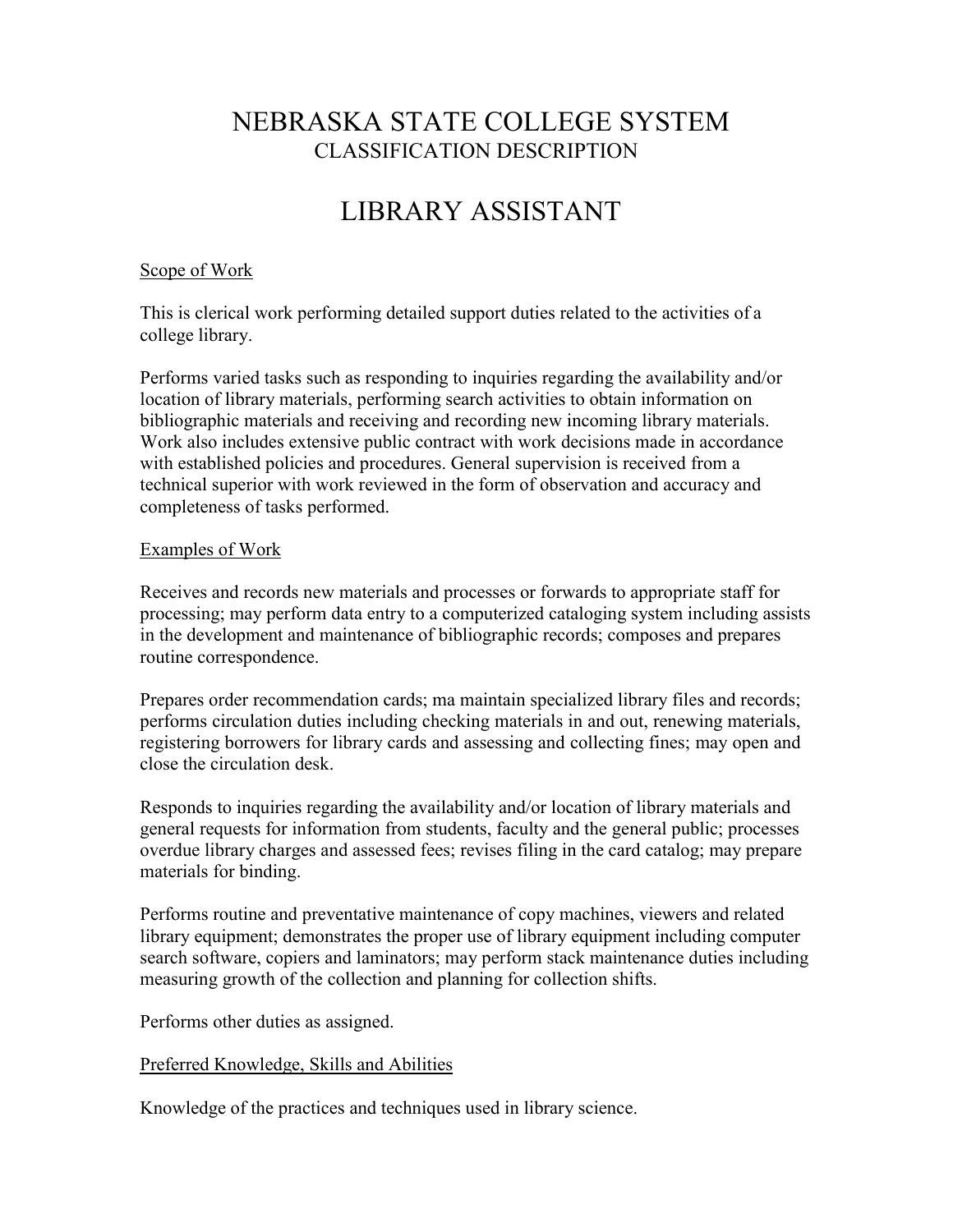Knowledge of basic library services and resources. Ability to accurately enter data into a computer terminal. Ability to assist library users in locating desired information. Ability to communicate effectively both orally and in writing with the general public and a diverse staff and student population. Ability to adhere to prescribed guidelines and established policies. Ability to maintain detailed filing systems. Skill in the operation of a personal computer, typewriter, calculator and various common office equipment.

# Preferred Training and Experience

Graduation from Senior High School supplemented by coursework in Library Science or related area and two years of work experience in a library.

### Minimum Qualifications

Graduation from Senior High School or equivalent supplemented by a minimum of one year of work experience in a library or any combination of skills, knowledge and abilities that meet these requirements.

### Special Requirements

Incumbent may be required to pass a standard job-related typing/keyboarding test.

#### Essential Duties

Each College will determine for their own use the essential duties assigned to this position.

The fore going is a general description of this position and may be changed from time to time by the System Administration.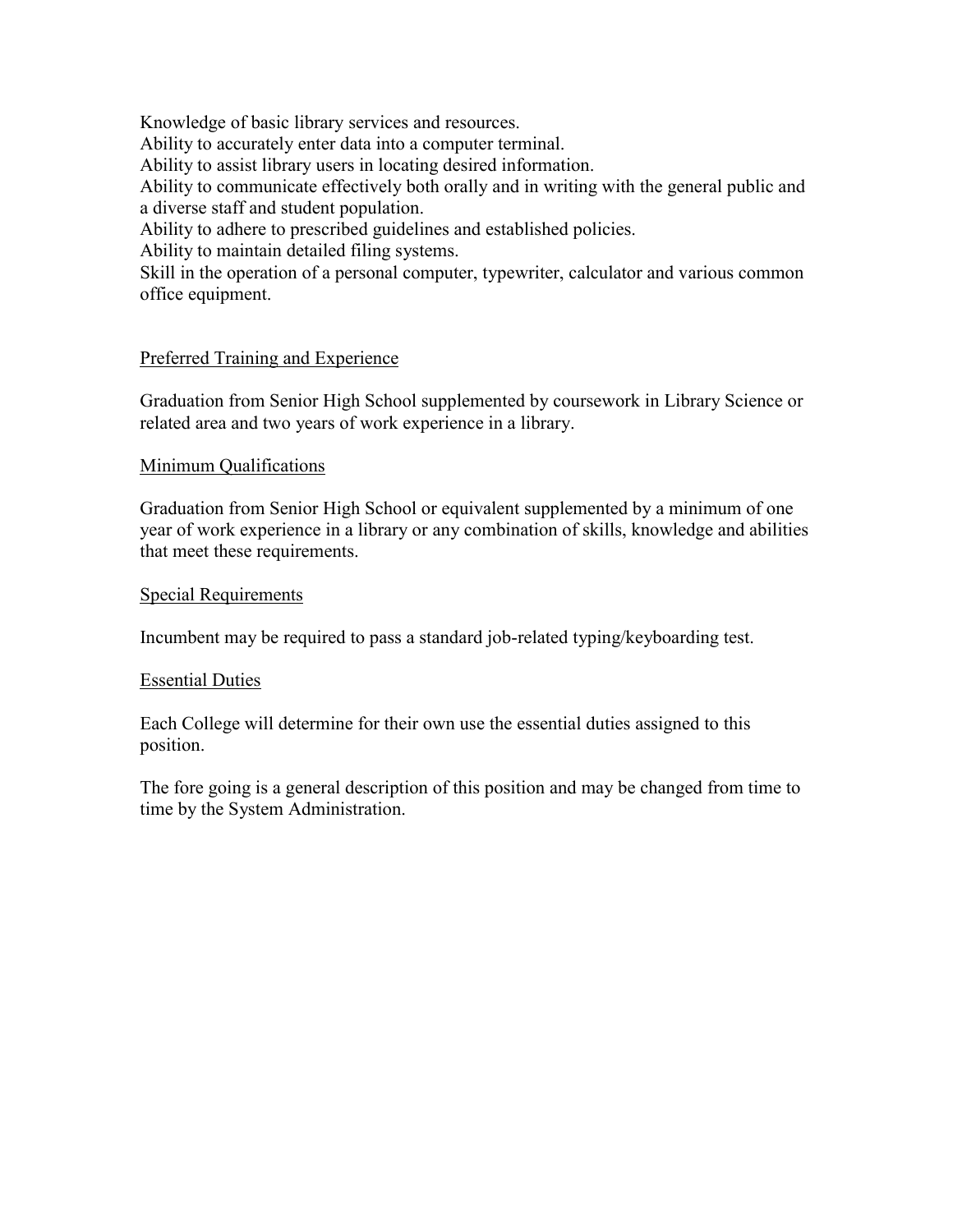# LIBRARY TECHNICIAN

## Scope of Work

This is a specialized clerical and technical library work related to cataloging and processing new library materials.

Performs a wide variety of tasks such as copy and continuation cataloging, rectification of bibliographic errors, processing and/or overseeing the processing of new materials and participates in the materials preservation program of the library. Incumbents apply judgment and initiative to evaluate and select alternative established courses of action. Making decisions regarding the application of established library procedures is a major job function. Work at this level requires greater understanding of the relationships and use of a broad range of bibliographic tools. General supervision is received with work reviewed in the form of observation, accuracy and completeness of tasks performed.

### Examples of Work

Perform "push-button" copy cataloging and some types of original pattern cataloging (e.g., Stanford theses).

Search for matching cataloging and route materials according to search results.

Perform routine catalog maintenance tasks (e.g., correct errors, process transfers and withdrawals, update holdings, process added copies and volumes).

Review, verify and modify descriptive elements (title, edition statement, collection, etc.) in cataloging copy for materials in all formats.

Perform high level maintenance (e.g., authority work to resolve heading conflicts and provide cross references).

Resolve serial problems and updating serial records locally or using and online bibliographic database.

Track and/or compile various library data; prepare a variety of statistical reports.

Perform routine bindery preparation and end processing tasks.

Monitor materials for binding and preservation treatments, updating online records. Assist with training and supervision of student workers in specific tasks.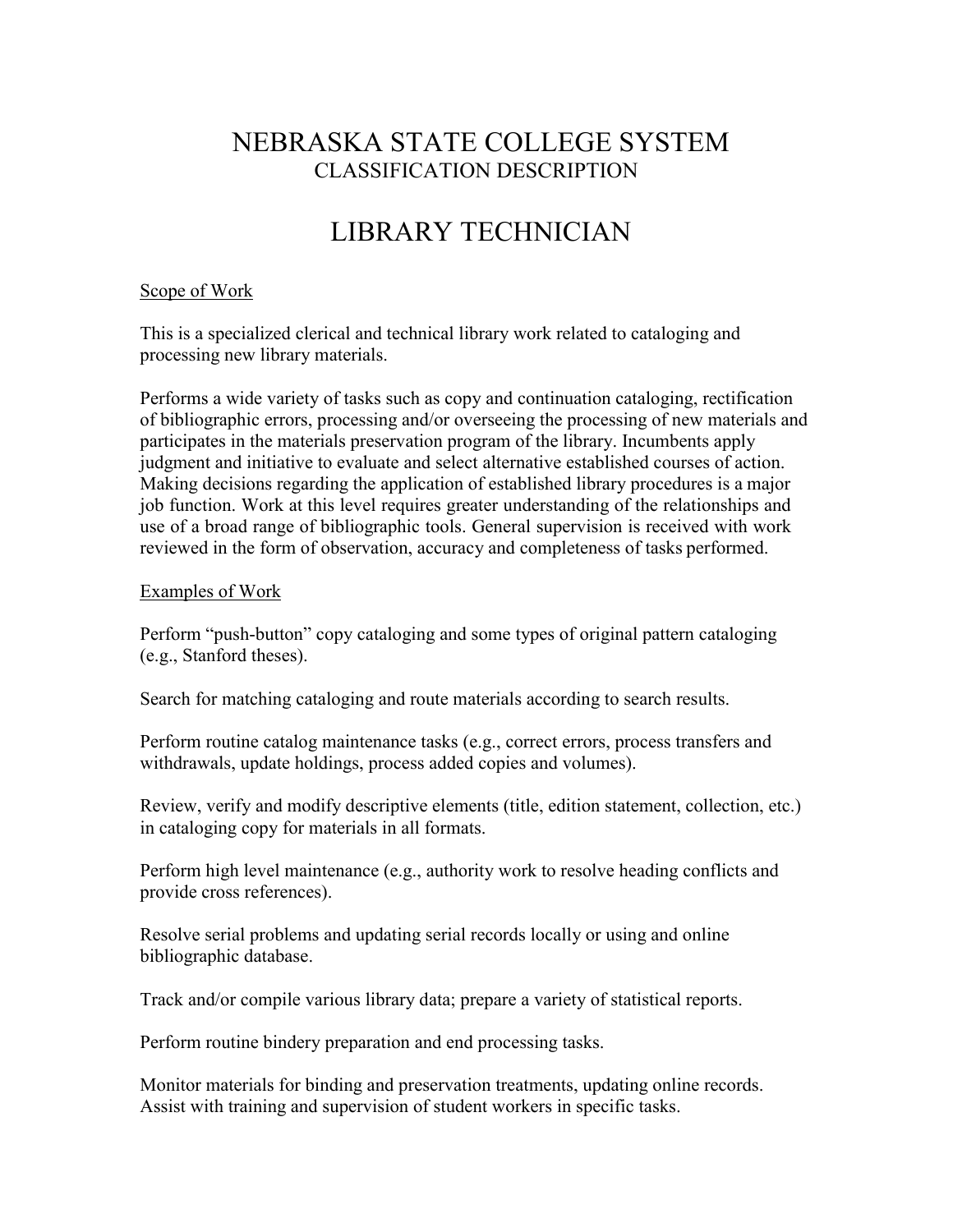Answer routine and directional questions from patrons and staff, referring more complex questions; may have occasion to deal with outside vendors.

Participate in evaluating and developing new techniques, procedures, plans and equipment by analyzing data and recommending alternatives.

Performs other duties as assigned.

## Preferred Knowledge, Skills and Abilities

Knowledge of advanced library services and resources.

Knowledge of the practices and techniques used in cataloging and processing new library materials.

Ability to accurately enter data into a computer terminal.

Ability to adhere to prescribed guidelines and established policies/procedures. Must be able to learn job skills readily not only from instruction from others but also through experience and have the judgment to know when to consult with others. Requires meticulous and continuous attention to detail.

Ability to work independently and make initial decisions with a minimum of supervision. Skill in the operation of a computer and various common office equipment.

## Preferred Training and Experience

Graduation from Senior High School or equivalent supplemented by and Associates degree in library Science or a Library Specialists Endorsement and three years work experience in a library.

### Minimum Qualifications

Graduation from a Senior High School supplemented by coursework in Library Science or related area and two years of work experience in a library or any combination of skills, knowledge and abilities that meet these requirements.

### Special Requirements

Incumbent may be required to pass a standard job-related typing/keyboarding test.

### Essential Duties

Each College will determine for their own use the essential duties assigned to this position.

The foregoing is a general description of this position and may be changed from time to time by the System Administration.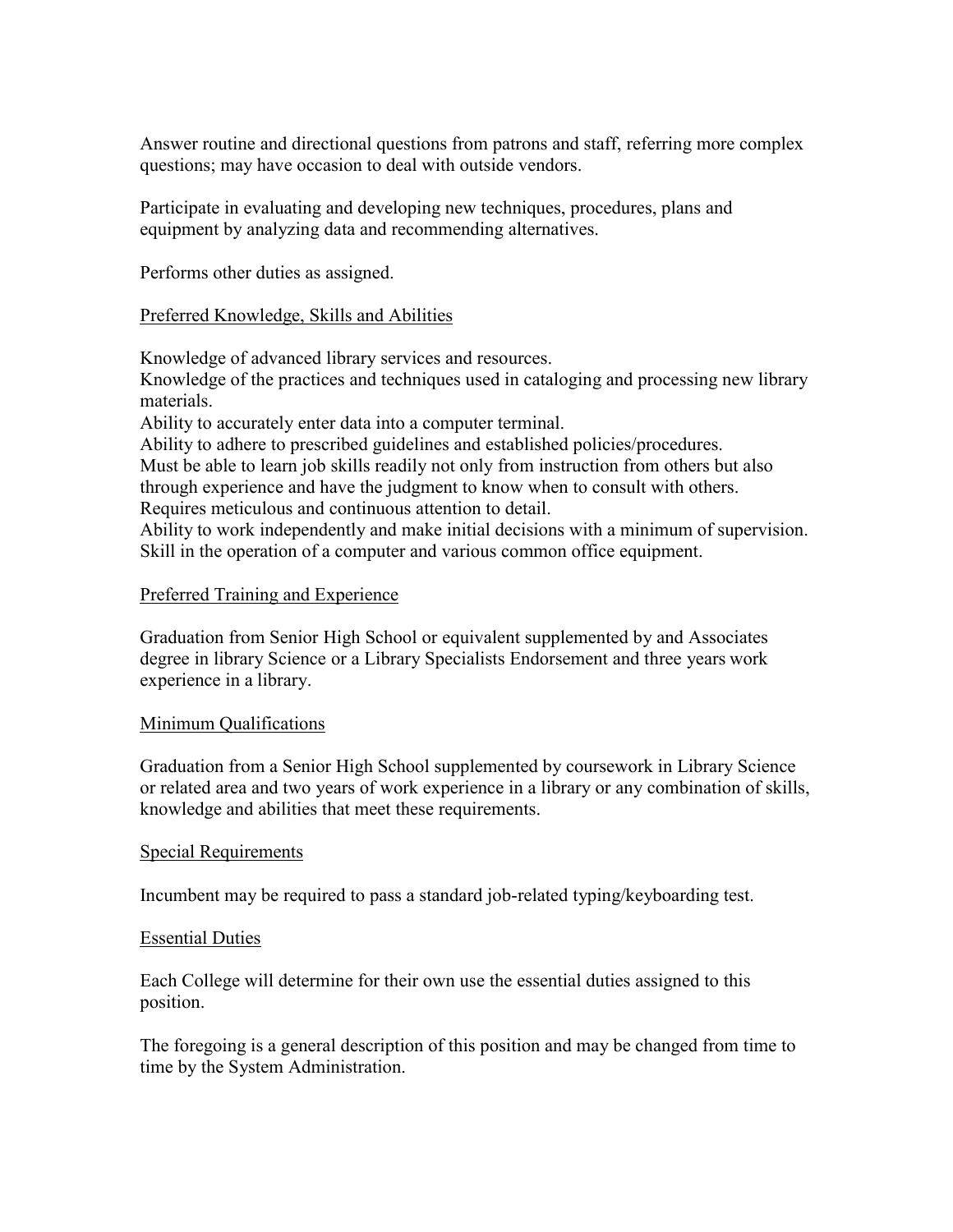# MAIL CLERK

## Scope of Work

This is clerical work involving the processing of outgoing and incoming mail and parcel post.

Performs varied tasks such as posting, sorting and distributing all campus mail, packages and freight. Work includes monitoring outgoing certified, registered and insured mail, advising senders of postal rates, rules, regulations and campus mailing procedures and transporting mail to and from a federal post office. General supervision is received from an administrative superior with work reviewed in the form of customer reports and results achieved.

## Examples of Work

Operates postage meter, affixes postage and maintains departmental records of postage use and charges; sorts all campus mail by department; delivers mail, packages and freight to offices on campus.

Monitors outgoing certified, registered and insured mail; advises senders of postal rates, rules, regulations and campus mailing procedures; determines cost classifications for all outgoing mail not designated by sender.

Identifies appropriate processes for mail procedures; assists in all functional areas of mail processing.

May transport mail to and from the federal post office on a daily basis; provides window services to customers as needed.

Performs other duties as assigned.

# Preferred Knowledge, Skills and Abilities

Knowledge of federal postal rules, regulations and requirements.

Knowledge of modern office practices and procedures.

Ability to sort and distribute mail by designated addresses.

Ability to maintain records.

Ability to communicate effectively both orally ad in writing with facility staff, faculty and the general public.

Skill in the operation of postal equipment, typewriter, calculator and other common office machines.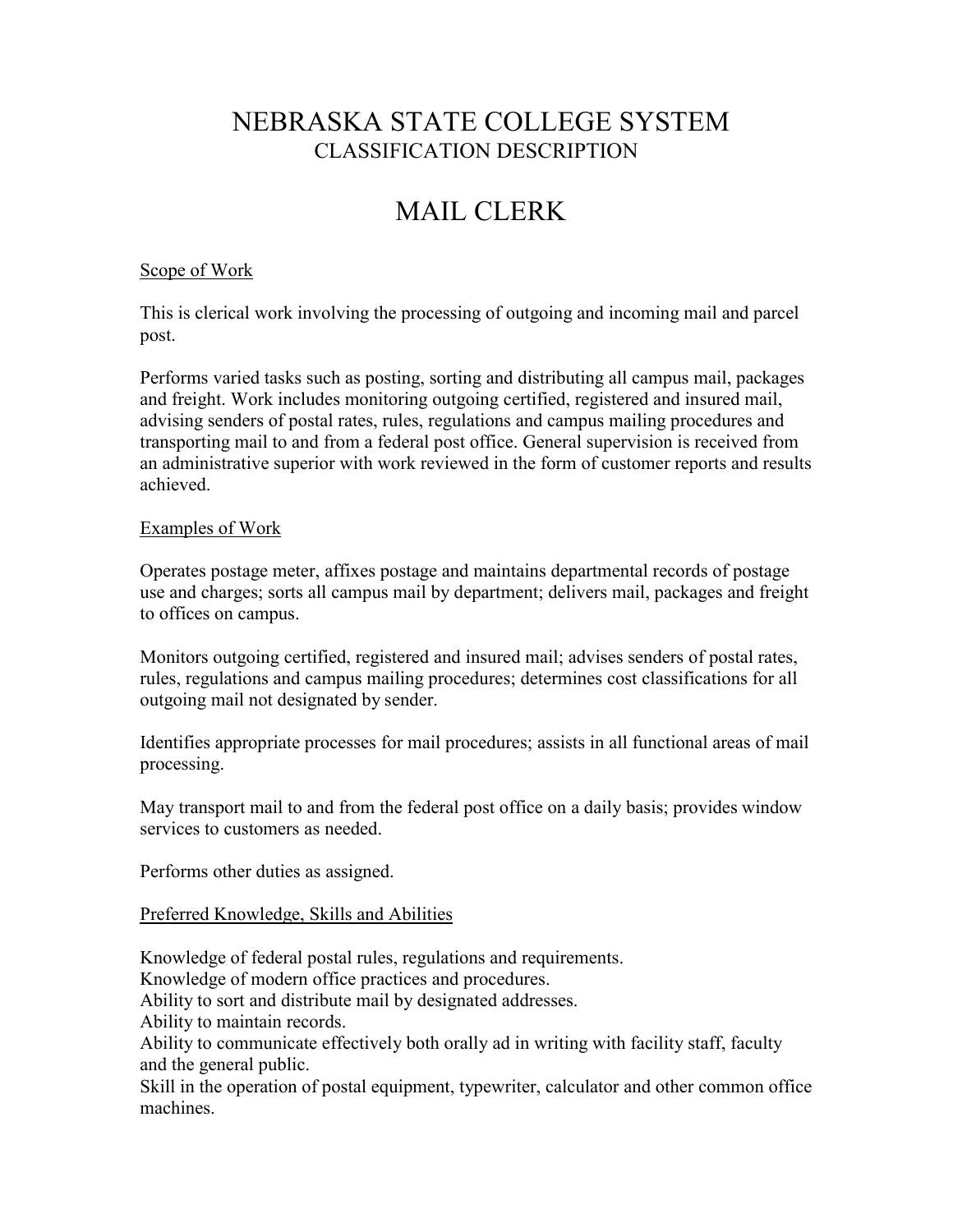## Preferred Training and Experience

Graduation from a senior high school or equivalent supplemented by prior experience processing and distributing mail.

# Minimum Requirements

Graduation from a senior high school or equivalent any combination of skills, knowledge and abilities that meet these requirements.

# Special Requirements

May require possession of a valid driver's license.

### Essential Duties

Each College will determine for their own use the essential duties assigned to this position.

The fore going is a general description of this position and may be changed from time to time by the System Administration.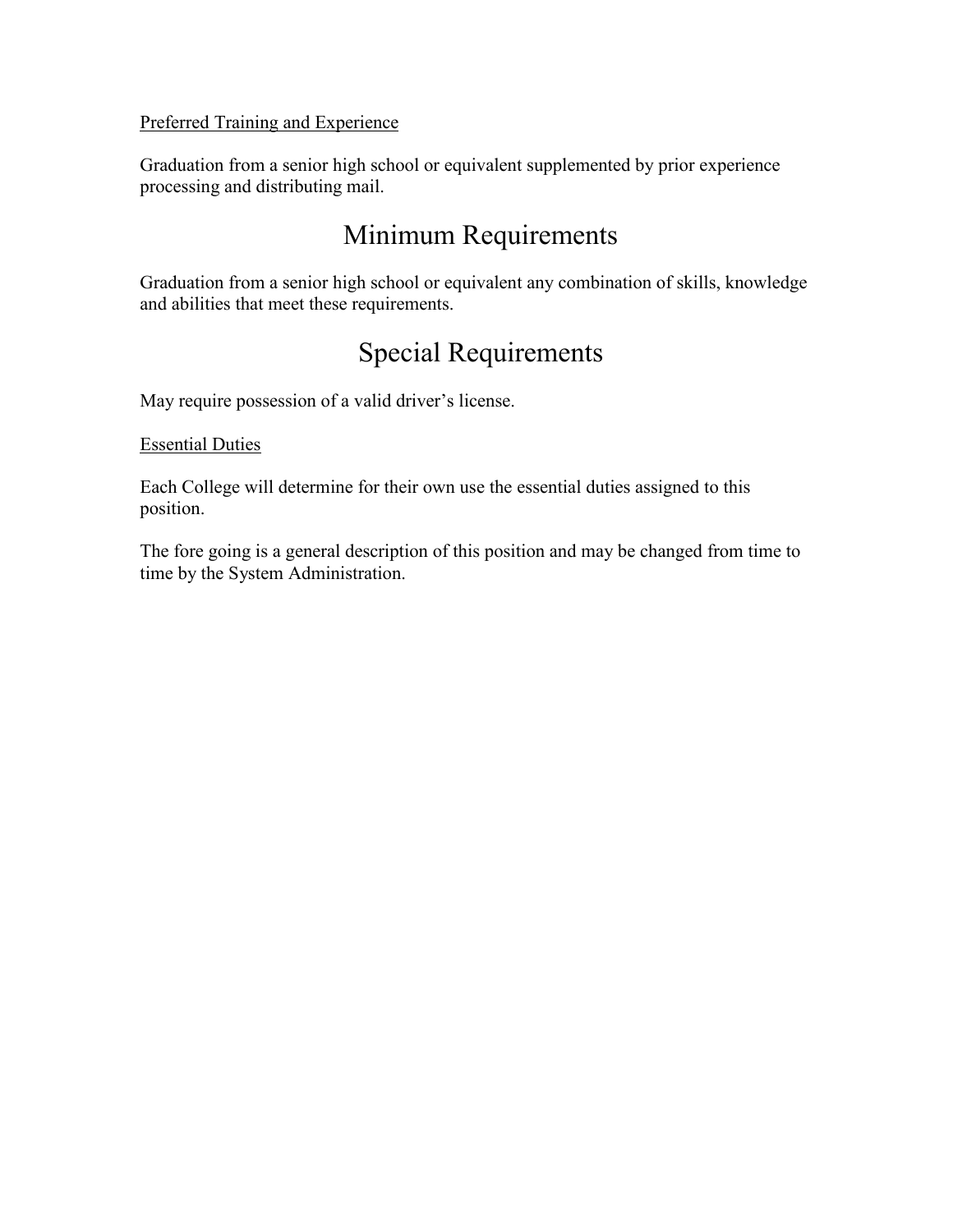# NEBRASKA STATE COLLEGE SYSTEM CLASSIFICATION DESCRIPTION (Effective Date: 3-1-2014)

# MAINTENANCE REPAIR WORKER I

(Salary Grade: 4)

# Description of Work

This is an **entry level classification to perform basic** maintenance, repair, and construction activities in buildings, facilities and grounds in any one or more of the following areas; automotive, carpentry, electrical, energy operations, grounds, HVAC, painting, plumbing or related disciplines.

# Work requires minimal independent judgment, problem solving or decision making.

Work may also include general custodial tasks and may require the use of specialized equipment. Work must be performed in accordance with all applicable building codes, departmental policies, procedures and protocols. Work environments will consist of indoor, outdoor, independent work or as part of a team.

# Close supervision is provided to assign, direct and inspect the work performed in this classification.

# Examples of Work

Automotive: **Basic** automotive maintenance duties including change oil and filters, check fluids and belts, change batteries, rotate tires; and, maintain service records of repairs and preventive maintenance performed.

Carpentry: **Basic** carpentry and construction activities including repair, maintain roofs, floors, walls, stairways, partitions, doors, windows, wood fixtures and furniture; fabricate and install benches, cabinets, shelves, beds, tables, chairs, counters and related items; hang bulletin boards/pictures, and, perform glazing on doors and windows.

Electrical: **Basic** electrical functions including repair and install light fixtures, switches, outlets and related electrical components; change light bulbs and fuses.

Energy Operations: **Basic** assistance in the operation and preventive maintenance of energy systems; and, may include such things as monitoring gauge readings and daily maintenance of equipment.

Grounds: **Basic** grounds maintenance including maintain and repair fences, sidewalks, driveways, stairs, equipment and related structures; mow, fertilize, plant, cultivate, trim, water, apply basic/standard insecticides/pesticides using manual or power spraying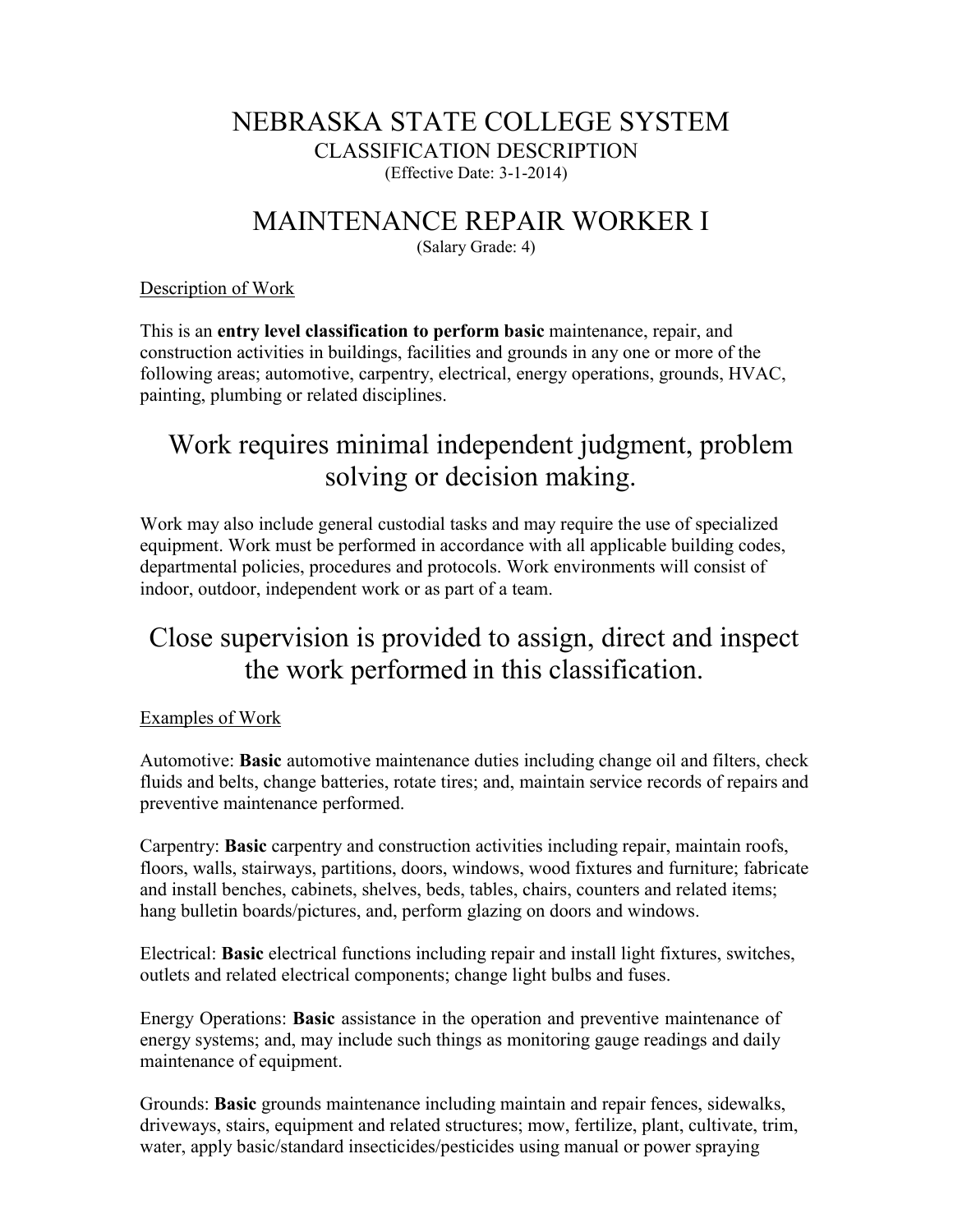equipment; collect and dispose of trash and debris; and, perform manual and mechanical snow removal tasks.

HVAC: **Basic** assistance in the operation and preventative maintenance of heating, venting and air conditioning; and, may include such things as greasing equipment, checking belts or replacing filters.

Painting: **Basic** interior and exterior painting functions including clean surfaces; apply primer and paint; clean equipment; erect and remove scaffolding.

Plumbing: **Basic** plumbing functions including unclog sewers and drains; install and repair toilets, sinks, shower components, dishwashers, garbage disposals, irrigation systems, and water heaters and related fixtures.

Performs other duties as assigned.

## Minimum Qualifications

Employee must possess a valid driver's license; be able to operate a computer and small equipment; graduation from High School or educational equivalent; and previous experience in maintenance, repair or construction activities in automotive, carpentry, electrical, energy operations, grounds, HVAC, painting, plumbing or a related discipline.

Employee must be able to work in extreme hot and cold conditions, bend, crouch, climb ladders, and assist in safe lifting in excess of 75 pounds.

# Preferred Knowledge, Skills and Abilities

●Knowledge of methods, practices, tools, equipment and materials utilized in a variety of craft disciplines.

●Knowledge of safety hazards and general precautionary methods involved in building maintenance, repair and construction activities.

• Ability to communicate effectively both verbally and in writing with the general public and diverse staff and student population.

# NOTE:

Each College will determine for their own use the essential duties assigned to individual positions in this classification.

The foregoing is a general description of this classification and may be changed from time to time by the System Administration.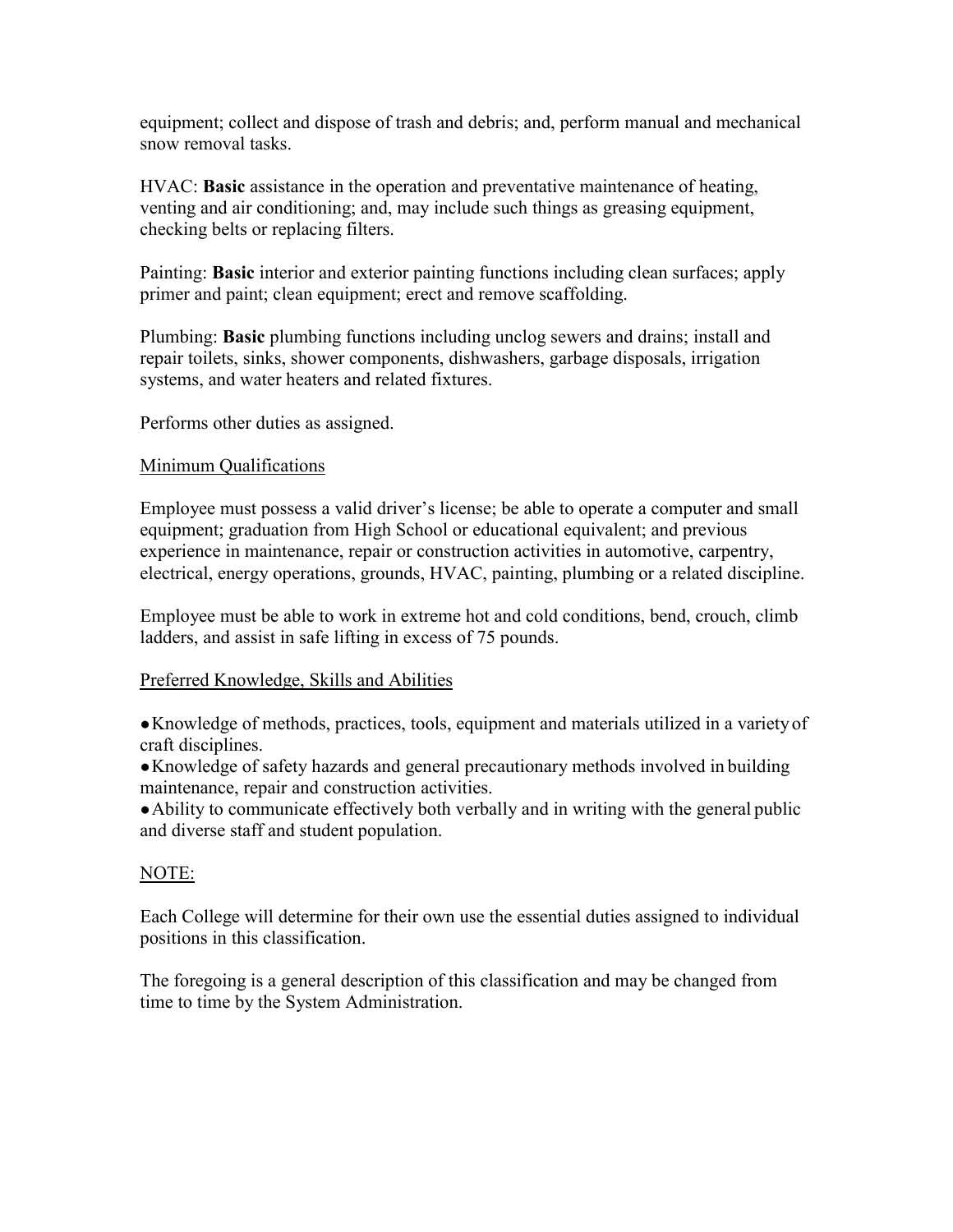# NEBRASKA STATE COLLEGE SYSTEM CLASSIFICATION DESCRIPTION (Effective 3-1-2014)

# MAINTENANCE REPAIR WORKER II

(Salary Grade 6)

# Description of Work

This is a **skilled classification level to perform general** maintenance, repair, and construction activities in buildings, facilities and grounds in any one or more of the following areas: automotive, carpentry, electrical, energy operations, grounds, HVAC, painting, plumbing or related disciplines.

Work requires some independent judgment and decision making skills in routine matters to determine proper work methods, time and materials required for each project. Work requires initiative, the ability to self-direct work and problem solve. Work requires the ability to inspect and diagnose the general nature of problems.

Work may also include general custodial tasks and may require the use of specialized equipment. Work must be performed in accordance with all applicable building codes, departmental policies, procedures and protocols. Work environments will consist of indoor, outdoor, independent work or as a part of a team.

**General supervision and oversight is provided** to employees in this classification.

# Examples of Work

(May perform all the duties of a Maintenance Repair Worker I, plus the following)

# Automotive: **Skilled** automotive maintenance, **diagnostic and repair duties including lubricate chassis, perform tune ups, adjustments, and replace parts.**

Carpentry: **Skilled** carpentry and construction activities including repair, **install** and maintain roofs, floors, walls, stairways, partitions, doors, windows, wood fixtures and furniture; fabricate and install benches, cabinets, shelves, beds, tables, chairs, counters and related items; hang bulletin boards/pictures, and, perform glazing on doors and windows.

Electrical: **Skilled** electrical functions including repair and install light fixtures, switches, outlets and related electrical components; change light bulbs, fuses **and starters**; **repair small electrical appliances, motors and pumps; and, check circuitry for malfunctions.**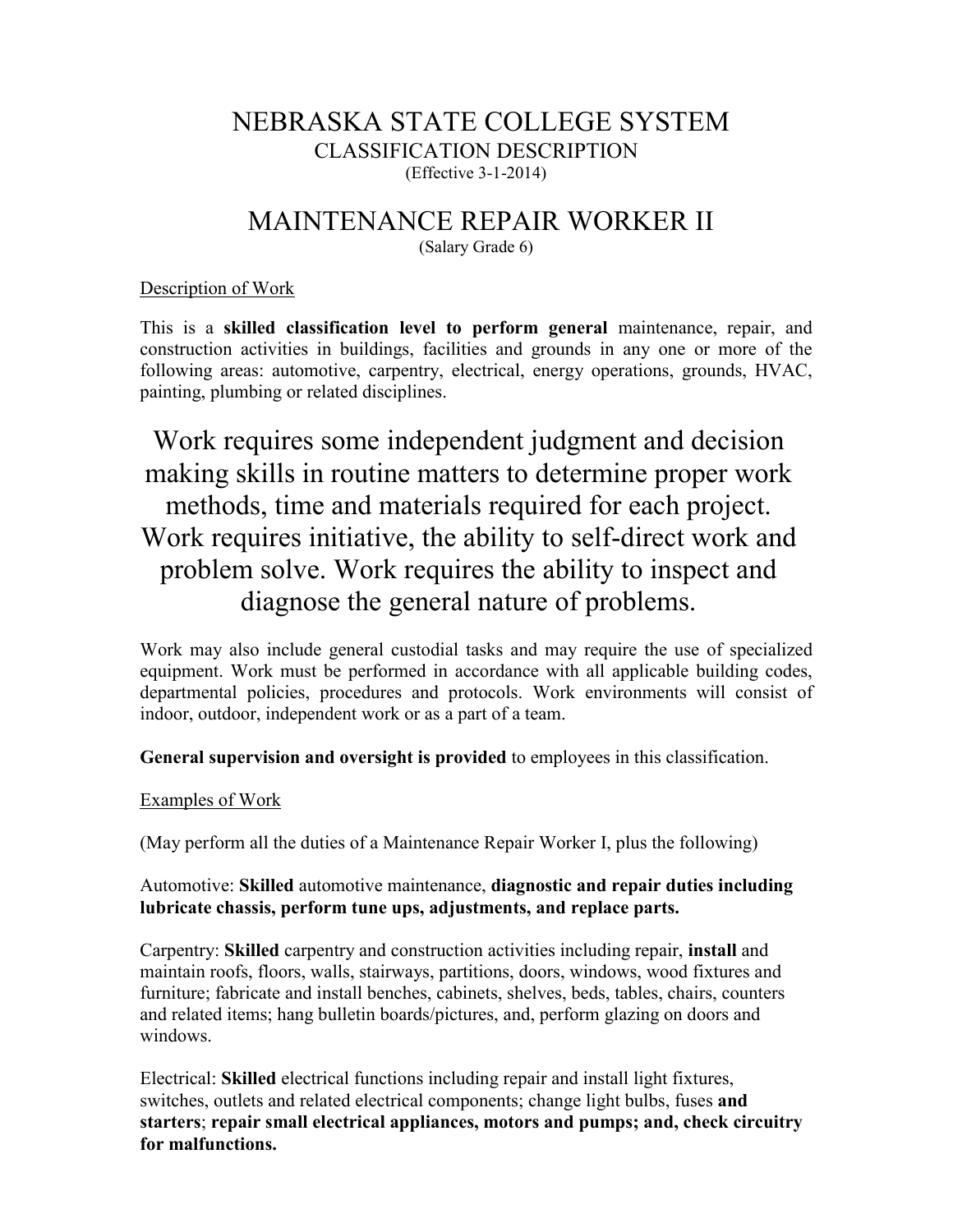Energy Operations: **Skilled responsibilities** for assistance in the operation and preventive maintenance of energy systems; and, may include such things as monitoring gauge readings and daily maintenance of equipment.

Grounds: **Skilled** grounds maintenance including maintain and repair fences, sidewalks, driveways, stairs, equipment and related structures; mow, fertilize, plant, cultivate, trim, water, apply insecticides/pesticides using manual or power spraying equipment; collect and dispose of trash and debris; and, perform manual and mechanical snow removal tasks.

HVAC: **Skilled** maintenance in the operation and preventative maintenance of heating, venting and air conditioning; and, may include such things as greasing equipment, checking belts or replacing filters.

Painting: **General** interior and exterior painting functions including clean surfaces; apply primer and paint; clean equipment; erect and remove scaffolding; **tinting**. **Also may perform lock and key work for building needs.**

Plumbing: **Skilled** plumbing functions including unclog sewers and drains; install and repair toilets, sinks, showers, dishwashers, garbage disposals, irrigation systems, and water heaters and related fixtures; and, **trace and repair leaks**.

Performs other duties as assigned.

# Minimum Qualifications

Employee must possess a valid driver's license; be able to operate a computer and small equipment; graduation from High School or equivalent; and, a minimum of **two** years previous experience in maintenance, repair or construction activities in an area of automotive, carpentry, electrical, energy operations, grounds, HVAC, painting, plumbing or related discipline. Note: years of "previous experience" shall not be construed as an automatic prompt or cause for reclassification.

Employee must be able to work in extreme hot and cold conditions, bend, crouch, climb ladders, and assist in safe lifting in excess of 75 pounds.

# Preferred Knowledge, Skills and Abilities

●Knowledge of methods, practices, tools, equipment and materials utilized in a varietyof craft disciplines **including diagnostic troubleshooting**.

●Knowledge of safety hazards and general precautionary methods involved in building maintenance, repair and construction activities.

• Ability to communicate effectively both verbally and in writing with the general public and a diverse staff and student population.

●Ability to read and interpret manuals, blueprints and prepare sketches of equipment or fixtures to be repaired.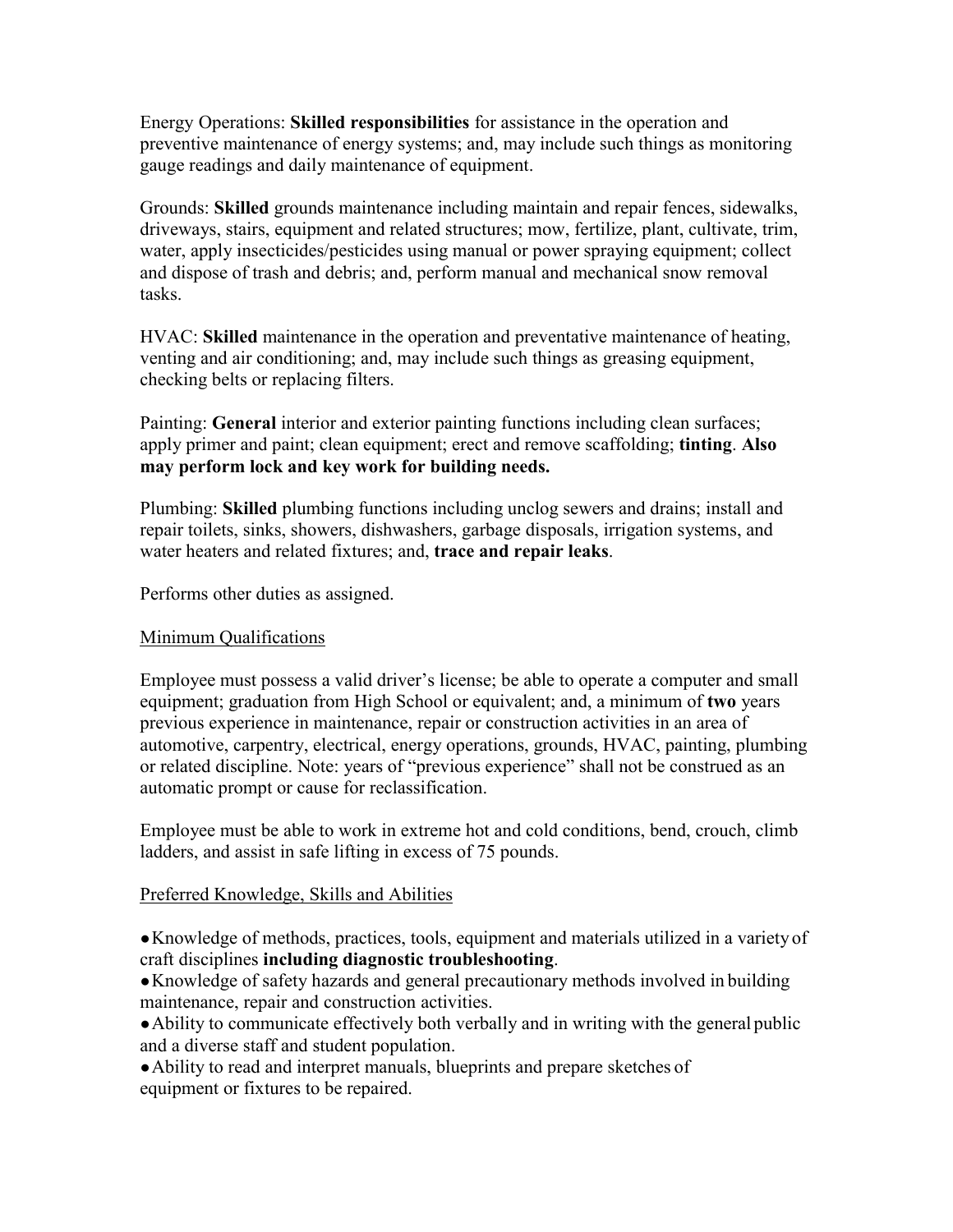# **NOTE:**

Each College will determine for their own use the essential duties assigned to individual positions in this classification.

The foregoing is a general description of this classification and may be changed from time to time by the System Administration.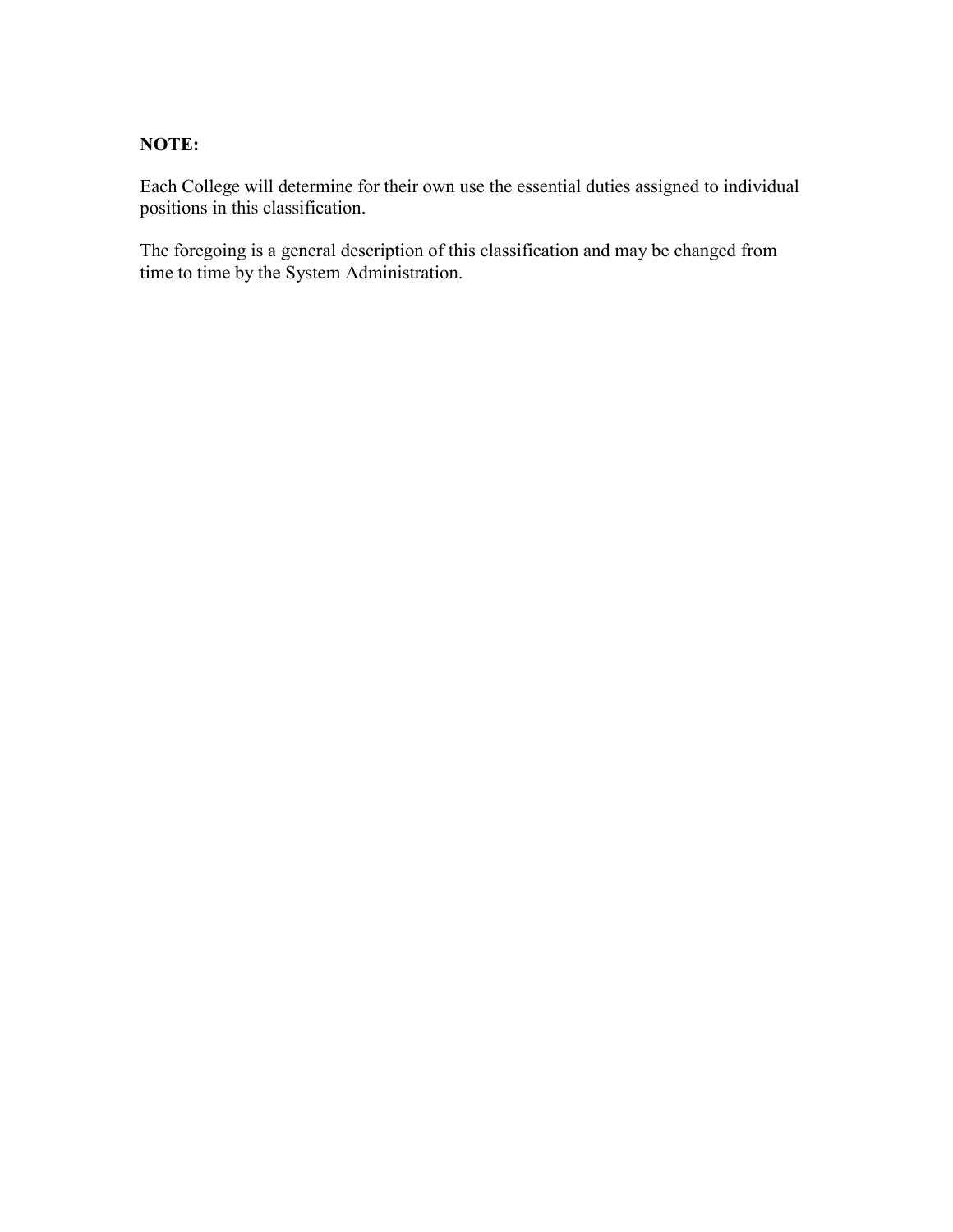# NEBRASKA STATE COLLEGE SYSTEM CLASSIFICATION DESCRIPTION (Effective 3-1-2014)

# MAINTENANCE REPAIR WORKER III

(Salary Grade 8)

## Description of Work

This is a **skilled classification level to perform advanced** maintenance, repair, and construction activities in buildings, facilities and grounds. Work involves **primary responsibility** for activities in any one or more of the following craft areas: automotive, carpentry, electrical, energy operations, grounds, HVAC, painting, plumbing or related disciplines. **Additionally, this classification is expected to provide technical guidance and direct the work of other maintenance personnel in an area of expertise.**

Work requires a significant amount of independent judgment and advanced decision making skills. Work requires initiative, the ability to self-direct work and problem solve. Work involves extensive trouble-shooting skills; the ability to inspect and diagnose the exact nature of complex problems and make necessary repairs; utilization of advanced preventive maintenance techniques; and, the ability to read, analyze and interpret technical data. Limited leadership may be provided to small crews of co-workers or student employees.

Work must be performed in accordance with all applicable building codes, departmental policies, procedures and protocols. Work environments will consist of indoor, outdoor, independent work or as a part of a team.

General supervision and oversight is provided to employees in this classification.

### Examples of Work

(May perform all the duties of Maintenance Repair Worker I and II, plus the following)

Automotive: **Advanced** automotive maintenance, diagnostic and repair duties including lubricate chassis, perform tune ups, adjustments, and replace parts.

Carpentry: **Advanced** carpentry and construction activities including repair, install and maintain roofs, floors, walls, stairways, partitions, doors, windows, wood fixtures and furniture; fabricate and install benches, cabinets, shelves, beds, tables, chairs, counters and related items; hang bulletin boards/pictures, and, perform glazing on doors and windows.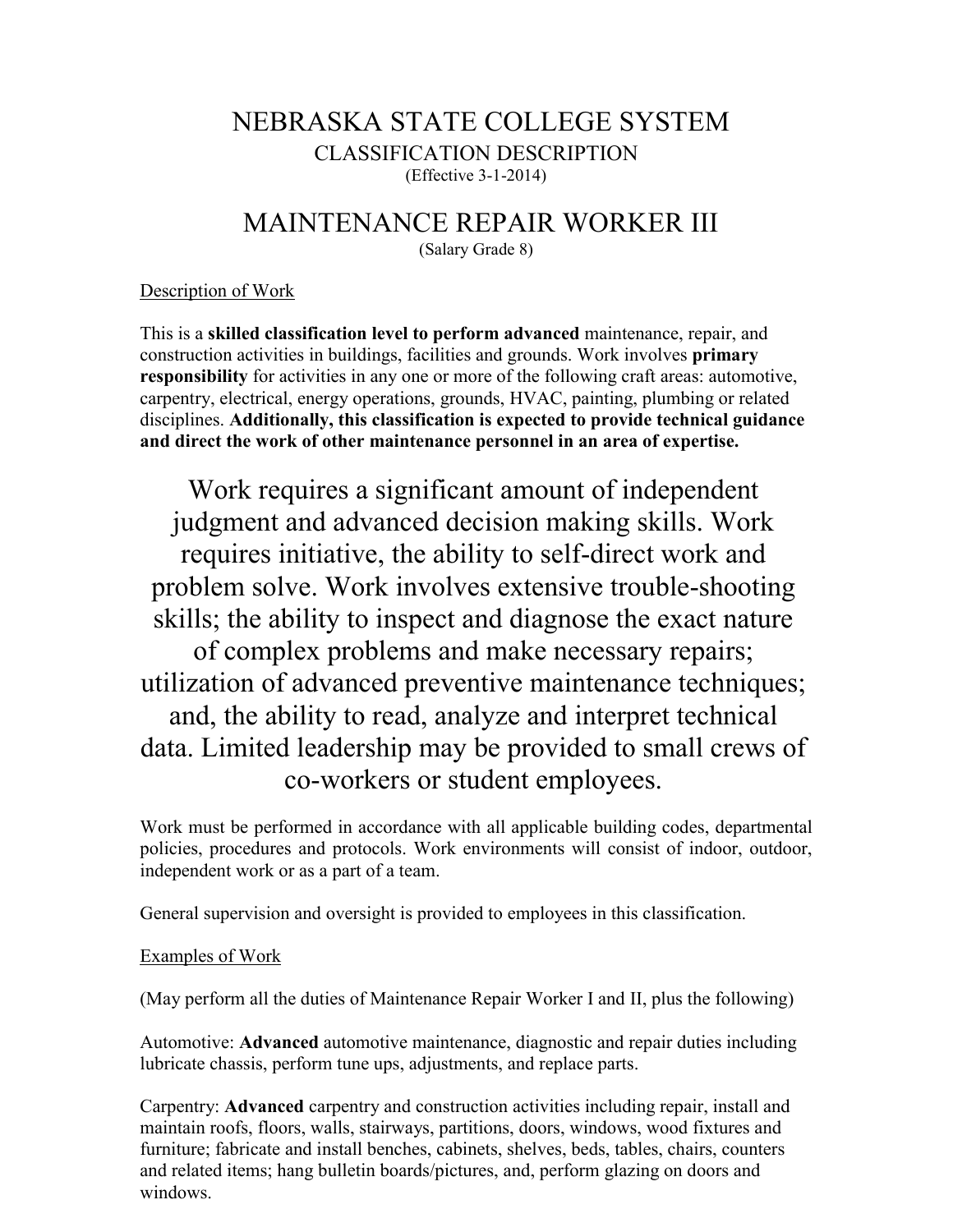Electrical: **Advanced** electrical functions including repair and install light fixtures, switches, outlets and related electrical components; change light bulbs, fuses and starters;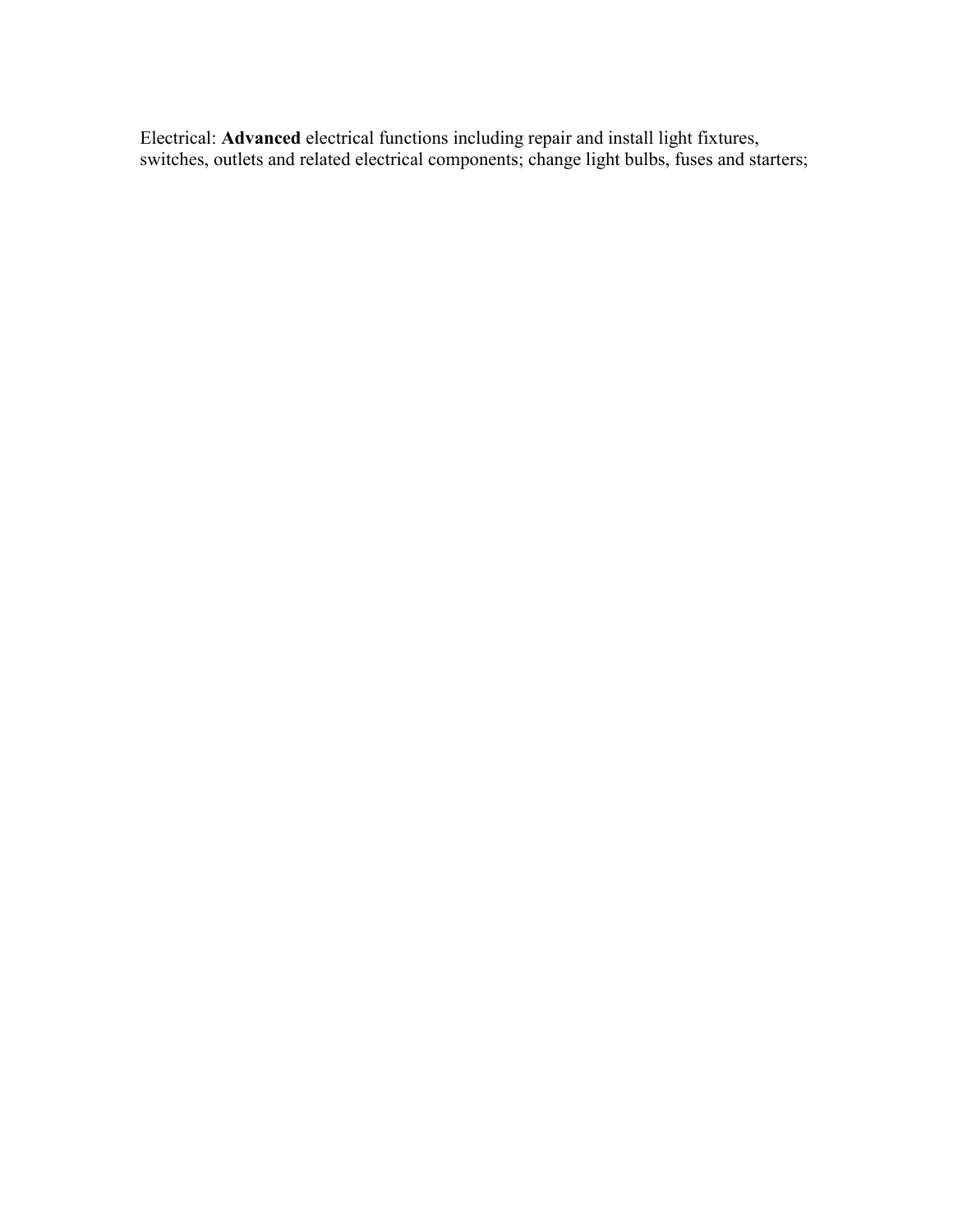repair small electrical appliances, motors and pumps; and, check circuitry for malfunctions.

Energy Operations: Advanced responsibilities for assistance in the operation and preventive maintenance of energy systems; purchase and research parts, supplies and warranties; schedule services, maintain inspection schedules; utilize building controls, machine controls, computerized maintenance management systems software to operate and maintain systems including dash board data, set-backs and load shedding; and, perform detailed chemical tests on boiler and chilled water systems, determining adjustments to be made to maintain correct water quality.

Grounds: **Advanced** responsibilities for grounds maintenance including maintain and repair fences, sidewalks, driveways, stairs, equipment and related structures; mow, fertilize, plant, cultivate, trim, water, apply insecticides/pesticides using manual or power spraying equipment; collect and dispose of trash and debris; and, perform manual and mechanical snow removal tasks.

HVAC: **Advanced** maintenance in the operation and preventative maintenance of heating, venting and air conditioning; **diagnose and repair pneumatic and direct digital control systems,** greasing equipment, checking belts or replacing filters; **shaft and pulley alignment; direct digital controls, building controls and pneumatic controls and, purchase and research parts, supplies and warranties; schedule services, maintain inspection schedules; utilize building controls, machine controls, computerized maintenance management systems software to operate and maintain systems including dash board data, set-backs and load shedding; and, perform detailed chemical tests on boiler and chilled water systems, determining adjustments to be made to maintain correct water quality.**

Painting: **Advanced** interior and exterior painting functions including clean surfaces; apply paint and primer; clean equipment; erect and remove scaffolding; tinting. Also may perform lock and key work for building needs and **refinishing gymnasium floors;**

Plumbing: **Advanced** plumbing functions including unclog sewers and drains; install and repair toilets, sinks, showers, dishwashers, garbage disposals, irrigation systems, and water heaters and related fixtures; and, trace and repair leaks; **repair steam heat thermostats, regulators and related fixtures; repair sewer lines.**

Performs other duties as assigned.

Minimum Qualifications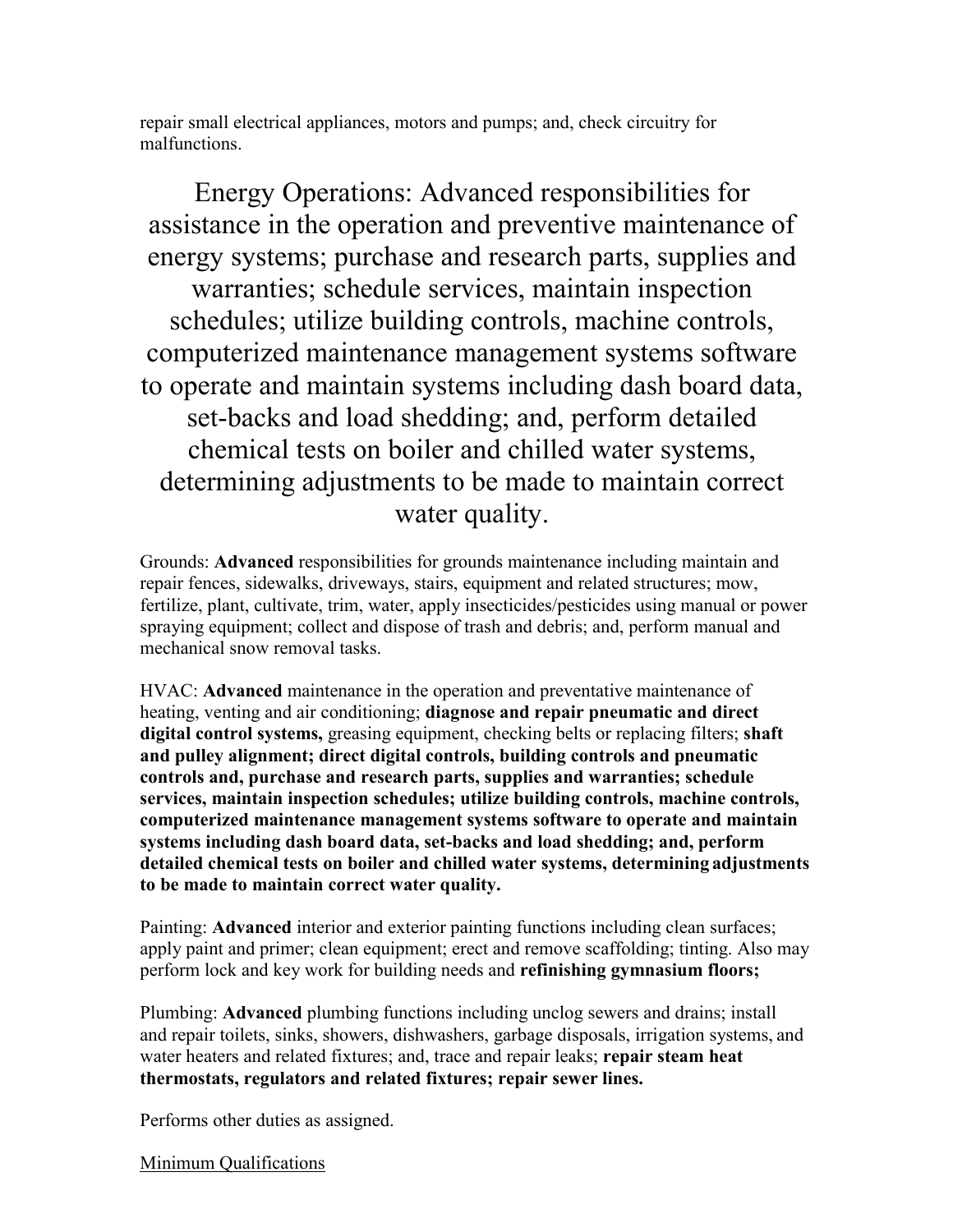Employee must possess a valid driver's license; be able to operate a computer and small equipment; graduation from High School or equivalent; and, a minimum of **four** years previous experience in maintenance, repair or construction activities in an area of automotive, carpentry, electrical, energy operations, grounds, HVAC, painting, plumbing or related discipline. Note: years of "previous experience" shall not be construed as an automatic prompt or cause for reclassification.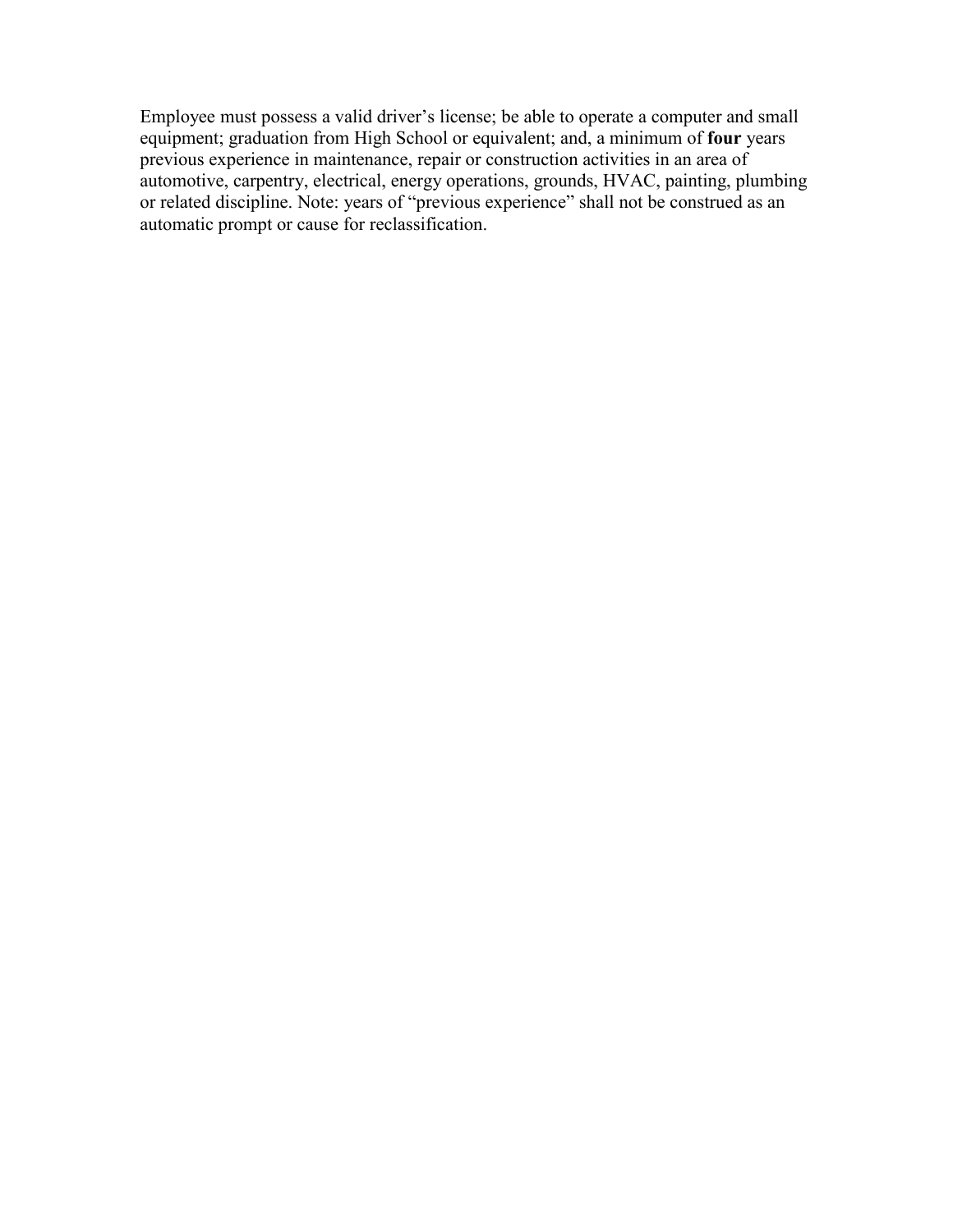Employee must be able to work in extreme hot and cold conditions, bend, crouch, climb ladders, and assist in safe lifting in excess of 75 pounds.

Preferred Knowledge, Skills and Abilities

●Knowledge of methods, practices, tools, equipment and materials utilized in a varietyof craft disciplines, including diagnostic troubleshooting.

●Knowledge of safety hazards and general precautionary methods involved in building maintenance, repair and construction activities.

●Ability to communicate effectively both verbally and in writing with the general public and a diverse staff and student population.

●Ability to read and interpret manuals, blueprints and prepare sketches of equipment or fixtures to be repaired.

● Mechanical systems experience (steam, hot water or chilled water).

- Experience with metal fabrication, welding or machining.
- Associates degree in HVAC, Refrigeration or Heating.
- Boiler operator license

### NOTE:

Each College will determine for their own use the essential duties assigned to individual positions in this classification.

**The foregoing is a general description of this classification and may be changed from time to time by the System Administration.**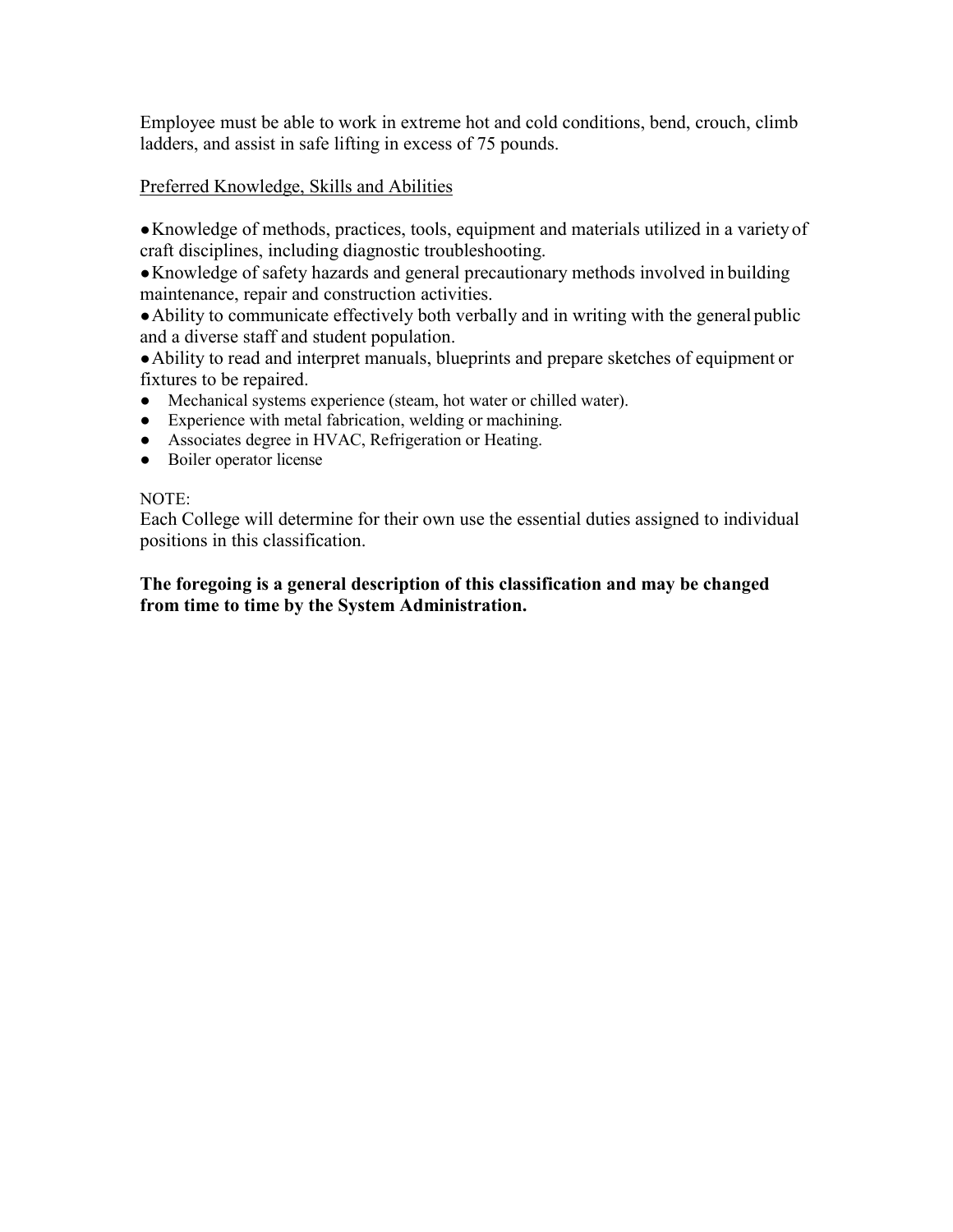# NEBRASKA STATE COLLEGE SYSTEM CLASSIFICATION DESCRIPTION (Effective 3-1-2014)

# MAINTENANCE REPAIR WORKER IV

(Salary Grade 10)

## Description of Work

This is a **skilled classification level to perform expert** maintenance, repair, and construction activities in buildings, facilities and grounds. Work involves tasks such as primary responsibility for expert activities in any one or more of the following areas; automotive, carpentry, electrical, energy operations, grounds, HVAC, painting, plumbing or related disciplines. This classification is expected to provide technical guidance and direct the work of other maintenance personnel in an area of expertise; **train and guide department personnel; conduct new employee orientation; and, monitor and manage work schedules.**

Work requires a significant amount of independent judgment and advanced decision making skills. Work requires initiative, the ability to self-direct work and problem solve. Work involves extensive trouble-shooting skills; the ability to inspect and diagnose the exact nature of complex problems and make necessary repairs; utilization of advanced preventive maintenance techniques; and, the ability to read, analyze and interpret technical data.

Work must be performed in accordance with all applicable building codes, departmental policies, procedures and protocols. Work environments will consist of indoor, outdoor, independent work or as a part of a team.

General supervision and oversight is provided to employees in this classification.

### Examples of Work

(May perform all duties of Maintenance Repair Worker I, II, and III, plus the following)

Automotive: **Expert level responsibilities** for automotive maintenance, diagnostic and repair duties including lubricate chassis, perform tune ups, adjustments, and replace parts.

Carpentry: **Expert level responsibilities** for carpentry and construction activities including repair, install and maintain roofs, floors, walls, stairways, partitions, doors, windows, wood fixtures and furniture; fabricate and install benches, cabinets, shelves, beds, tables, chairs, counters and related items; hang bulletin boards/pictures, and perform glazing on doors and windows.

Electrical: **Expert level responsibilities** for electrical functions including repair and install light fixtures, switches, outlets and related electrical components; change light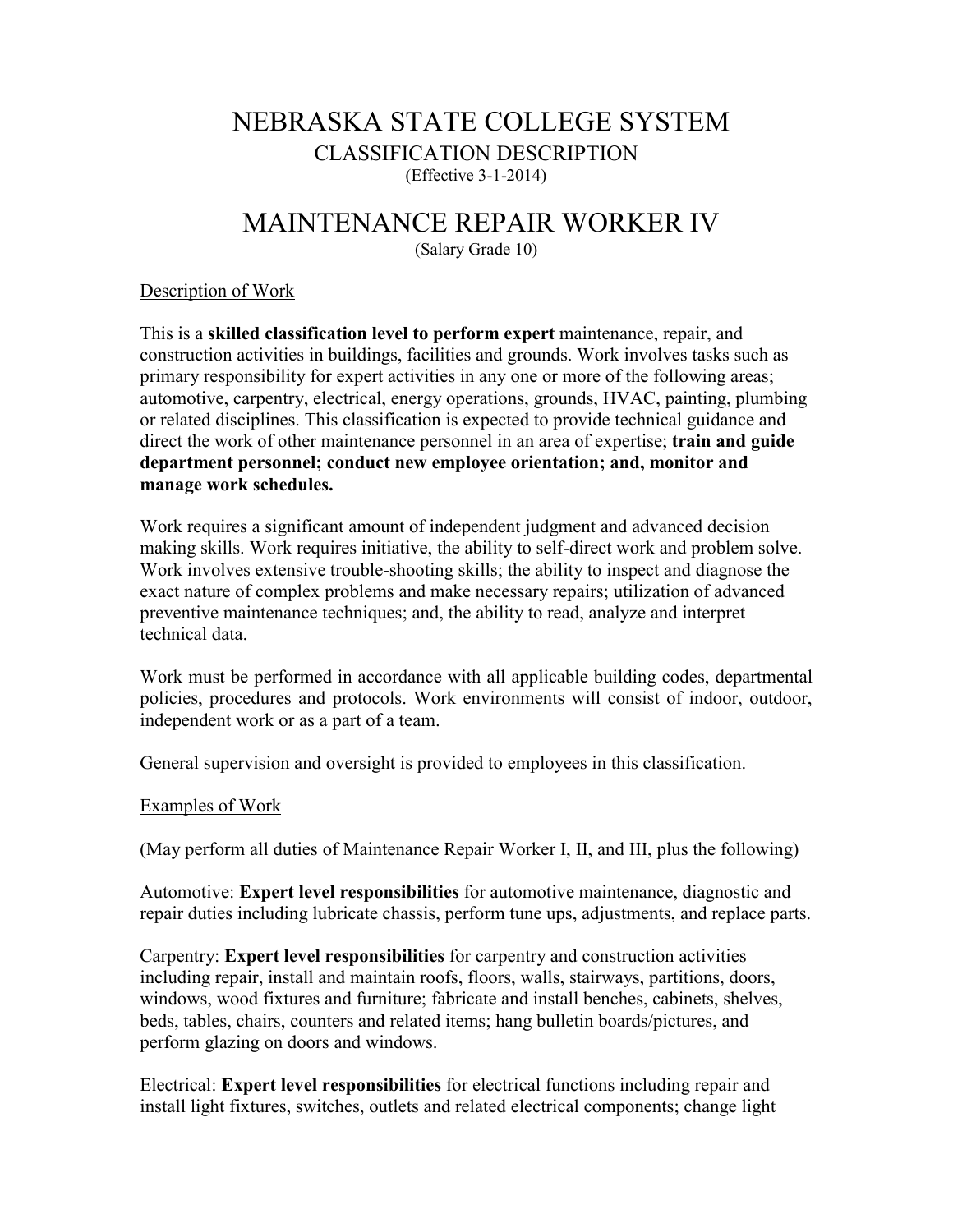bulbs, fuses and starters; repair small electrical appliances, motors and pumps; and check circuitry for malfunctions.

Energy Operations: **Expert level responsibilities** for assistance in the operation and preventive maintenance of energy systems; purchase and research parts, supplies and warranties; schedule services, maintain inspection schedules; utilize building controls, machine controls, computerized maintenance management systems software to operate and maintain systems including dash board data, set-backs and load shedding; and, perform detailed chemical tests on boiler and chilled water systems, determining adjustments to be made to maintain correct water quality.

Grounds: **Expert level responsibilities** for grounds maintenance including maintain and repair fences, sidewalks, driveways, stairs, equipment and related structures; mow, fertilize, plant, cultivate, trim, water, apply insecticides/pesticides using manual or power spraying equipment; collect and dispose of trash and debris; and, perform manual and mechanical snow removal tasks.

HVAC: **Expert level responsibilities** maintenance in the operation and preventative maintenance of heating, venting and air conditioning; diagnose and repair pneumatic and direct digital control systems, greasing equipment, checking belts or replacing filters; shaft and pulley alignment; direct digital controls, building controls and pneumatic controls and purchase and research parts, supplies and warranties; schedule services, maintain inspection schedules; utilize building controls, machine controls, computerized maintenance management systems software to operate and maintain systems including dash board data, set-backs and load shedding; and, perform detailed chemical tests on boiler and chilled water systems, determining adjustments to be made to maintain correct water quality.

Painting: **Expert level responsibilities** interior and exterior painting functions including clean surfaces; apply paint and primer; clean equipment; erect and remove scaffolding; tinting. Also may perform lock and key work for building needs and refinishing gymnasium floors.

Plumbing: **Expert level responsibilities** plumbing functions including unclog sewers and drains; install and repair toilets, sinks, showers, dishwashers, garbage disposals, irrigation systems, and water heaters and related fixtures; and, trace and repair leaks; repair steam heat thermostats, regulators and related fixtures; repair sewer lines.

Performs other duties as assigned.

### Minimum Qualifications

Employee must possess a valid driver's license; be able to operate a computer and small equipment; graduation from High School or equivalent; and, a minimum of **five** years previous experience in maintenance, repair or construction activities in Energy Operations, HVAC or a related discipline. Note: years of "previous experience" shall not be construed as an automatic prompt or cause for reclassification.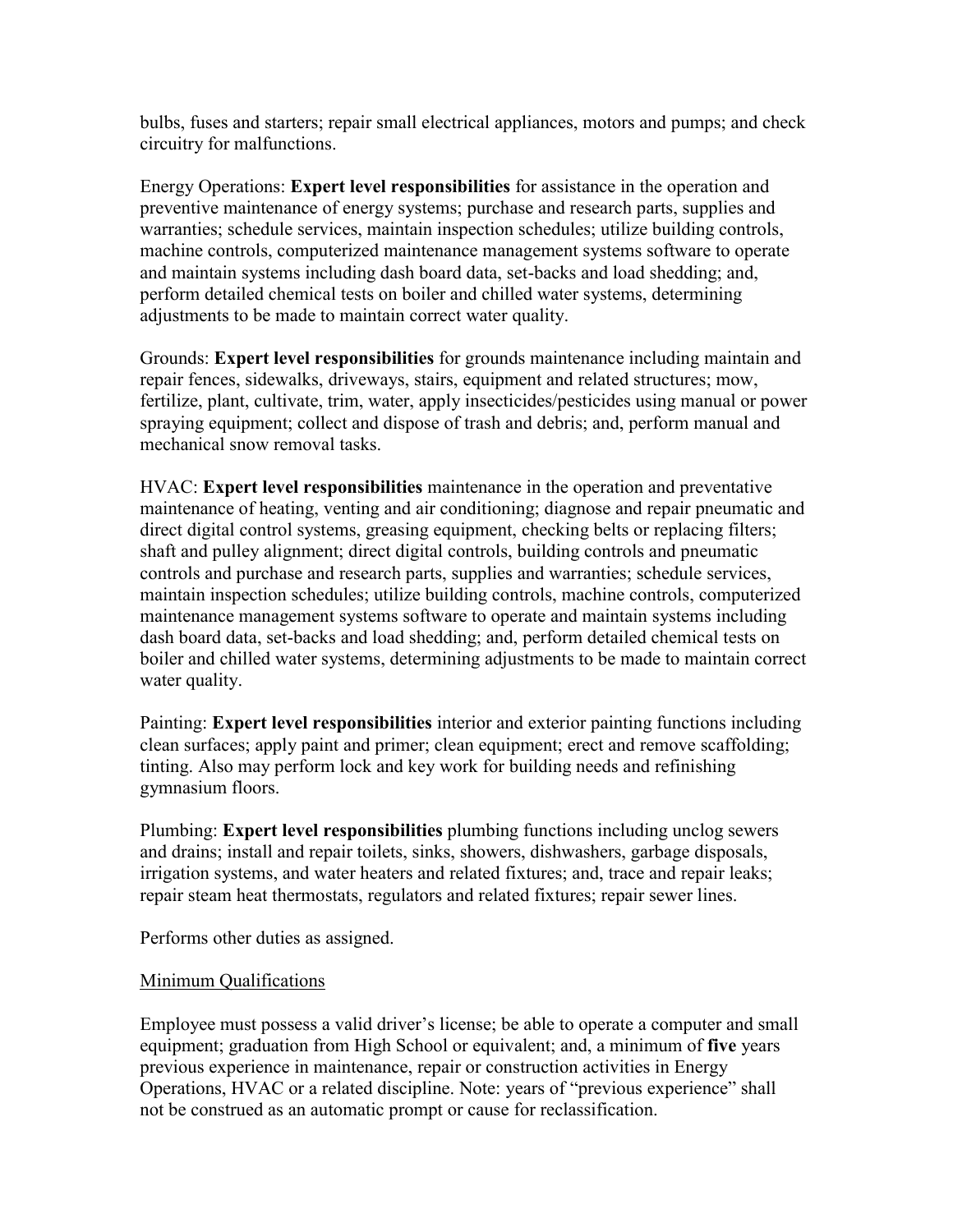Employee must be able to work in extreme hot and cold conditions, bend, crouch, climb ladders, and assist in safe lifting in excess of 75 pounds.

Preferred Knowledge, Skills and Abilities

●Knowledge of methods, practices, tools, equipment and materials utilized in a varietyof craft disciplines, including diagnostic troubleshooting.

●Knowledge of safety hazards and general precautionary methods involved in building maintenance, repair and construction activities.

●Ability to communicate effectively both verbally and in writing with the general public and a diverse staff and student population.

●Ability to read and interpret manuals, blueprints and prepare sketches of equipment or fixtures to be repaired.

●Mechanical systems experience (steam, hot water or chilled water).

- ●Experience with metal fabrication, welding or machining.
- ●Associates degree in HVAC, refrigeration or heating.
- ●Boiler operator license

# NOTE:

Each College will determine for their own use the essential duties assigned to individual positions in this classification.

The foregoing is a general description of this classification and may be changed from time to time by the System Administration.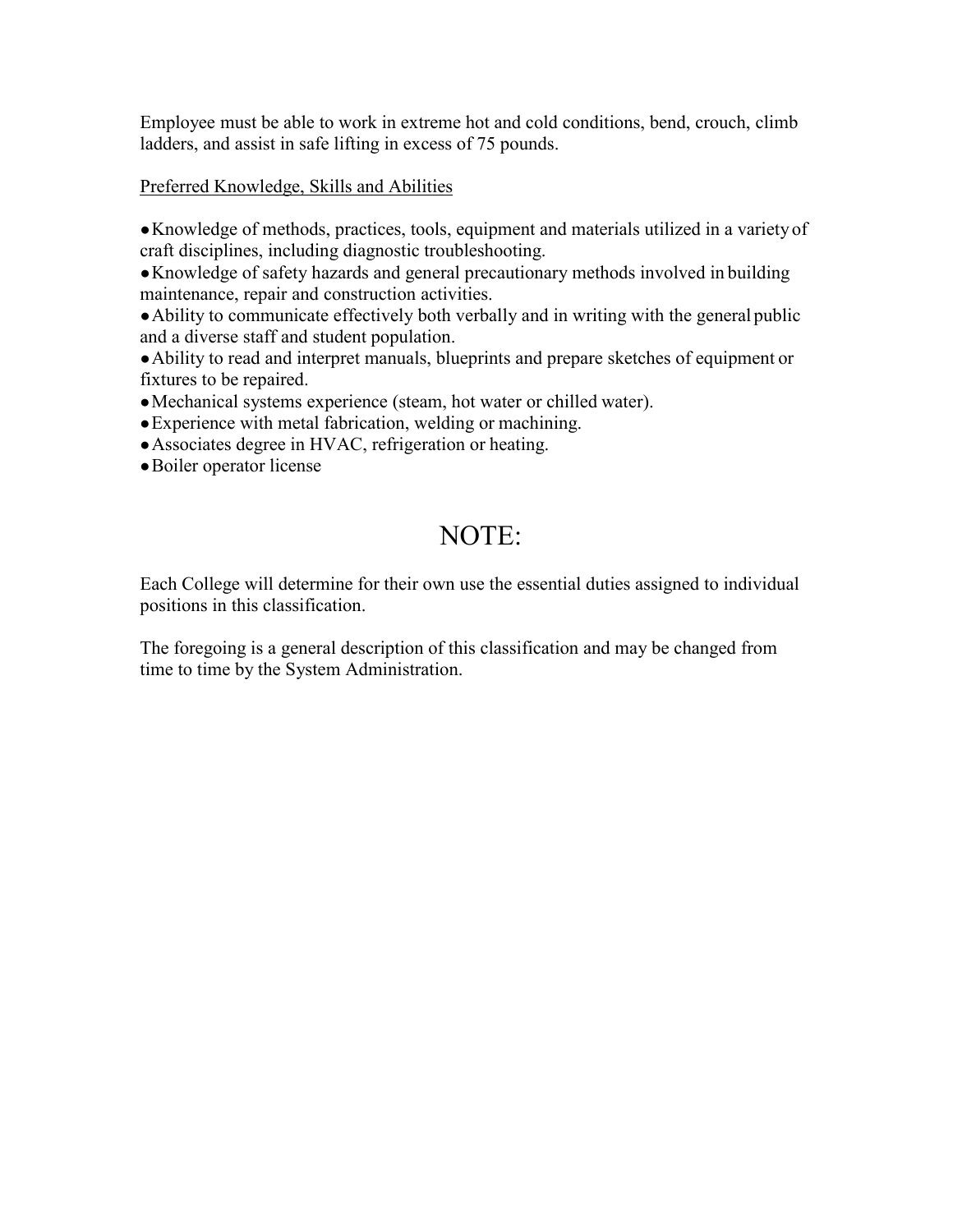# MEDICAL ASSISTANT

Description of Work

This is basic medical office and reception working involving routine and repetitive office procedures for the Health Services department.

# MAJOR TASKS, DUTIES AND RESPONSIBILITIES

## Essential Duties:

- 1. Answering phones, making appointments (with Nurse, Counselors, CSC Clinic), open, sort and distribute mail to appropriate office.
- 2. Making copies of forms, faxing information as requested, scanning documents for archiving.
- 3. Data entry of immunization records into CSC Information System, tracking of those students that are incomplete and corresponding with students until compliant. Also entering immunizations on the Nebraska Immunization Database when appropriate.
- 4. Greet and direct visitors, students, and staff to appropriate person/office.
- 5. Maintain medical records using the BCCR medical records system, filing notes into student records as needed, archiving records per Medical Records Procedure.
- 6. Processing requests for Immunization records needed for alumni and transferring students.
- 7. Maintaining strict confidentiality of all contacts, records, and information.
- 8. Obtain and maintain current certification in CPR, AED, First Aid, Blood borne Pathogens and CLIA waived test competency. (These will be offered by the Nurse annually) CLIA waived tests may include Rapid Strep, Mono, UA dip, Glucometer, and Hemoglobin.
- 9. Fill in as assistant at the CSC Clinic on an as needed basis which will include pulling records of students with appointments, taking the records to the hospital, unlocking CSC Clinic storage room, set up patients [document vitals ( e.g. Blood Pressure, Temperature, Pulse, Respirations, Weight, Height, and Pulse Oximetry), allergies, current medications, pertinent health history, tobacco and alcohol usage], perform CLIA waived tests as ordered by PA, communicating with hospital staff as needed, assisting PA with procedures if needed, and returning files to CSC Health Services after clinic is complete, rooms are clean and restocked and CSC Clinic storage room is locked.

Secondary Duties:

- 1. Process bills for payment and reconcile monthly budgets including Foundation Account and Operating budgets for Nurse and Counselor.
- 2. Answer requests for information if appropriate DO NOT release any protected information without authorization.
- 3. Restock OTC medication envelopes, assist with inventory of medical supplies/office supplies and ordering supplies as needed/directed.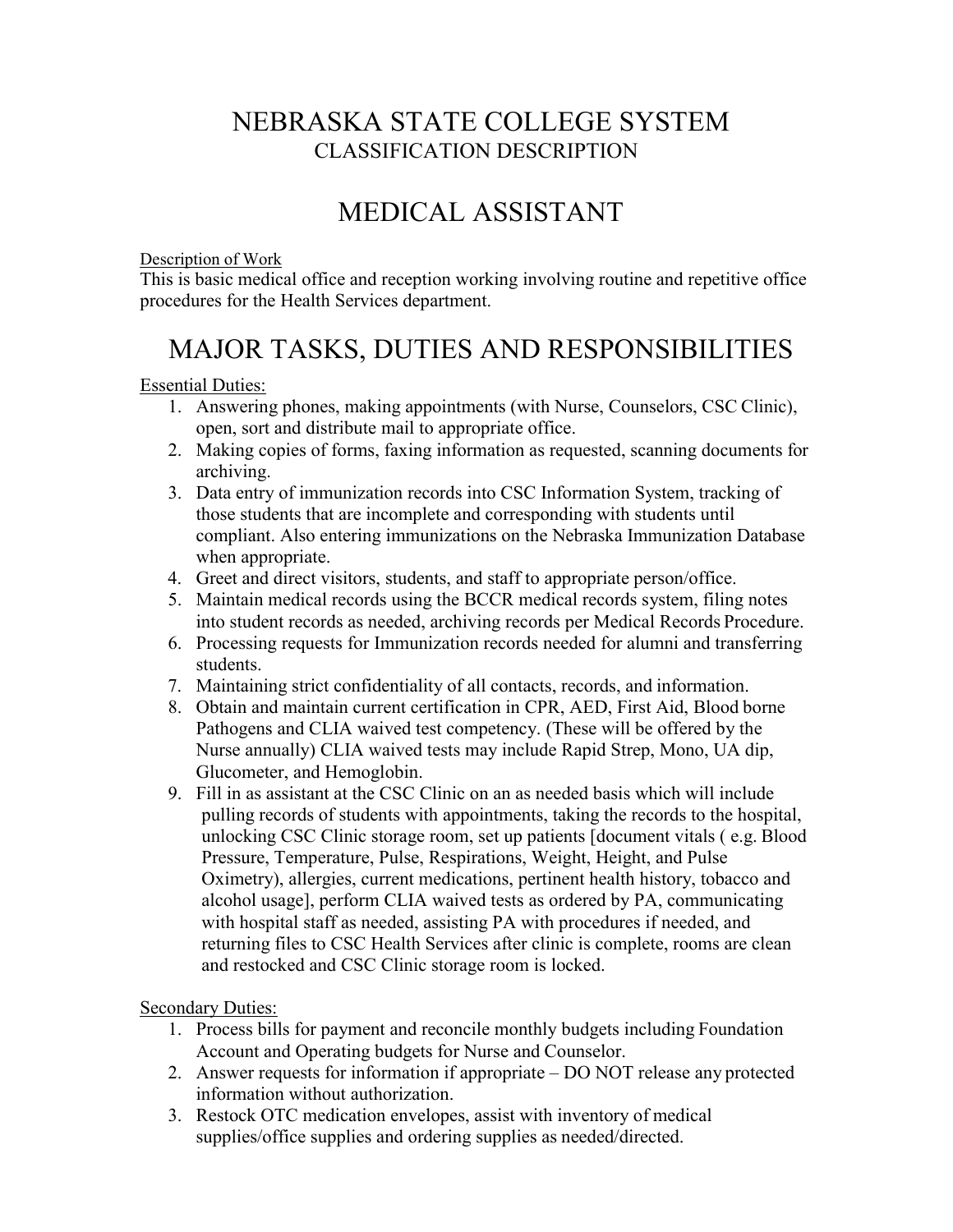- 4. Assist Nurse with Influenza vaccination clinics or other immunization clinics, screenings or physicals as needed.
- 5. Update bulletin boards with timely and appropriate health information  $(2 3)$ times yearly).
- 6. Perform monthly AED checks in each equipped building and notify Nurse of any equipment needed or issues with AED machines.
- 7. Receive and route correspondence and messages.
- 8. Other duties as assigned.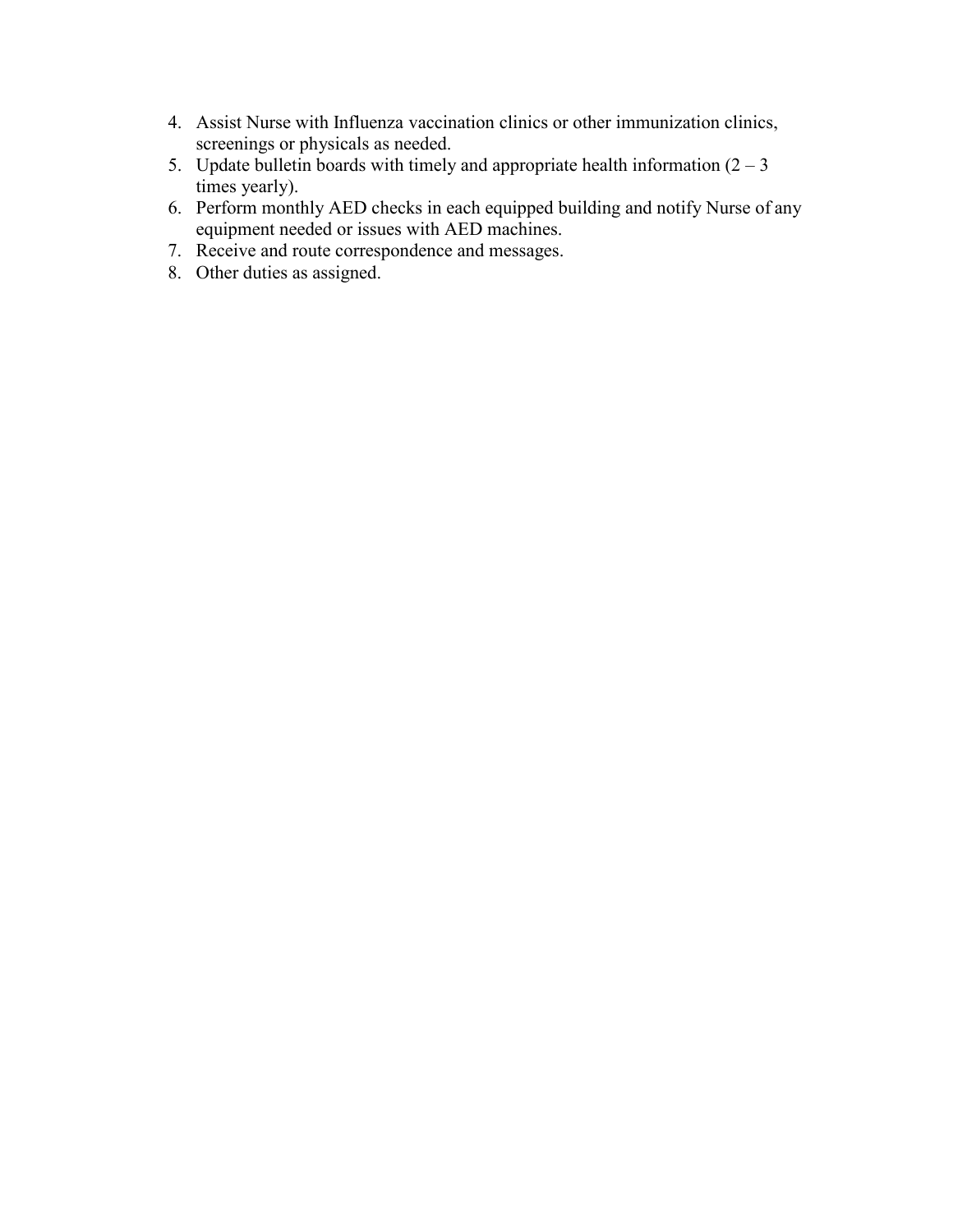NEBRASKA STATE COLLEGE SYSTEM

CLASSIFICATION DESCRIPTION

Effective Date: 08/03/2018

# OFFICE ASSISTANT I

Salary Grade: 3

#### Description of Work

This is an entry level classification that performs **basic clerical and reception work** involving routine and repetitive office procedures requiring knowledge of standardized policies and procedures, and confidentiality in the disposition of work matters.

#### **Work requires minimal independent judgment, problem solving or decision making based on established policies and guidelines.**

Performs varied tasks such as general office duties of limited complexity including assisting employees, students, and others in person, email or over the telephone; receiving and routing correspondence and messages; and opening, sorting and distributing mail. Work also includes routine clerical support including preparing correspondence, test materials, manuscripts, forms, reports and other materials; performing data entry; and simple data summary or spreadsheets.

### **Close supervision is provided to assign, direct, and inspect the work performed in this classification.**

#### Examples of Work

Accesses various forms of data to compile information and prepares correspondence, test materials, manuscripts, reports, forms and other materials such as mailings; gathers information for employees and students as requested.

Answers requests for general information either in person, email or over the telephone; greets and directs visitors, students and staff; receives and routes correspondence and messages; opens, sorts and distributes mail.

Maintains office files, records and inventory of supplies; performs data entry and simple data summary or spreadsheets; may prepare and record accounts payable requisitions, expenditures, and budget information.

Prepares, modifies and operates office equipment; performs copy and print operations including collating, stapling, and folding; changes toner cartridges; refills paper trays; cleans surfaces; and performs basic maintenance on copier and printing equipment.

Answers incoming phone calls which may include switchboard calls; provides basic college operating information to callers; transfers calls to appropriate telephone extensions; documents and routes messages as needed.

Performs other duties as assigned within the scope of this classification.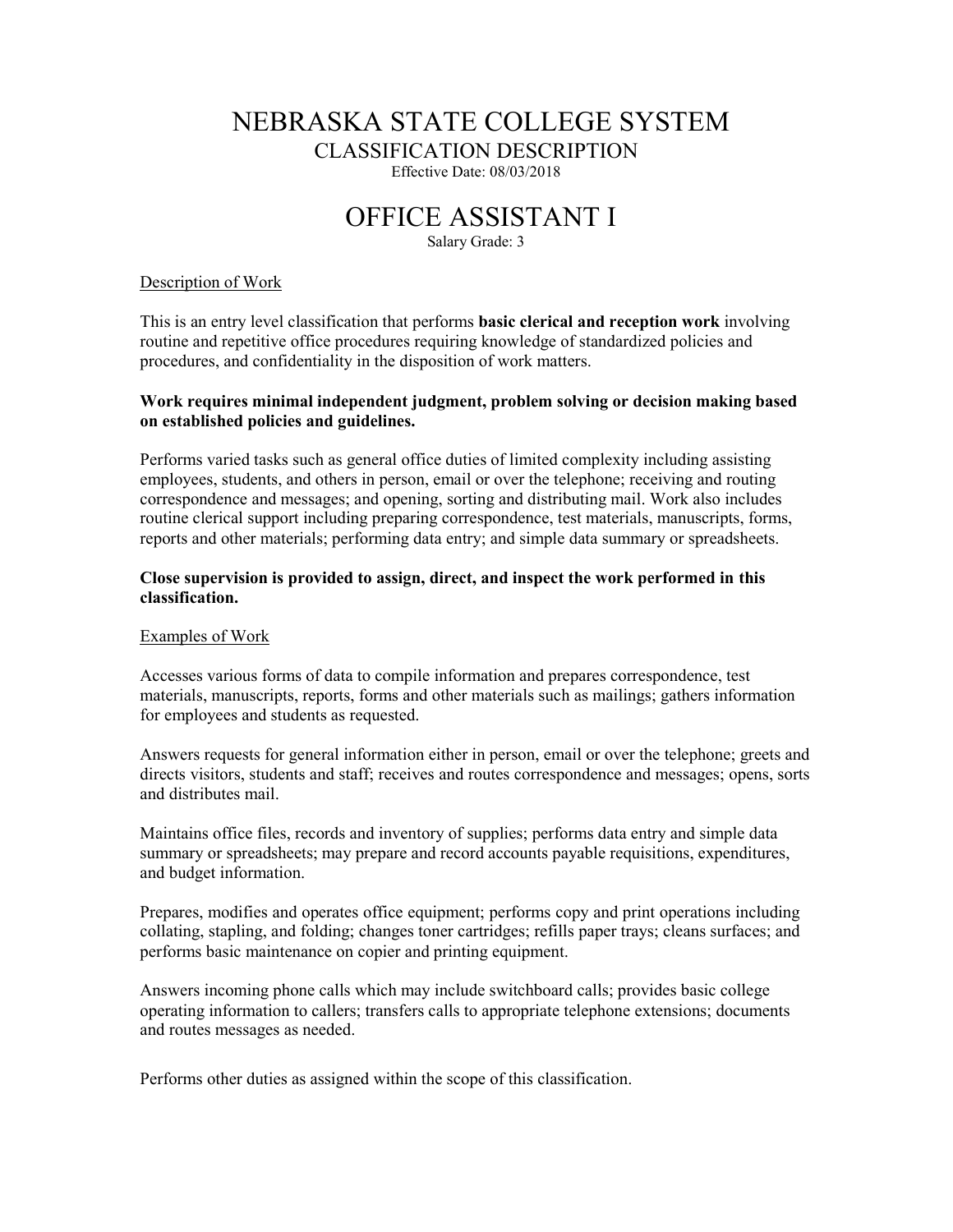#### Minimum Qualifications

Graduation from High School or educational equivalent.

#### Preferred Knowledge, Skills and Abilities

Knowledge of business English, spelling, punctuation and basic mathematical functions. Knowledge of current office practices and procedures. Knowledge of current software used for word processing and spreadsheets. Knowledge of the operation of a telephone switchboard system and standard call answering procedures. Knowledge of campus facilities, personnel and general activities. Skill in the operation of a computer, scanner, printer, copier and other common office equipment. Ability to maintain accurate records. Ability to learn assigned tasks readily and to adhere to prescribed guidelines. Ability to communicate effectively in verbal and written formats. Ability to obtain and relay complete and accurate messages. NOTE:

Each College will determine for their own use the essential duties assigned to individual positions in this classification.

The foregoing is a general description of this classification and may be changed from time to time by the System Office Administration.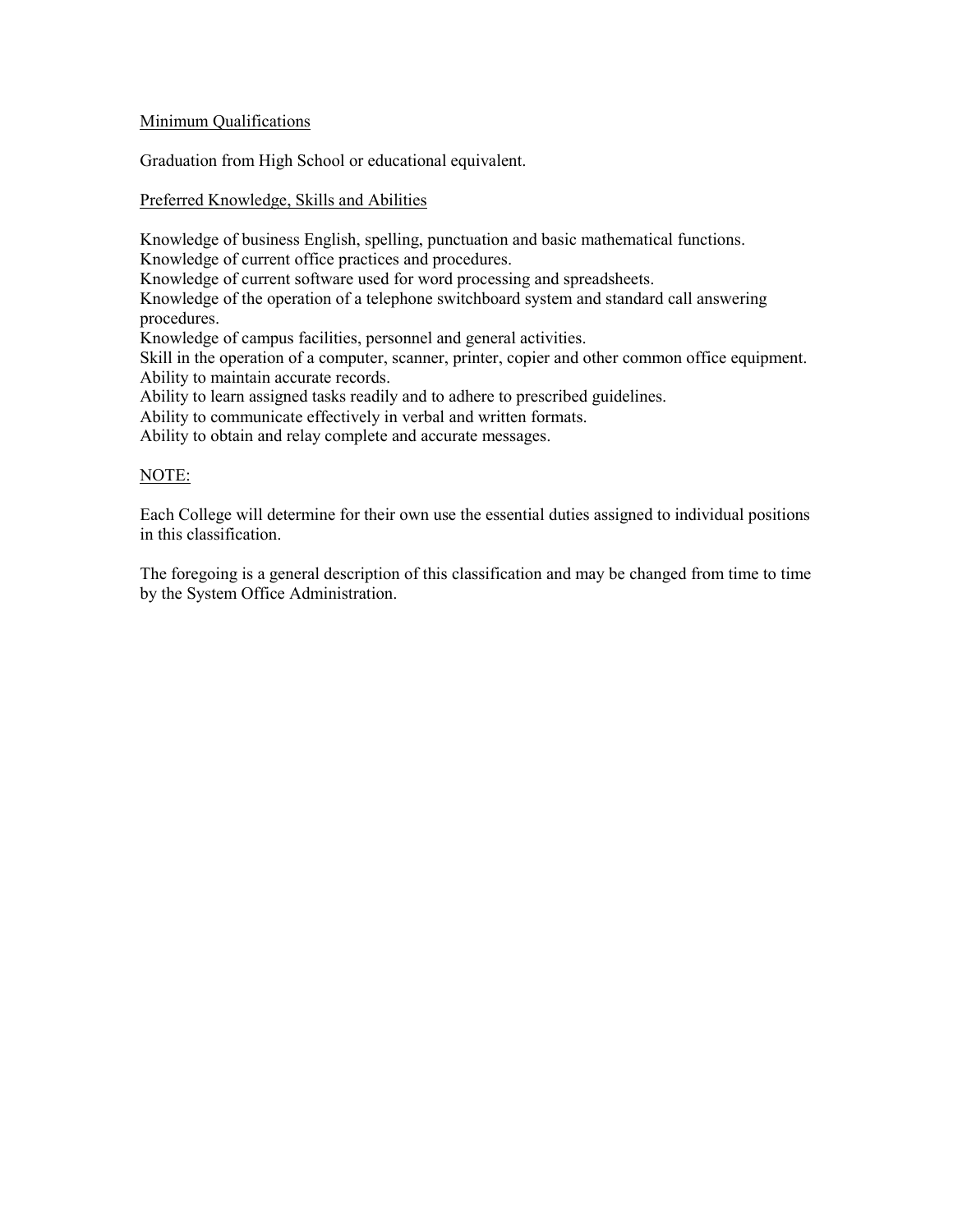NEBRASKA STATE COLLEGE SYSTEM

CLASSIFICATION DESCRIPTION

Effective Date: 08/03/2018

# OFFICE ASSISTANT II

Salary Grade: 5

#### Description of Work

This is an advanced classification that performs **complex clerical and reception work** involving common office practices and procedures and requiring knowledge of standardized policies and procedures and confidentiality in the disposition of work matters.

#### **Work requires some independent judgment, problem solving, and minor decision making skills based on established policies and guidelines.**

Performs varied tasks such as maintaining and processing employee or student records and information and reception and clerical support for the office or department. Work includes producing reports and documents from rough draft or verbal instruction; transcribing and distributing meeting minutes; and coordinating appointments, meetings and travel arrangements. Limited leadership may be exercised over small teams of co-workers or student employees.

### **General supervision and oversight is provided to employees in this classification.**

### Examples of Work

May perform all the duties of an Office Assistant I plus the following:

Accesses various forms of information in order to compose, type and prepare routine correspondence, memoranda, student examinations, manuscripts, reports, forms and related materials; reviews and monitors operational forms for accuracy and compliance within established guidelines seeking corrections from appropriate personnel as needed; produces reports and documents from rough draft or verbal instruction; and records, transcribes and distributes meeting minutes.

Answers general and operational requests for information either in person, email or over the telephone; greets and directs visitors, students and employees; receives and routes correspondence and messages; and opens, sorts and distributes mail.

Supports the planning and coordinating of special campus activities and events.

Creates and maintains office files, records and inventory of supplies; assists with payroll functions; records expenditures and maintains budgetary and financial records.

Compiles and summarizes information and prepares standard forms and routine reports; maintains individual and departmental calendars; coordinates appointments, meetings and travel arrangements. Collects data, tracks inputs and monitors deadlines for department projects, generates simple mail merges, and performs basic spreadsheet functions.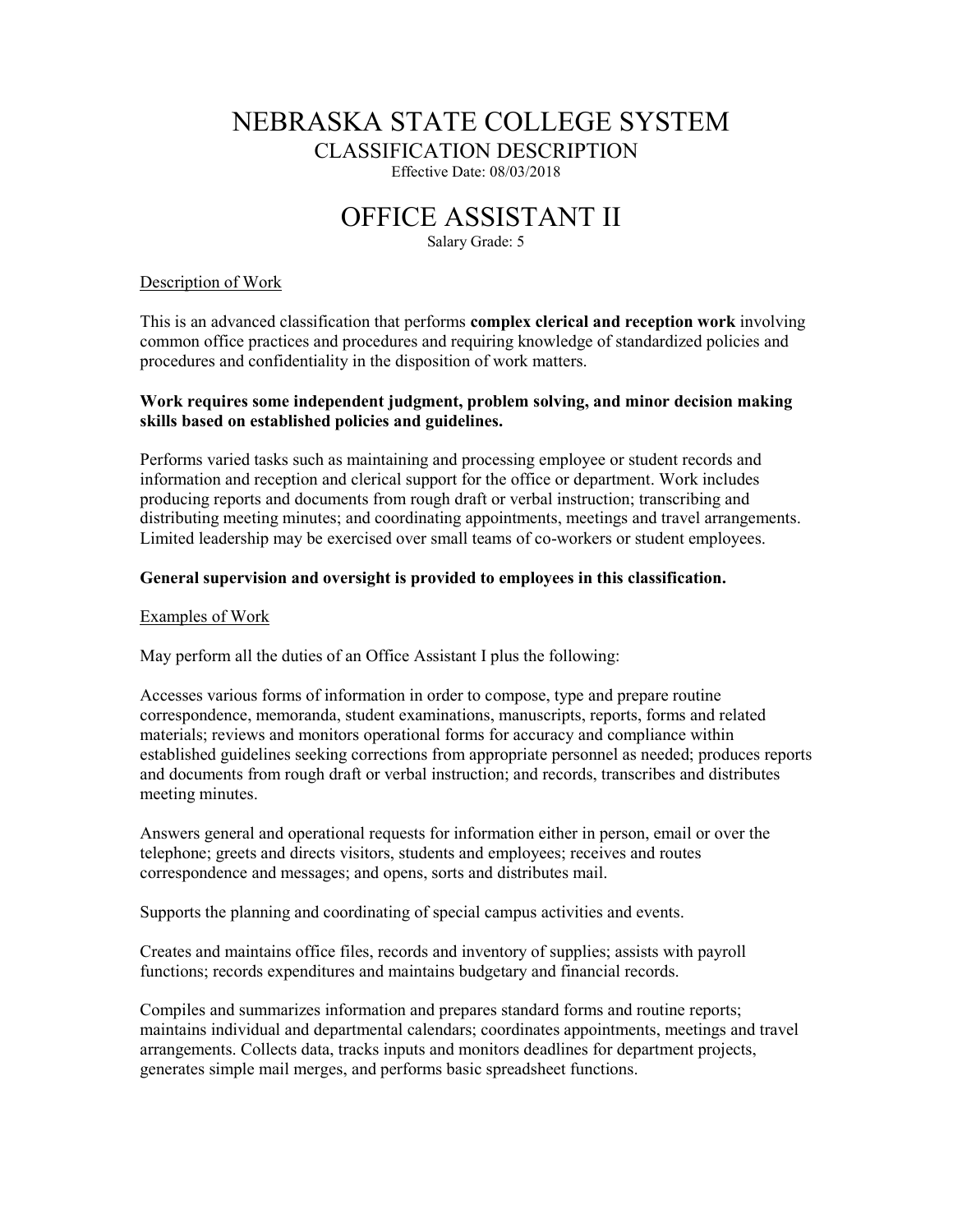May train, schedule and guide the work of other clerical personnel or student employees on a limited basis; monitors office operations and staff work flow.

Performs other duties as assigned within the scope of this classification.

#### Minimum Qualifications

Graduation from High School or educational equivalent and related experience.

### Preferred Knowledge, Skills and Abilities

Knowledge of business English, composition and basic mathematical functions.

Knowledge of current office practices and procedures.

Knowledge of financial and student information systems and software used for word processing, spreadsheet and database applications.

Skill in the operation of a computer, scanner, copier, printer and other common office equipment. Ability to maintain accurate records, filing systems, and financial data.

Ability to perform routine clerical tasks including the preparation of correspondence, reports and spreadsheets.

Ability to communicate effectively in verbal and written formats.

Ability to train, schedule, and guide the work of other clerical staff or student employees.

### NOTE:

Each college will determine for their own use the essential duties assigned to individual positions in this classification.

The foregoing is a general description of this classification and may be changed from time to time by the System Office Administration.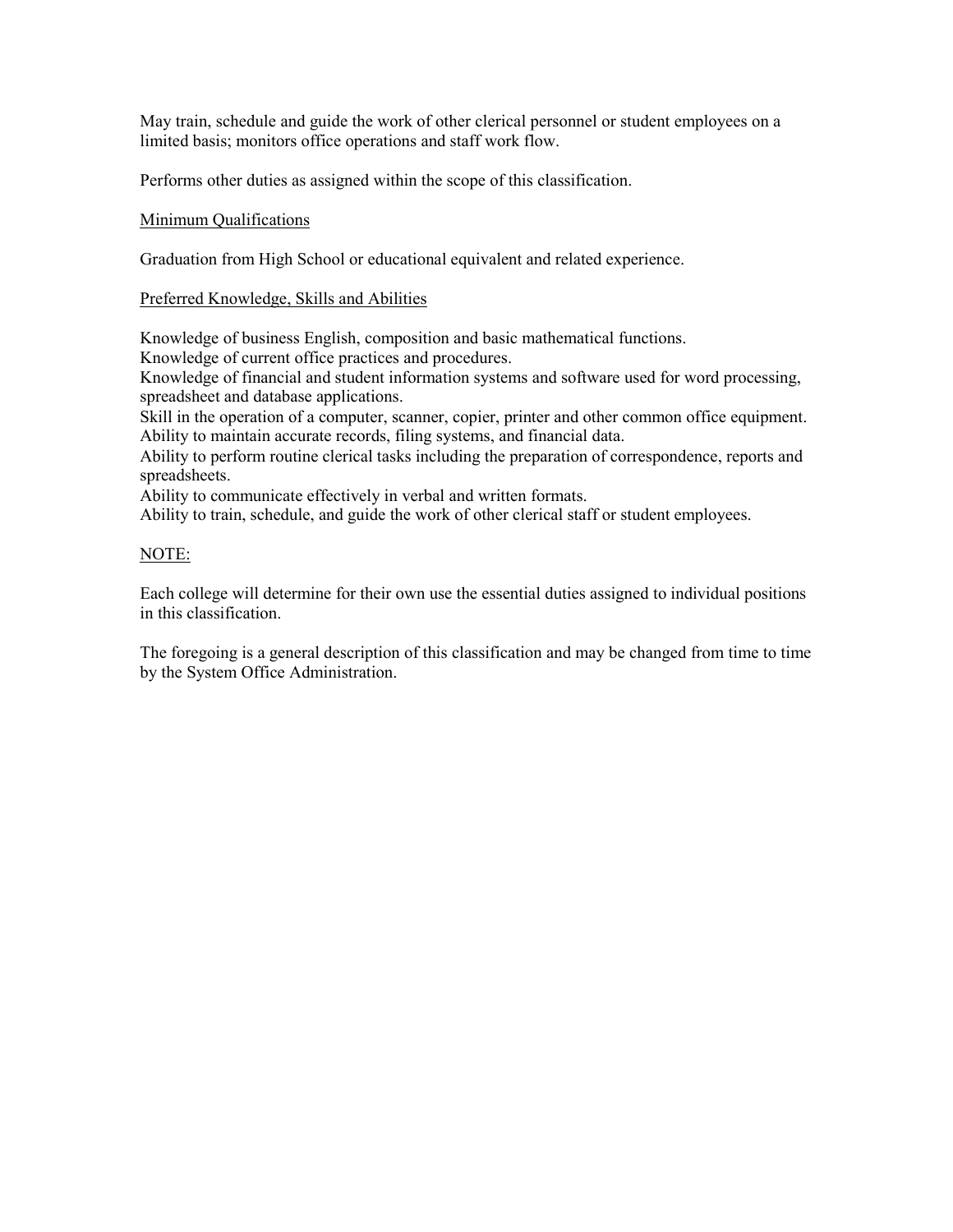NEBRASKA STATE COLLEGE SYSTEM

CLASSIFICATION DESCRIPTION

Effective Date: 08/03/2018

# OFFICE ASSISTANT III

Salary Grade: 7

#### Description of Work

This is an advanced classification that performs **specialized clerical work** of an administrative nature of varied scope and complexity requiring a broad knowledge of standardized policies and procedures, and confidentiality in the disposition of work matters.

#### **Work requires significant independent judgment, problem solving, and decision making skills within prescribed limitations. Interprets guidelines to specific situations that are not covered by policies or procedures.**

Work includes the maintenance of various record systems, the creation of reports involving payroll, employee, student, departmental records, and statistical data. Work also includes composing routine memoranda, correspondence and written materials requiring knowledge of institutional policies and procedures, scheduling meetings, and making travel arrangements. Limited leadership may be exercised over small teams of co-workers or student employees.

#### **Occasional supervision and oversight is provided to employees in this classification.**

#### Examples of Work

May perform all the duties of an Office Assistant I and II, plus the following:

Accesses various sources of information in order to compose, type and prepare correspondence, manuscripts, proposals, reports and related confidential documents requiring knowledge of institutional policies and procedures; produces reports and documents from rough draft or verbal instructions; records, transcribes and distributes meeting minutes.

Responds to technical or complicated requests for information from the public, employees or students; develops and maintains departmental files, records and inventories; monitors departmental expenditures and budgetary accounts.

Prepares and processes payroll; assists in planning and coordinating special campus activities; compiles and summarizes information and prepares standard forms and detailed reports; analyzes statistical data and compiles results. Creates and maintains schedules in course management software, generates advanced mail merges, and performs intermediate spreadsheet functions.

Communicates official campus information utilizing various mediums; maintains individual and departmental calendars; coordinates appointments, meetings and travel arrangements.

Coordinates superior's schedule, responds to questions regarding meeting availability, and schedules appointments and meetings.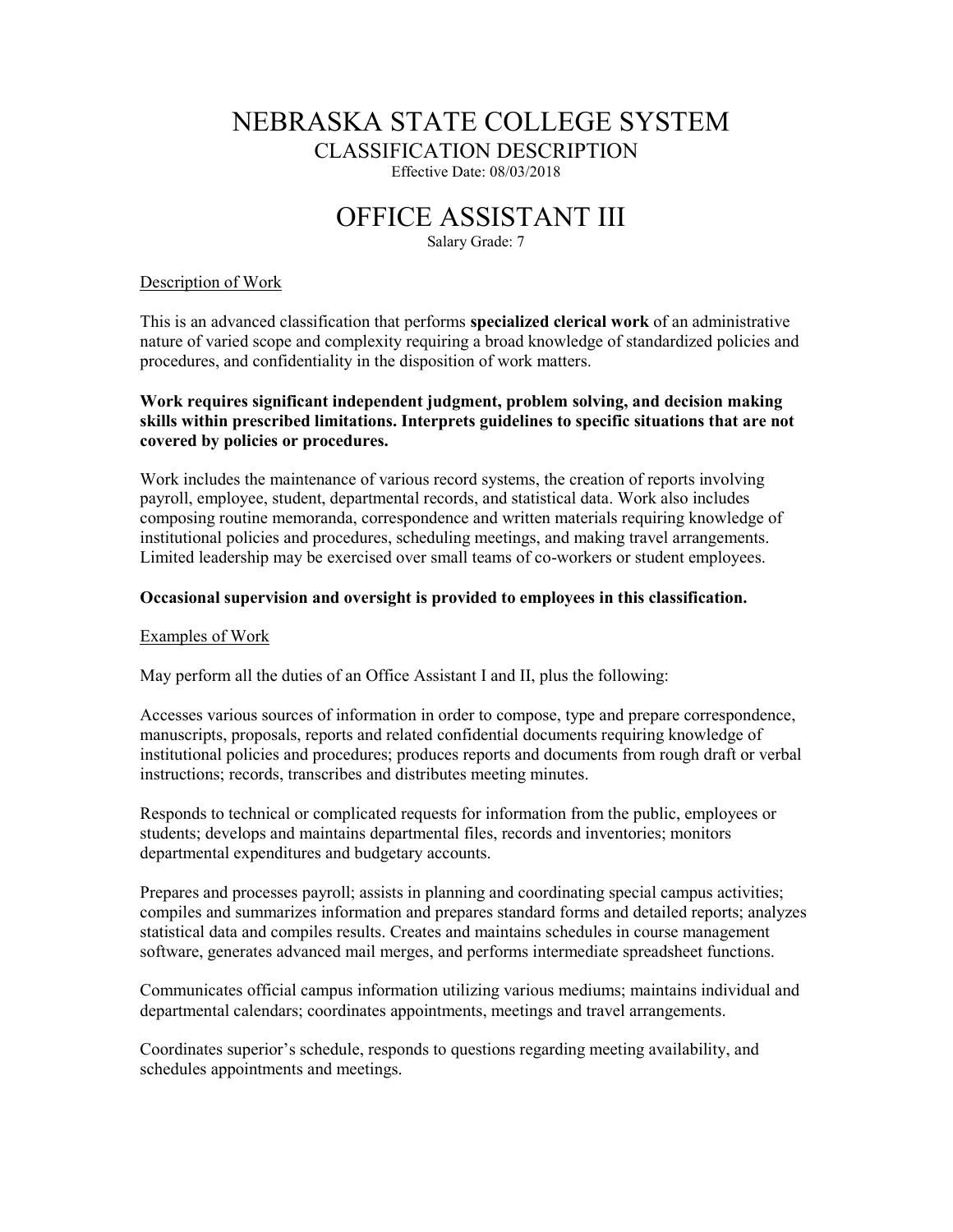May plan, assign, train and guide the work of other clerical staff or student employees. Manages office operations and coordinates clerical staff work flow.

Performs other duties as assigned within the scope of this classification.

#### Minimum Qualifications

Graduation from High School or educational equivalent, college coursework in Business Administration or related field, and two years of clerical experience.

#### Preferred Knowledge, Skills and Abilities

Knowledge of business English, composition and mathematical and statistical functions. Knowledge of current office practices and procedures.

Knowledge of financial and student information systems and software used for word processing, spreadsheet and database applications.

Knowledge of basic budgeting and accounting principles and practices.

Skill in the operation of a computer, scanner, copier, printer, and other common office equipment. Ability to perform advanced clerical tasks and projects including composing, preparing and disseminating correspondence, reports and memoranda.

Ability to train, schedule and guide the work of other clerical staff or student employees.

Ability to communicate effectively in verbal and written formats.

Ability to maintain varied filing systems and records.

#### NOTE:

Each College will determine for their own use the essential duties assigned to individual positions in this classification.

The foregoing is a general description of this classification and may be changed from time to time by the System Office Administration.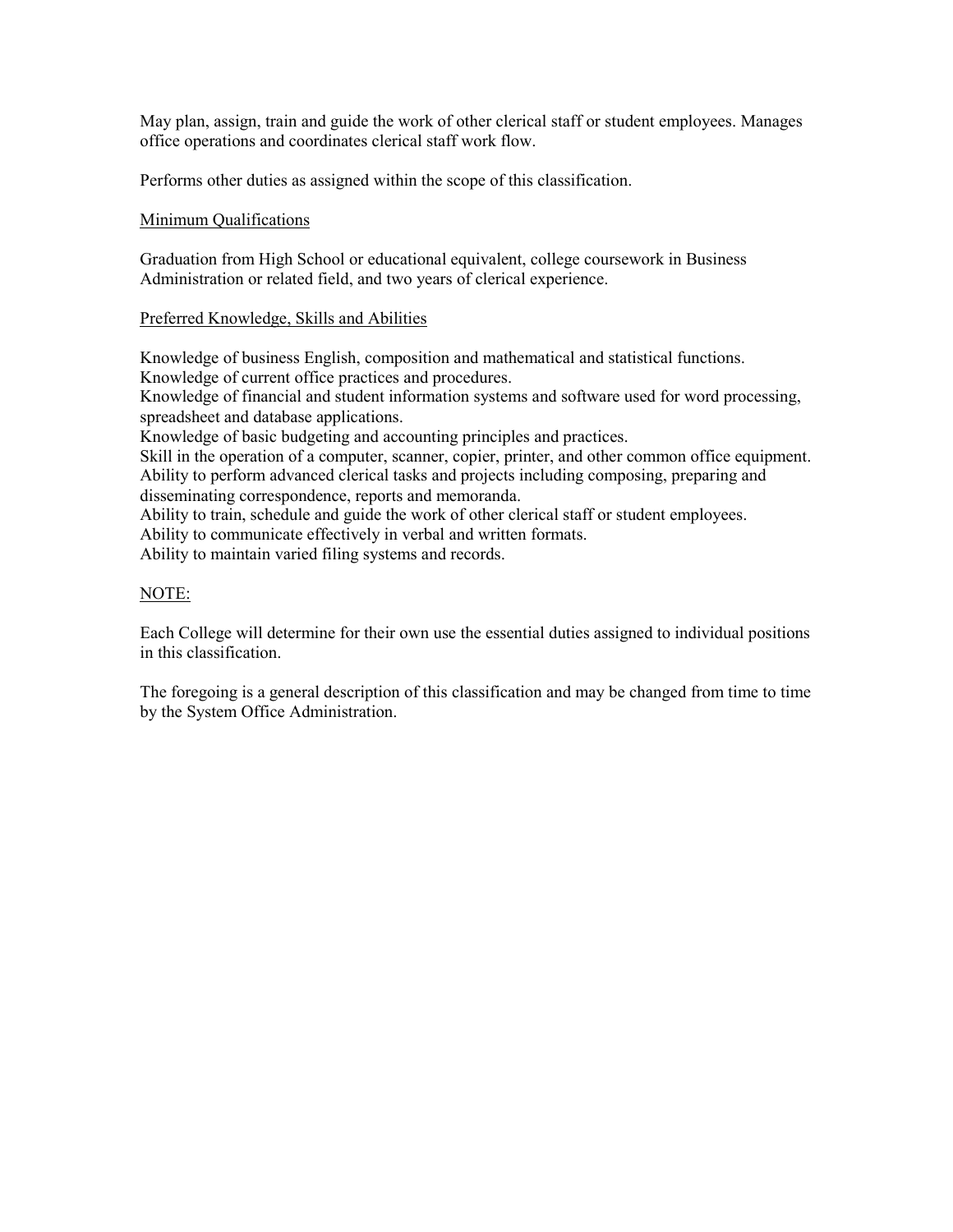NEBRASKA STATE COLLEGE SYSTEM

CLASSIFICATION DESCRIPTION

Effective Date: 08/03/2018

# OFFICE ASSISTANT IV

Salary Grade: 9

#### Description of Work

This is an advanced classification that performs **expert/professional clerical work** of an administrative nature requiring a broad knowledge of campus projects and use of extensive sets of policies and procedures, and confidentiality in the disposition of work matters.

#### **Work requires significant independent judgment, problem solving, and advanced decision making skills. Interprets guidelines to specific situations that are not necessarily covered by policies or procedures.**

Work involves performing a wide variety of clerical and administrative tasks which may involve providing leadership, training, scheduling, and guidance for other clerical staff or student employees.

Work includes coordinating all phases of research for preparation of special reports; composing routine and confidential memoranda, correspondence, and related documents requiring knowledge of campus projects and timelines; receiving and screening calls and visitors; providing requested information and distributing messages accordingly; scheduling meetings and appointments; and acting as a liaison between departments, divisions and various agencies. This classification is different from other clerical classifications in the complexity, confidentiality and diverseness of work responsibilities.

#### **General direction and oversight is provided to employees in this classification.**

#### Examples of Work

May perform all the duties of an Office Assistant I, II and III, plus the following:

Prepares routine and confidential administrative correspondence, memoranda and related documents, requiring knowledge of campus projects and timelines, from draft copies or verbal instructions; creates and maintains departmental/divisional files, records and archive systems.

Composes, types and transmits responses to routine inquiries received by the administration; performs routine data entry; serves as liaison between departments, divisions and various agencies, as needed.

Researches, organizes and prepares special reports, as requested; records and organizes necessary materials and information required to compile administrative board and subcommittee reports. Performs intermediate to advanced spreadsheet functions.

Coordinates superior's schedule responding to questions regarding availability for meetings; schedules appointments and meetings; and recommends and updates work procedures.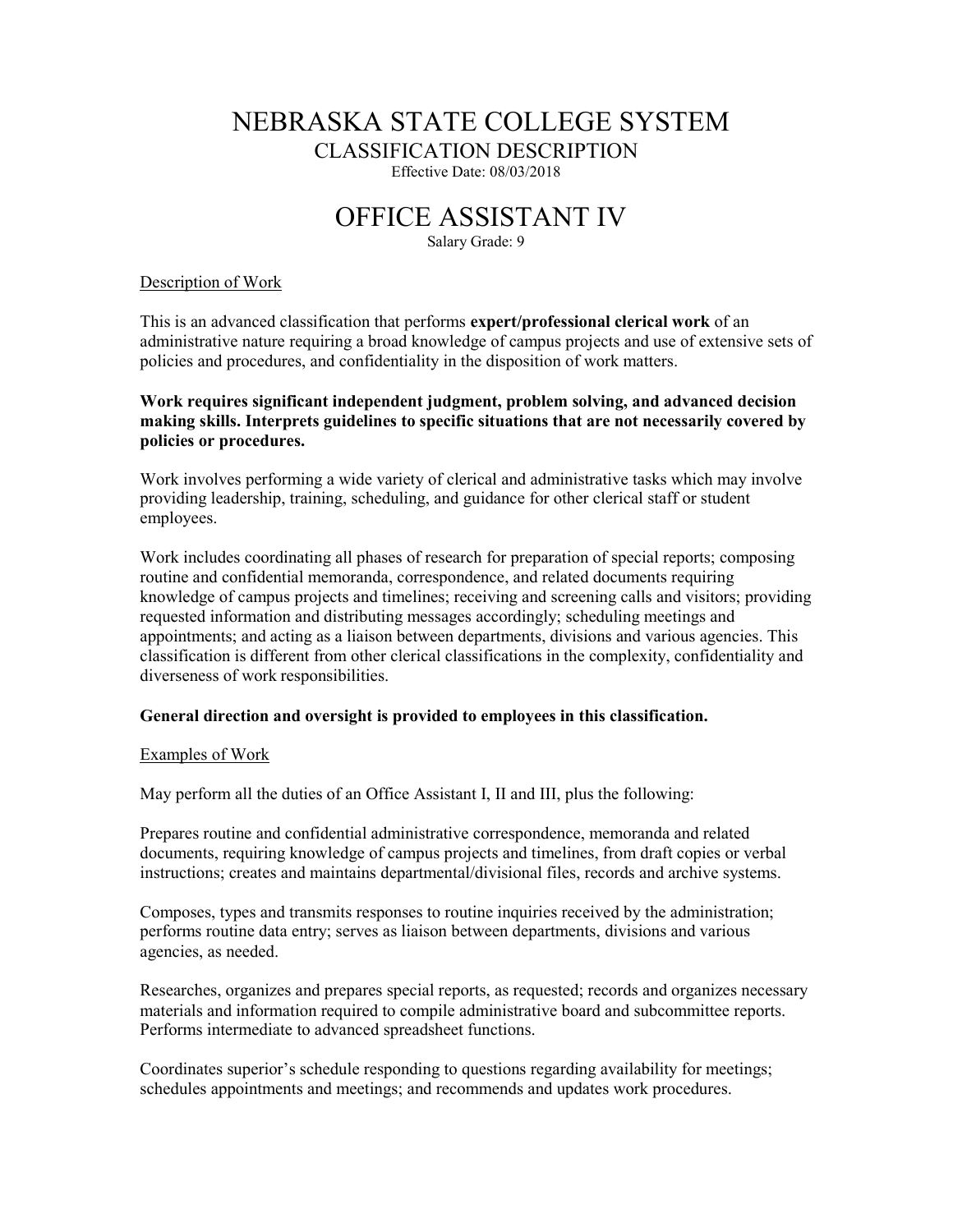Attends meetings for the purpose of providing clerical support; records, transcribes and distributes executive board, committee, subcommittee and council meeting minutes; receives and screens visitors and calls, supplies general information and distributes messages accordingly.

May plan, assign, train, and guide the work of other clerical staff or student employees. Manages office operations and coordinates clerical staff workflow.

Performs other duties as assigned within the scope of this classification.

#### Minimum Qualifications

Graduation from High School or educational equivalent, college coursework in Business Administration or related field and three years of office administration experience.

#### Preferred Knowledge, Skills and Abilities

Knowledge of business English, composition, mathematical and statistical functions.

Knowledge of current office practices and procedures.

Knowledge of financial and student information systems and software used for word processing, database and spreadsheet applications.

Knowledge of organizational and administrative policies and procedures.

Skill in the operation of a computer, scanner, copier, printer, and other common office equipment. Ability to perform routine administrative tasks including composing, preparing and disseminating correspondence, reports, memoranda and related documents.

Ability to interpret rules, regulations and policies and to relay information according to established precedent.

Ability to maintain varied and complex filing systems and records.

Ability to communicate effectively in verbal and written formats.

Ability to plan, assign and guide the work of other clerical staff and student employees.

#### NOTE:

Each College will determine for their own use the essential duties assigned to individual positions in this classification.

The foregoing is a general description of this classification and may be changed from time to time by the System Office Administration.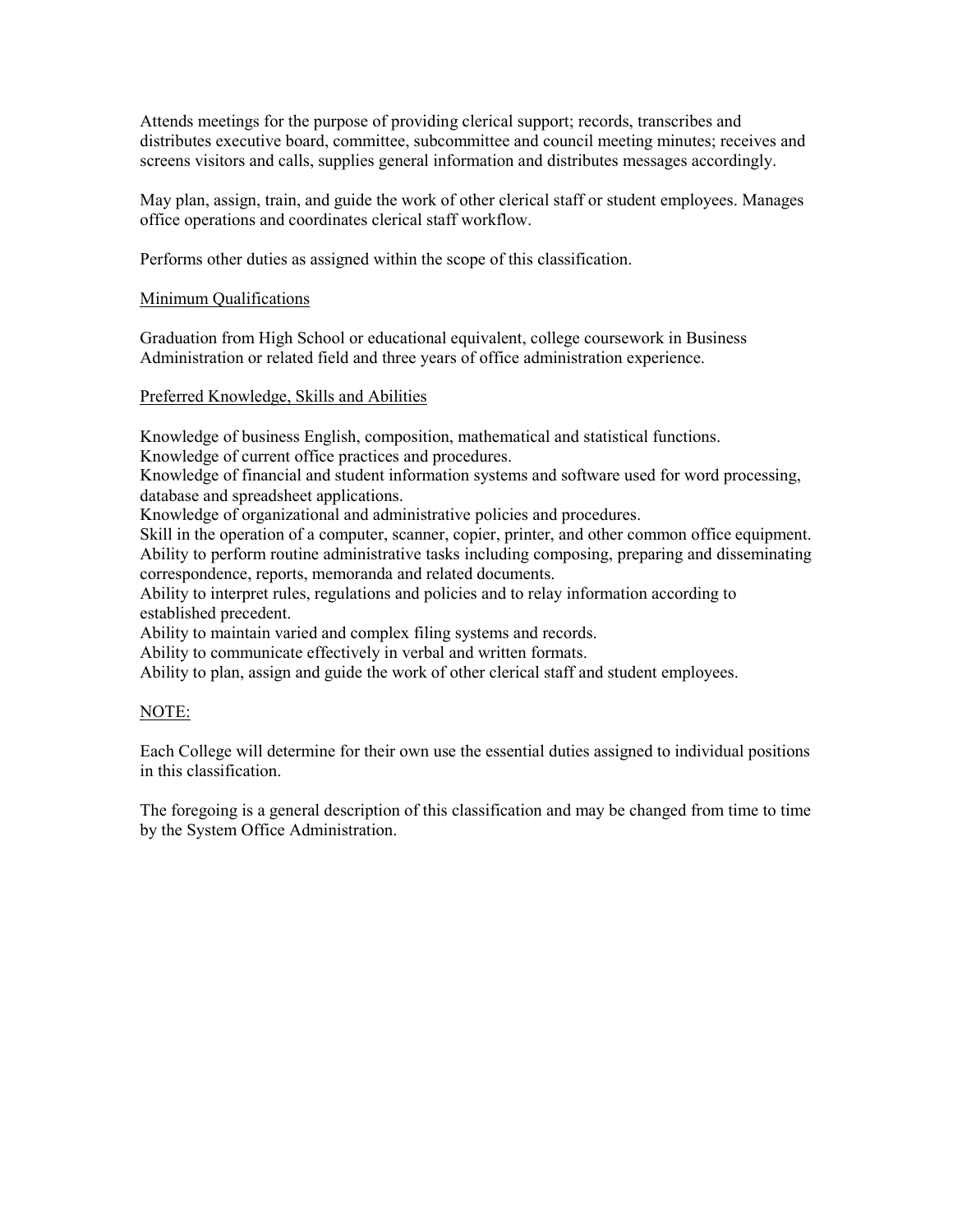# SECURITY OFFICER I

## Scope of Work

This is work patrolling campus grounds and ensuring the security of campus property, students and personnel.

Performs varied tasks such as securing and patrolling campus buildings and grounds and assisting students and visitors in locating campus facilities and scheduled events and in providing escort services as needed. Work also includes monitoring security and lighting equipment to ensure continued operation, preparing required security reports, and writing campus traffic/parking citations. Direct supervision is received from an administrative superior with work reviewed in the form of reports and compliance with campus security policies and procedures.

### Examples of Work

Secures campus buildings and facilities including shutting off lights, closing windows, locking doors and raising and lowering flags; patrols campus buildings and grounds; may conduct fire and safety checks; identifies and reports vandalism or suspect activity to supervisor; prepares security reports and related documents.

Ensures ongoing operation of campus emergency lights, building exit/entry lights and street lights; reports problems to supervisor.

Provide location information and directions to students and visitors regarding various campus facilities and sites; assists in traffic direction at athletic events and other special events, as assigned.

Provide assistance to individuals on campus having automobile or security-related problems; assist maintenance and grounds personnel as needed.

Performs other duties as assigned.

# Preferred Knowledge, Skills and Abilities

Knowledge of campus layout and building locations. Knowledge of campus security systems, methods and policies. Ability to provide accurate directions and information to persons seeking campus locations and events.

Ability to communicate effectively both orally and in writing with students, faculty and the general public.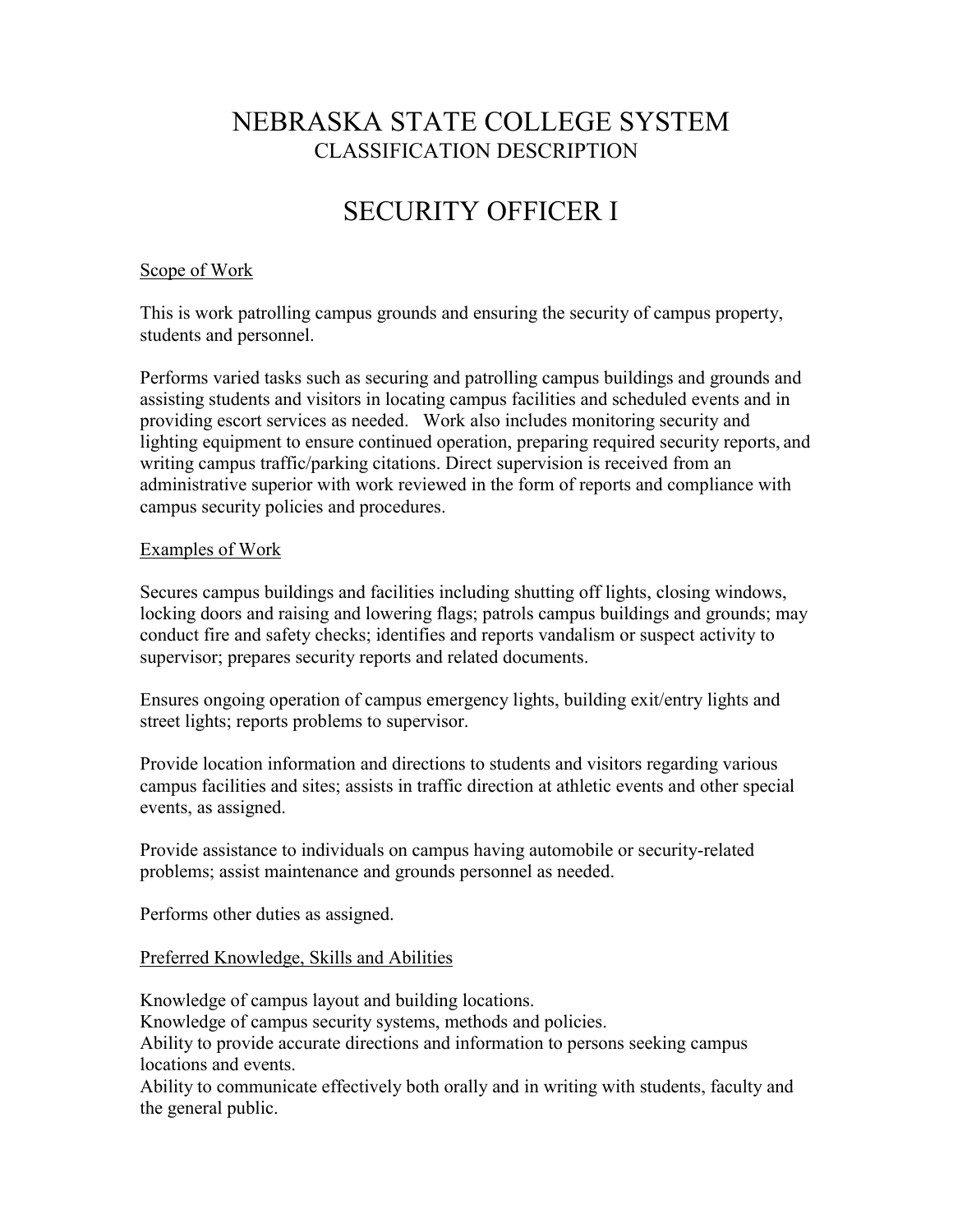Ability to summarize information accurately and concisely. Ability to investigate, monitor and obtain needed maintenance or appropriate intervention within campus facilities.

## Preferred Training and Experience

Graduation from Senior high School or equivalent with one or more years of security experience.

## Minimum Requirements

Graduation from Senior High School or equivalent supplemented by a minimum of six months security experience or any combination of skills, knowledge and abilities that meet these requirements.

## Special Requirements

Possession of a valid driver's license

## Essential Duties

Each College will determine for their own use the essential duties assigned to this position.

The foregoing is a general description of this position and may be changed from time to time by the System Administration.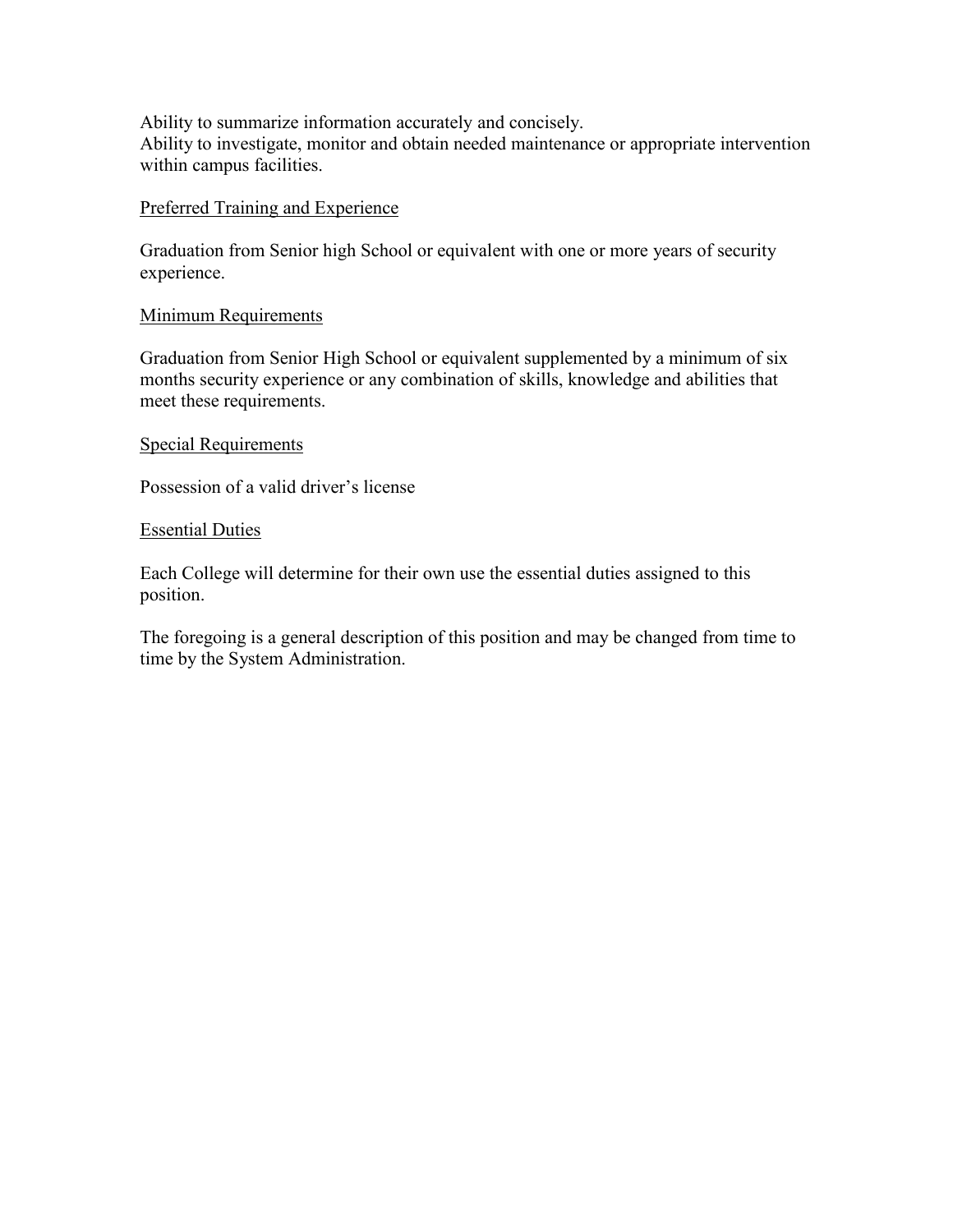# SECURITY OFFICER II

#### Scope of Work

(May perform all the duties of a Security Officer I, plus the following)

This is responsible work ensuring the protection and safety of campus property, students and personnel.

Performs varied tasks such as securing campus buildings, patrolling campus grounds and assisting students and visitors in locating campus facilities and scheduled events. Work also includes issuing parking permits and writing traffic/parking citations, identifying and reporting vandalism, suspect activity or missing items and providing escort services for students and faculty as needed. Direct supervision is received from an admini8strative superior with work reviewed in the form of reports and compliance with campus security policies and procedures.

### Examples of Work

Secures campus buildings and facilities including shutting off lights, closing windows, locking doors and raising and lowering flags; patrols campus buildings and grounds conducting fire and safety checks; identifies and reports vandalism, suspect activity or missing items to appropriate authority; prepares security reports and related documents; may schedule, train and lead other security personnel.

Ensures ongoing operation of campus emergency lights, building exit/entry lights and street lights; escorts students to and from medical appointments/facilities; provides assistance to individuals on campus having automobile or security-related problems; issues parking permits and writes traffic and parking citations for campus jurisdiction.

Provides location information and directions to students and visitors regarding various campus facilities and sites; assists in traffic direction and crowd control at athletic events and other special events; installs/removes traffic control signs.

May provide security escorts while money deposits are transported.

Performs other duties as assigned.

### Preferred Knowledge, Skills and Abilities

Knowledge of campus layout and building locations. Knowledge of security systems and routine security practices.